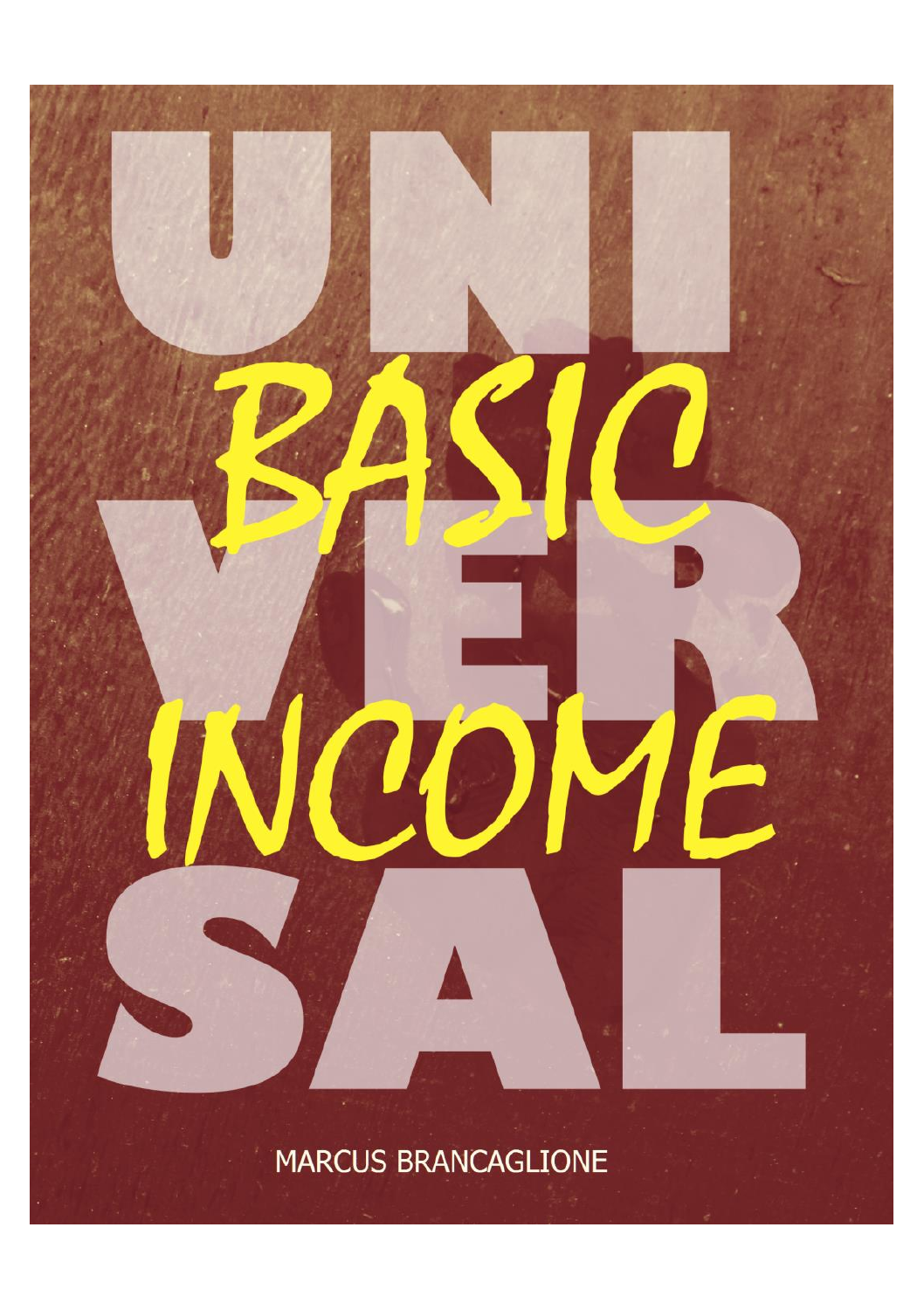# **UNIVERSAL BASIC INCOME**

MARCUS BRANCAGLIONE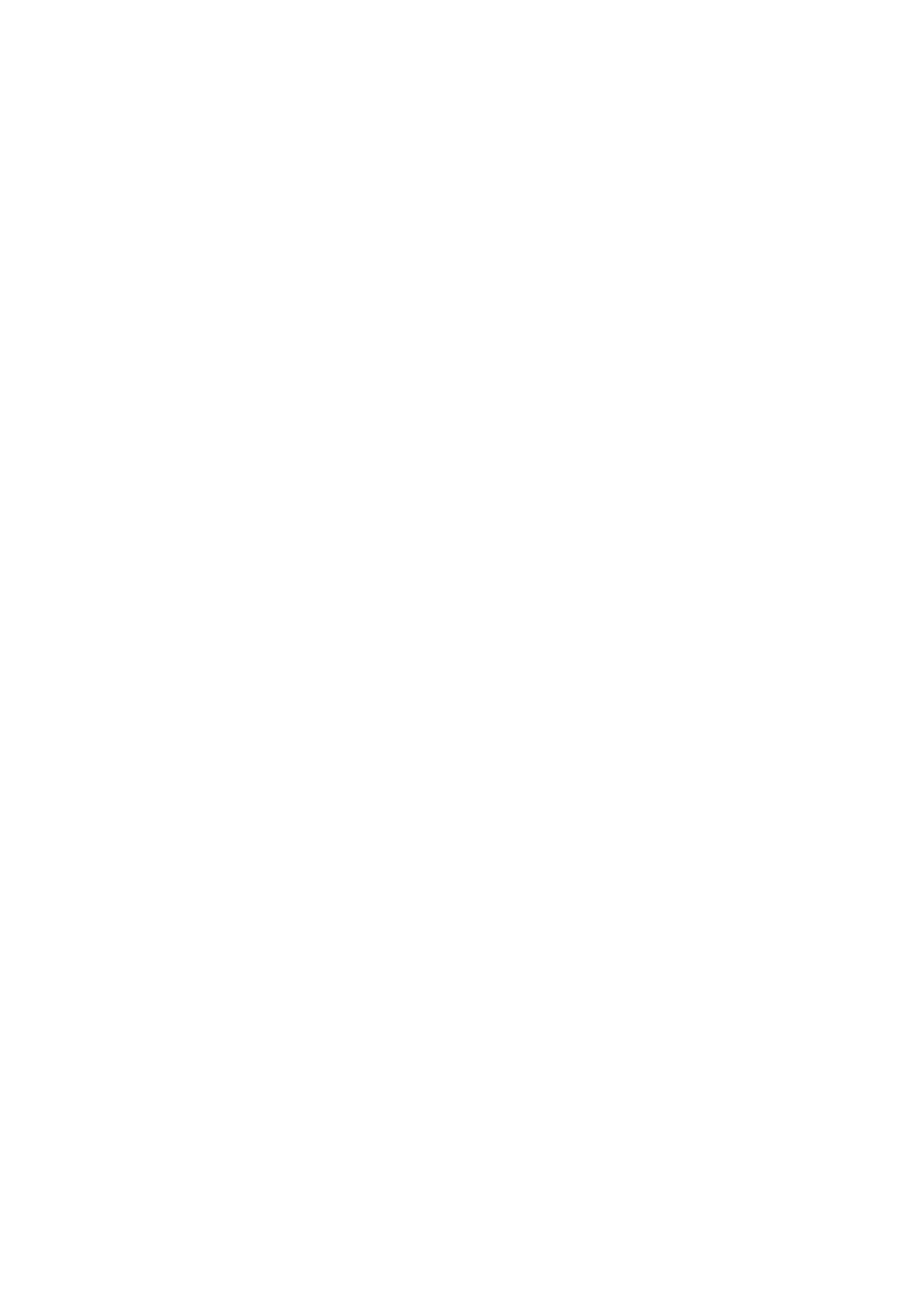© 2016 Marcus Brancaglione. All the work is under Licença (ARobinRight. To see a copy of the go to, http://www.recivitas.org/licenca-robinright

Autor: Marcus Brancaglione

Final edition, organization, cover: Bruna Augusto Proofreading and English version: Marcio Rolim and Fabiana Reis Cecin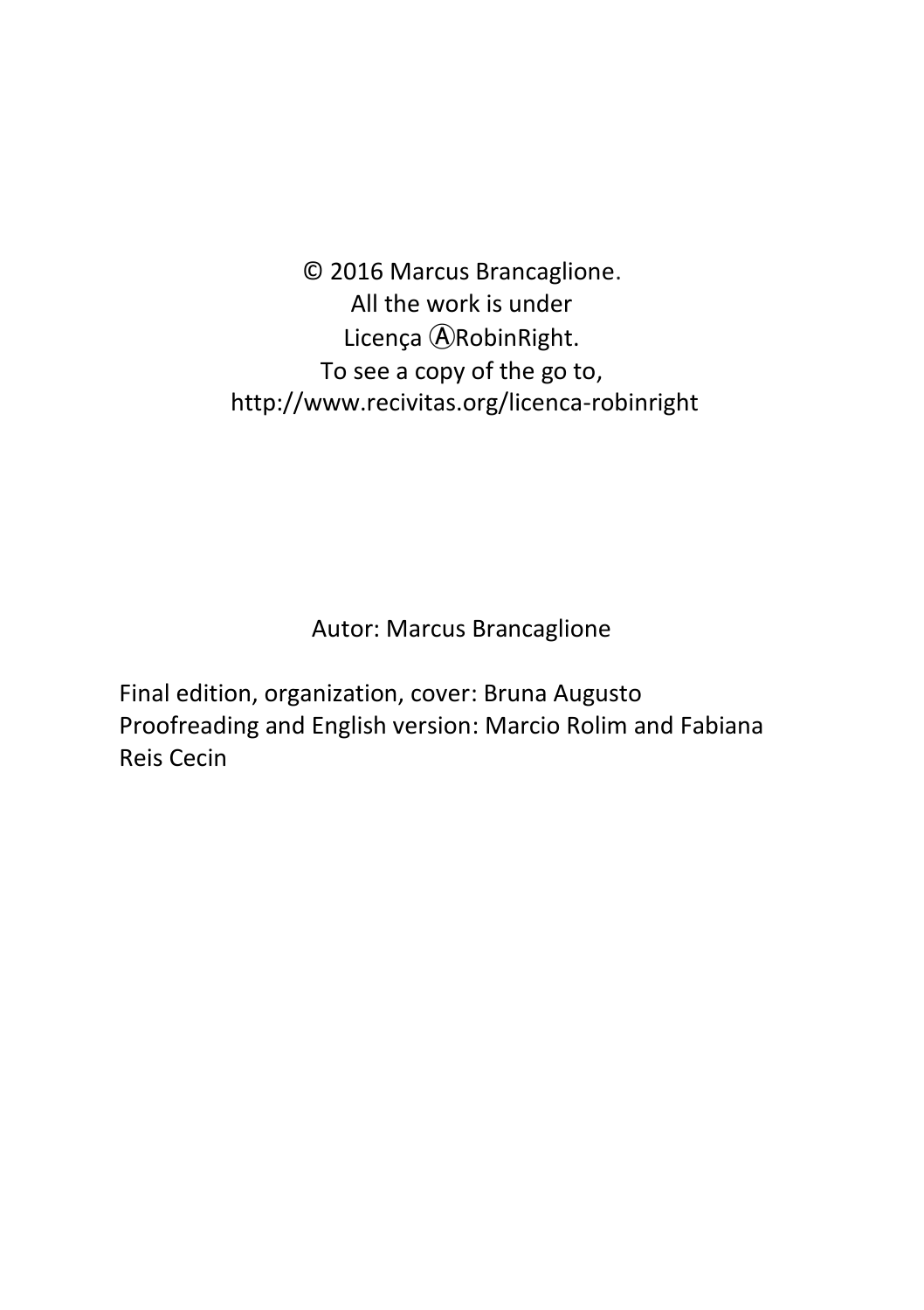| Development? Development is undeniable. But is it for |  |
|-------------------------------------------------------|--|
|                                                       |  |
| But it's never too late to make it right 19           |  |
|                                                       |  |
| Another vision, another definition  28                |  |
|                                                       |  |
|                                                       |  |
|                                                       |  |
|                                                       |  |
| Conditions and Unconditionalities 48                  |  |
|                                                       |  |
|                                                       |  |
|                                                       |  |
|                                                       |  |
|                                                       |  |
|                                                       |  |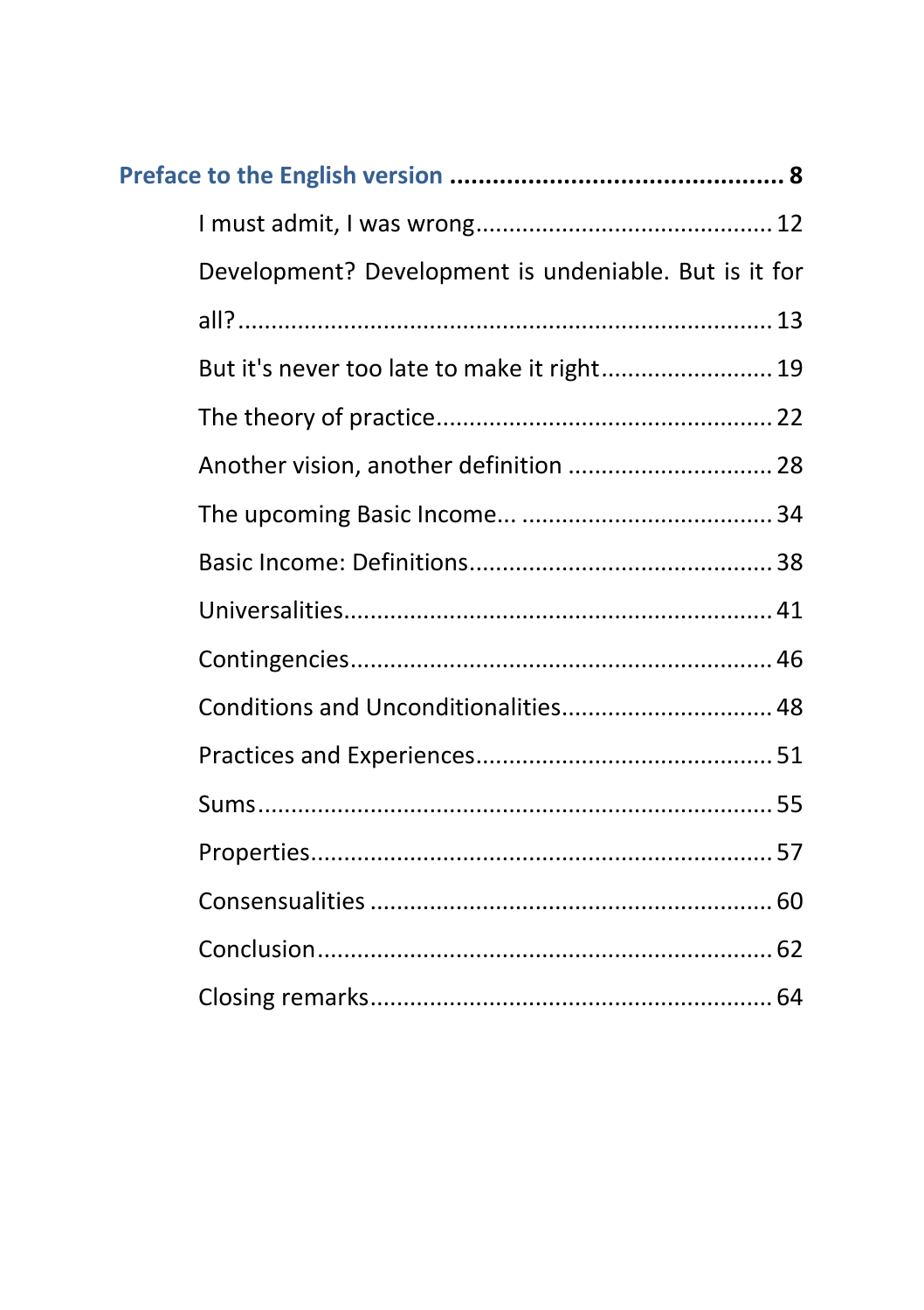*I dedicate this English version of this short essay to my friend and sister in letters and ideals, Fabi.*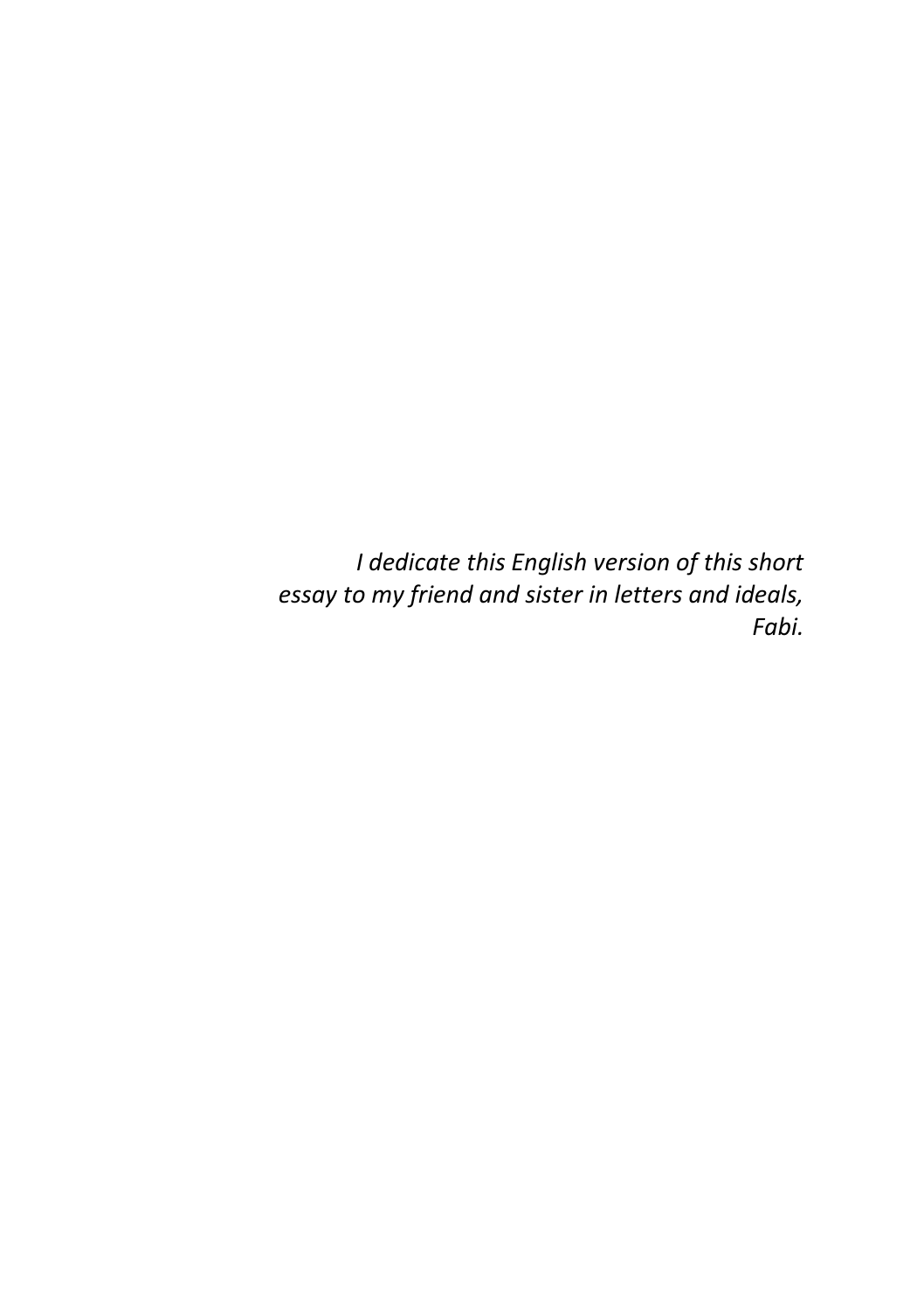

This text was original published on Medium on October 10th 2016, before USA presidential elections, after the World Social Forum in Montreal.

https://medium.com/marcus-brancaglione/rendab%C3%A1sica-universal-67cbd116542e#.ppo4piidq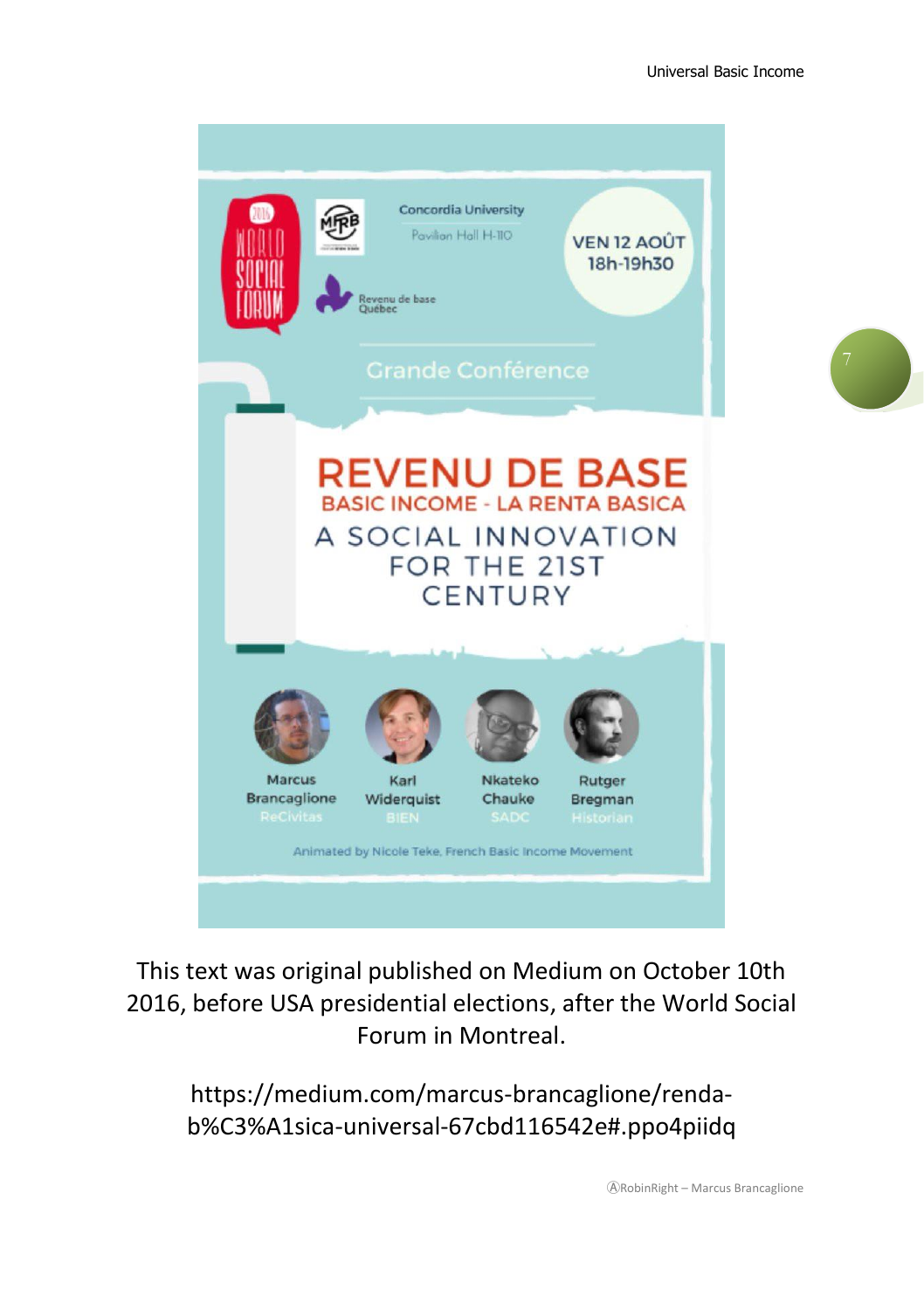## **Preface to the English version**

So my friend Marcus asked me to write the foreword to the English version of this book. And who am I exactly, other than an amateur translator capable of rendering passable English? I am a nobody. To be more precise, I am a someone whose only current role in this excuse for a society of beings that claim themselves to be knowing and sentient is to be myself and to do what I like to do. Which is to think, to write, and to figure out a way, to try to see and to understand how to actually change something, in me and in the world.

After reading the book, I may have understood why he invited me. Perhaps he did so precisely because I am a nobody. As Marcus teaches us, salvation comes only from those who need to be saved. The truly universal, non-discriminating, solidaritybased, global Basic Income will be conceived by, then created, paid for and received by the very same people, which are we, the nobodies of the world. Charles Eisenstein, one of my favorite writers, also claims to be a nobody in the realm he writes about, and he writes about literally Everything. And that nobodiness, he claims, is perhaps what signals the closeness of the vision of a new, more beautiful world he writes about.

I may be a nobody in the Basic Income Movement, or in any kind of politics, sociology, anthropology, economics or even social activism, but if Marcus Brancaglione's core insight is correct, then a Basic Income can only be made real by the additional involvement of the "everyone else," the nobodies. It will only happen when the nobodies, the 99.9%, both speak and listen directly from and to each other, without depending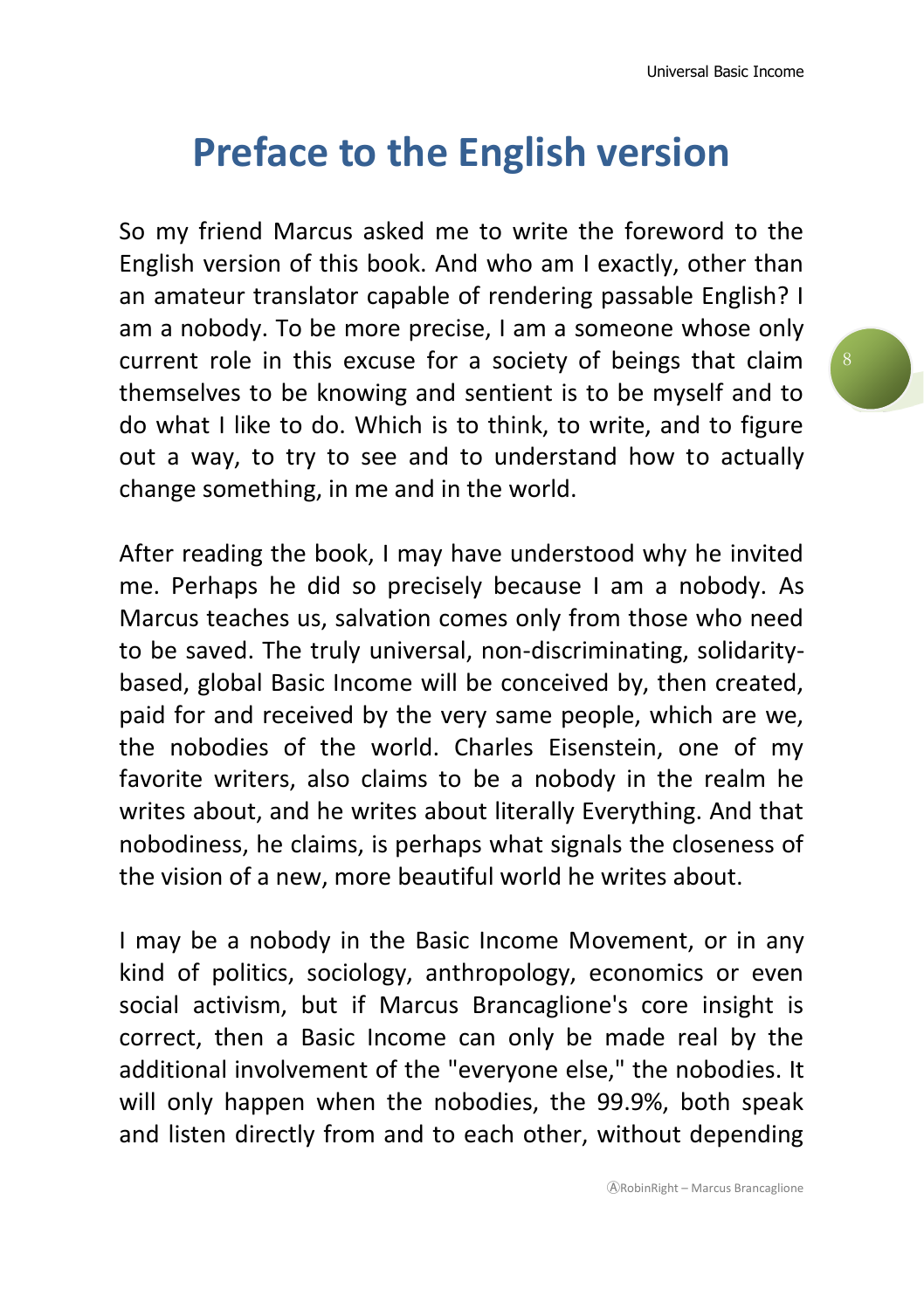on intermediation by any sort of 0.1%, which are the people we are always going to see on the bookshelves, radio, TV and the big internet outlets. And as the Basic Income ideal goes, this is not about getting rid of the 0.1%, but of paying a Basic Income for them too, that is, guaranteeing a share of voice, of play time to everyone. The revolution is from the 100% and to the 100%. Everyone gets their share of voice, and there are billions of diverse voices to listen from, instead of everyone turning to their dystopian Tele-Visions to listen to some State-corporate expert authority's opinions on specifically how the whole of humanity should sabotage themselves today in order to better keep serving what Heather Marsh (another author you need to read) calls the age-old Ponzi schemes of power and celebrity.

What is an "income," what is "money" other than a convoluted symbolic game that maps to political power, and as such can be metaphorically seen as a "voice," as "speech"? Money is speech, so say the USian high courts. So the nobodies will speak freely, and that free speech will be their free economic ties, enabled by their own Basic Income network. The network that they will build and that they will fund. They, we, all of us, but mostly we, the nobodies, will politically and technically voice an Universal Basic Income into being, and that network of economy that we will create is what will enact our liberation. As Marcus painstakingly argues in this book, the other Basic Income, the classist, racist, xenophobic one, being conocted by the very logic that structurally denies, suppresses the emergence of this network of liberation, is not going to be your friend. I have argued with Marcus that, accidentally and in time it might, but I agree with him that it will not by its default design.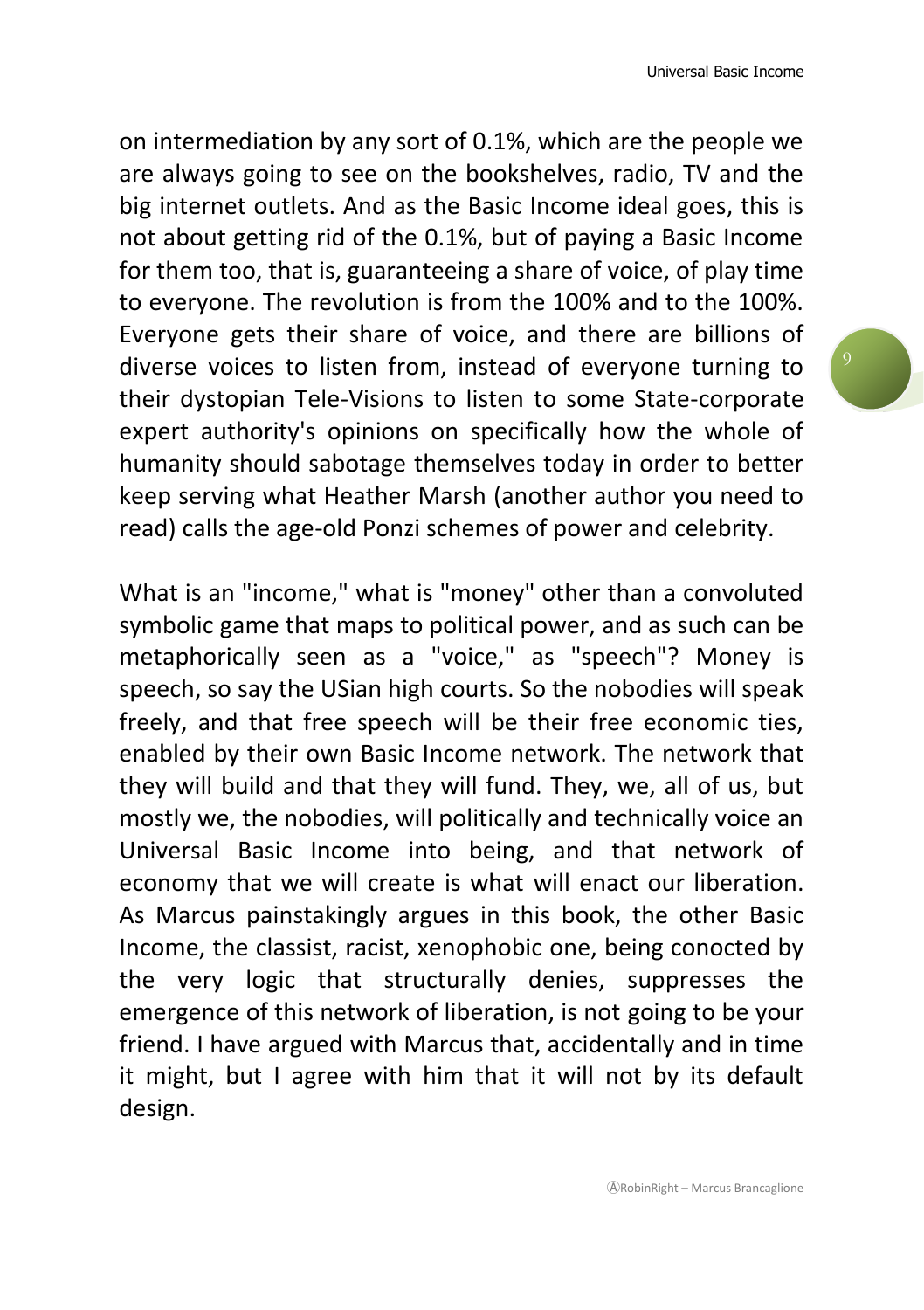Marcus' writing provides the reader an inner glimpse of his life experience as someone who has once visited the village of Quatinga Velho, Brazil, and has implemented, together with Bruna Augusto and their NGO, ReCivitas, one of the first Basic Income pilots in the Southern Hemisphere. The book starts with his sensing that something is rotten in the kingdom of Basic Income Movement, as he realizes in horror his academic mistake of objectifying humans as guinea pigs of an economic experiment being carried out by unwitting replicators of an external, hierarchical structure of disempowerment. Marcus proceeds then to vividly expose his process of seeing truth upon truth of the matter, deconstructing fundamental concepts such as universality, unconditionality, properties and rights into their living, proto-spiritual quantum particles, and then culminates in a vision of a dystopian present world engineered, through its "social" systems, specifically to produce and to perpetuate oppression, deprivation and starvation. That is, we do not have systemic problems because we have erred in designing our systems, but because these problems are the designed result of our systems. All of them, including our favorite ones. And then, the book argues, if we want that machine to stop devouring people and planet, then something must change. And what must change is us. We, all of us, must stop being passive replicators of these games, and instead realize we have been psychologically trapped, duped into buying new version upon new version of the same principles that have excluded the majority of us from politically and economically existing since the beginning of hierarchical, exploitation, deprivation and genocide-based civilization on this planet.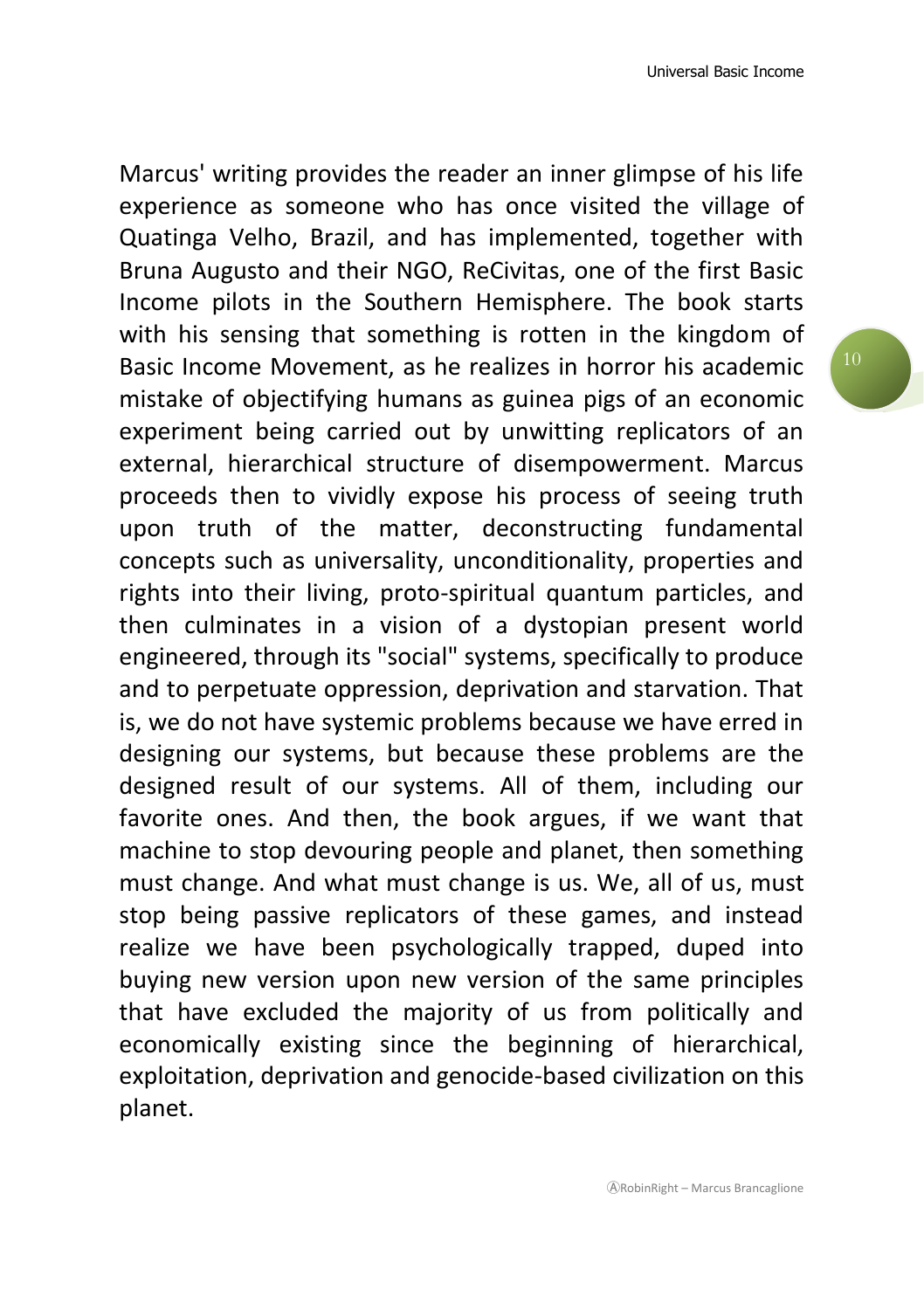Or have I read too much into his work? Am I extrapolating outside of what he said? Well, why don't you check out for yourself? I am not out to clone his thinking, nor anyone else's. What his writing has done to me was the same that the writing of all the great writers (those that are great because they have remained being nobodies even after they became known) I have read have done to me. I have become flared up, not in fanaticism, but in creativity. I have become more of myself. I have felt my inner connections broaden, expand, and reach new pockets of mystery that do not map to an external artifact I just assimilated. This book, like all pieces of great writing by the great nobodies of this world, are mantras, magic, tools, gateways. Human, live conversations. They are not dead knowledge, but doors, mirrors, food to an expansion of one's own insight.

This great piece of writing was not easy to read, nor to translate. It hurts, like it does all great writing that reveals the wounds, the pain we have as a society been struggling for aeons to cover up with distractions and cynicism. And it has helped me know more of myself, of my own power, and as such has also furthered my liberation, my letting go of what does not serve me no longer. I hope it can be the same to you. And I hope that our upcoming Universal Basic Income network can do the same to this aching, all too human world.

*Fabiana Reis Cecin*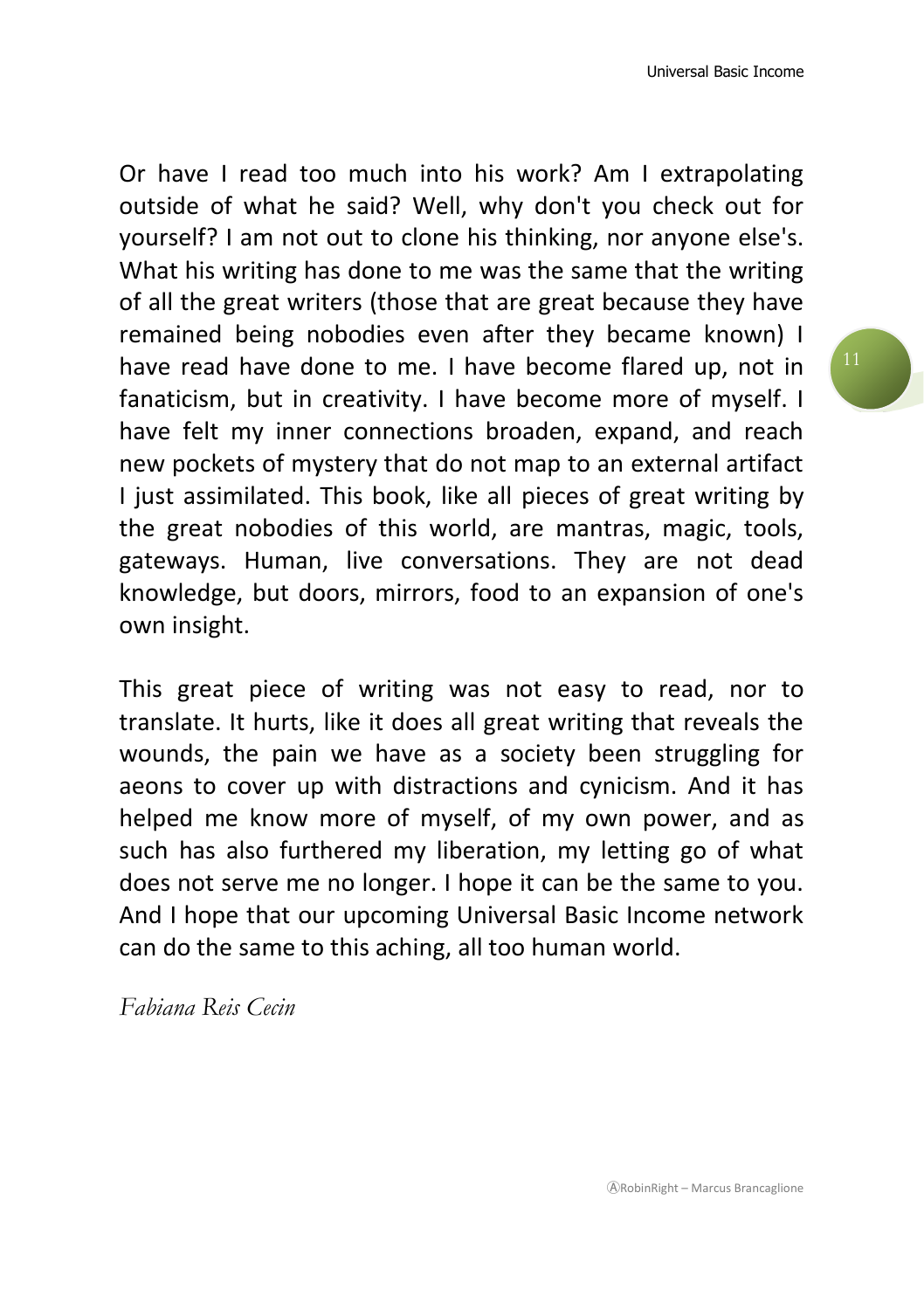## **UNIVERSAL BASIC INCOME**

#### **I must admit, I was wrong**

I previously thought that the abyss that prevents the universal human right of Basic Income from being an exercised reality was merely an ethical one. It is not. That abyss is much deeper. It is a moral one.

I believed that the length of this abyss was essentially about the distance between discourse and its realization; that the nature of this hole was that of the gap between theory and practice.

I assumed, naively, that it would suffice to defeat the blockages of the political and academic demagogueries for the concept of Basic Income to spread around the world as a praxis.

I imagined that if we managed to plant this ideal far away from the reapers, as the seedling form of a new citizen's ethic, of a new ethic for social activism, that the fields of Basic Income would flourish. Nope.

But no, I am not saying that I have sown among stones. Our Basic Income pilot project in Brazil would have never existed if it were not for all the international solidarity it has received.

I don't even know how we would have survived without the help of our Bangladeshi friends in Rome, or of the Swiss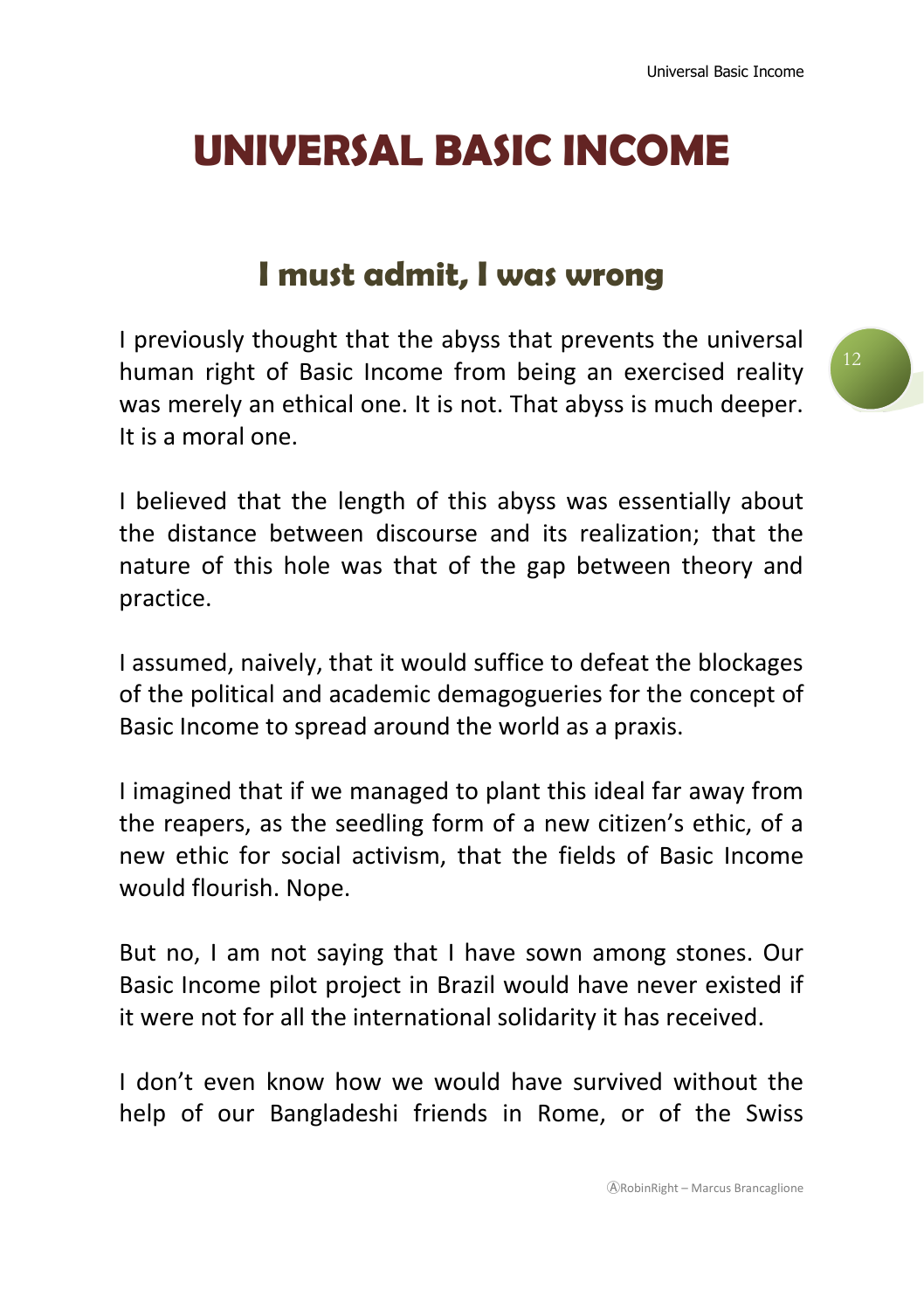movement folks who have welcomed us in their homes when we essentially escaped Brazil, almost as political refugees. I do not know what our fate, or of our project, would have been, without their solidarity. And these are just some of them… how can I forget them?

However, I cannot close my eyes to the state of today's world as a whole. And in that world, we are few. Few who are willing to share the truth, to invest our time and money on all other human beings without judging them, discriminating them. Few fighting for humanity. And those on the opposite side are legion. So many serving armies, States, companies and their schemes. Millions of people sustain, forced or not, the investment of trillions of dollars in that industry of death and deprivation.

### **Development? Development is undeniable. But is it for all?**

Yes, for sure there is development for those who live in the centers of the world, protected by the lords of war and capital. But where is the development for those who are considered the remainder of the world? For those who live in the outskirts, outside of the burgeois bunkers?

What is new in globalization for those who will die in the name of the march of civilization and be erased of the white history of the world? What is this pain of globalization that is inflicted on them other than the plain old oppression of colonization,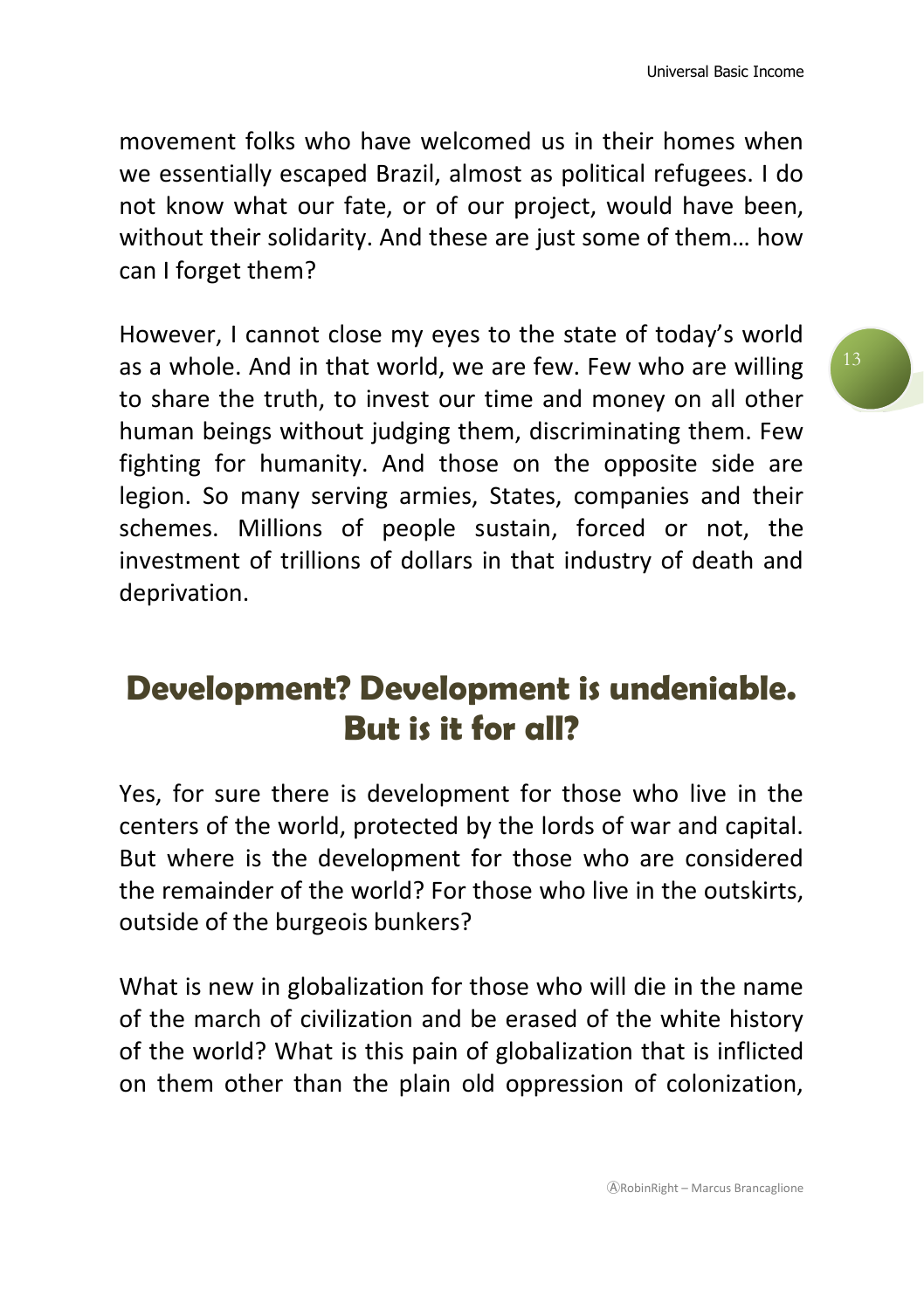merely dressed in new clothes? Or better put, just dressed in clothes slightly less drenched in blood?

The Basic Income movement has been growing, but it does not seem to be at all willing to face the fact of the enslavement of entire populations. Actually, let's be fair, it does not seem to be even willing to face the precarization of work head-on, let alone the International Division of Labor.

International Division of Labor! What a pompous euphemism for the plain old genocidal plundering through the mechanisms of capital. What a fancy word for the monopolization of access to natural resources, for the exploitation of those expropriated, deprived of access to their common good, to their natural habitat, their means of sustenance, from their births to their deaths.

I know that is seen as a radical point of view for many people, especially those who live in bubbles. I know that for bankers, politicians, technocrats and even academics that live out of and eat very well from the hand of this system, that radical point of view of the world is the one that has to be constantly erased and silenced. Although I can understand that these people are motivated by the defense of their privileges, what about those who do not actually sit in a comfortable position in the social pyramids of power? What about those who carry the pyramids on their backs, and that can read, write and understand? Or, what about those who do sit comfortably atop other people's backs, but swear they really care for them? How can we pretend we are not seeing all of that?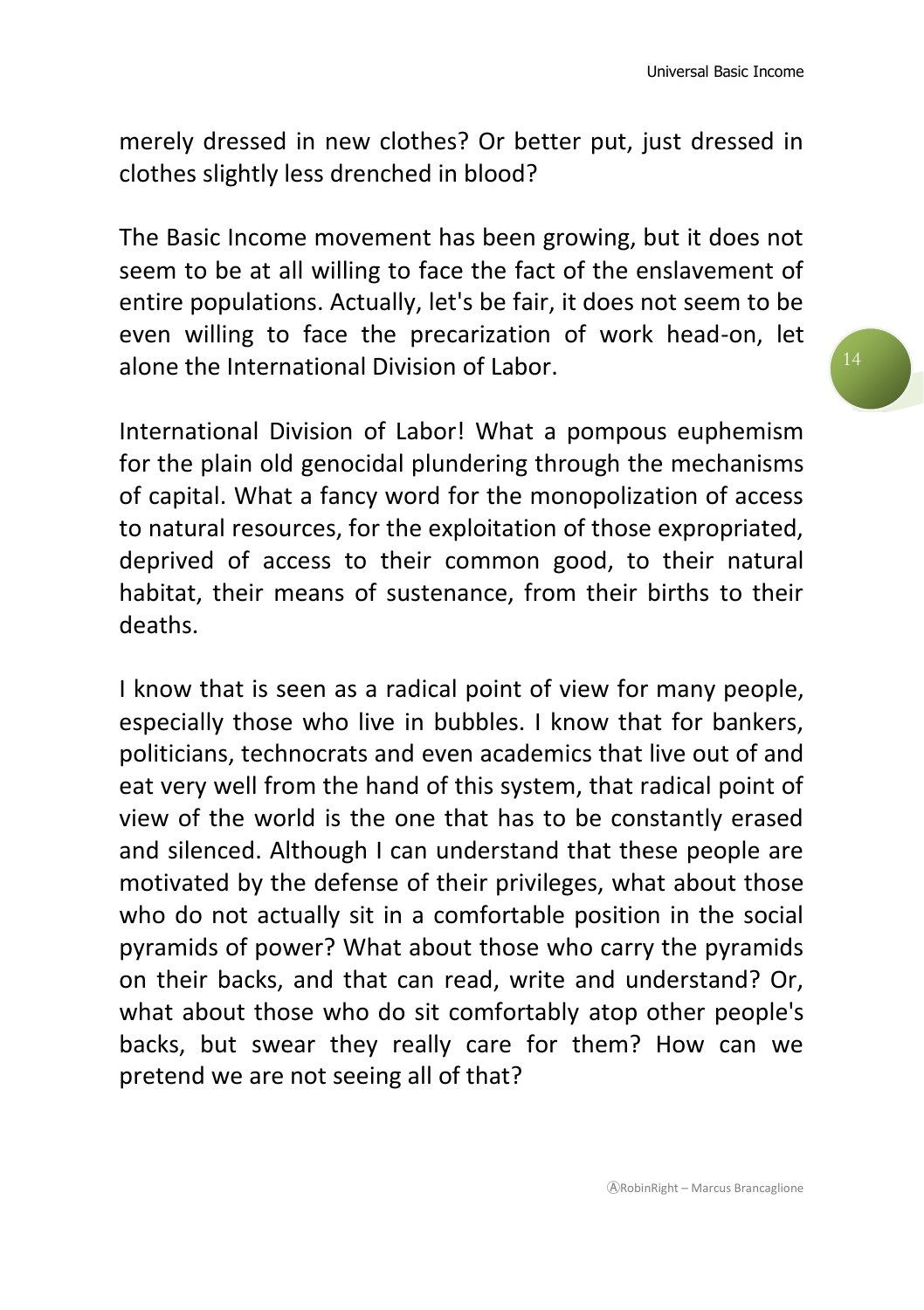I do understand, therefore, the interests of the old defenders of national Basic Income programs. But what about those who now want to add the word "Universal" to their concept of Basic Income? What is it that you are feeling, what is it that you are seeing? What is your universe?

How can the idea of universality and of human rights truly for all humans, without distinctions, including nationalistic ones, sound so foreign, strange or utopian? How can that be, even to those who have never suffered famine and poverty nor saw them up close? How can they talk about universality while being unmoved by the meaning of what it is to be human on this planet?

It is obvious that Basic Income is not only about fighting poverty or material deprivation. That vision ignores the libertarian foundation of the concept. It is obvious that the Basic Income movement is about liberating all people, without any discrimination or segregation, from all primitive deprivation, from everything that denies them access to all of the common good. That is why I ask myself how a struggle for emancipation both political and economic can be subdued and sold to the status quo? How can it be reduced to the ideological framework that both deforms the ideal and miscarries its birth?

Do you think that the issue with the lack of Basic Income begins and ends with bad jobs and with the scarcity of paid work? That the ideal of Basic Income can be reduced to that?

No. The Basic Income is a libertarian and humanitarian ideal that cuts much deeper, that precedes the problematic symptoms arising from the depletion of yet another phase of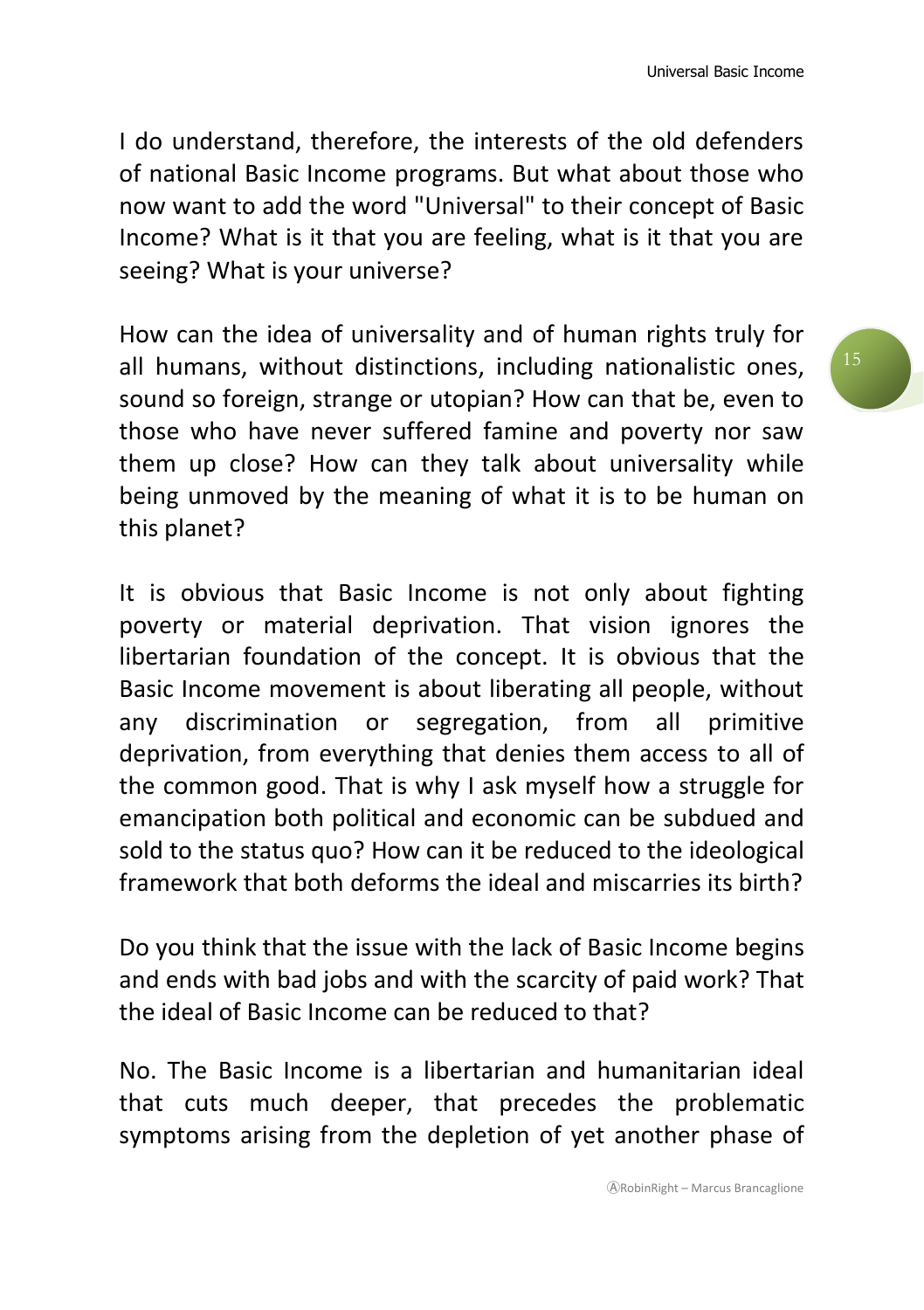the capitalist production process. It has opposed this povertyproducing machine from a much earlier, much more fundamental position than that of technological unemployment. It is there, in the struggles and the revolutions against the worst crimes of statecraft and privatism: the crime of denying people's natural right to life and liberty, and the crimes of the outright oppression and murder of people, especially those who have no power to exercise their natural, legitimate right to self-defense.

The miracle of a human being that gets up and puts himself in the way of violence and deprivation imposed upon another, without expecting anything in return: where do you think that comes from? It comes from solidarity, my friends. It comes from the only thing that keeps our humanity alive, not as a charity, but as a dream, and as a revolt triggered by witnessing as our brothers and sisters are condemned to death. As they are sentenced to live senseless lives, working themselves to death. As they are condemned not because they were born short on luck, but because they do not belong to God's chosen people or their states. They will die for no reason other than their right to life being taken away from them. Not in theory, but in fact, as their rightful share of the common good that would fulfill their right to life is taken away from them: the share that was theirs simply because they exist.

Entire populations are robbed by their negligent and corrupt states that are allied to transnational companies and capital that monopolize, pillage their land and their natural resources. No sirs, all these riches are not being sent to outer space. All that is stolen by the corrupt, totalitarian politicians of poor countries, in collusion with their companies and armed forces is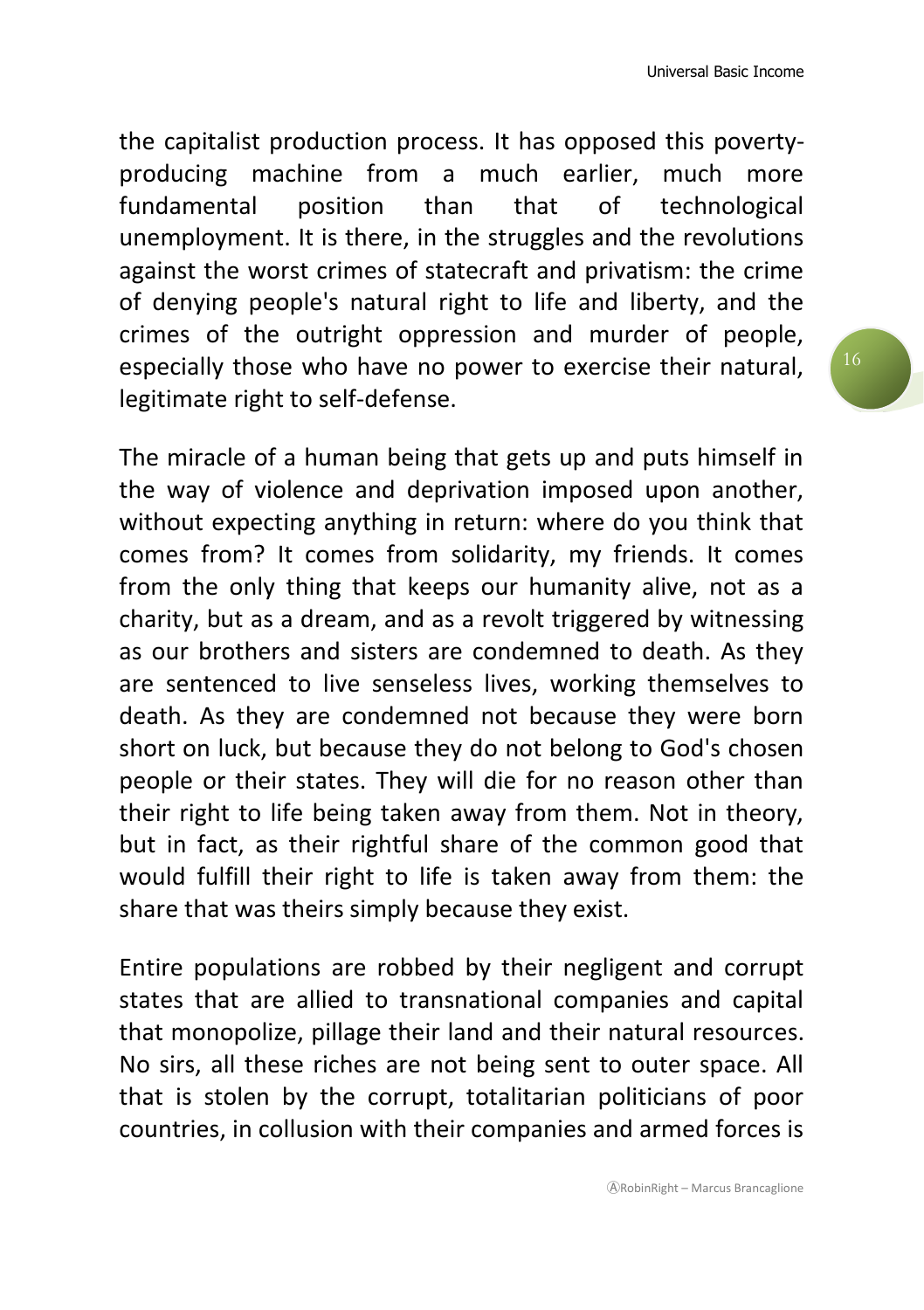used to support the consumptive drive of this oh-so-beautiful civilizing process that looks like a planet-devouring locust swarm.

No, I'm not bitter. On the contrary, I love a good fight. But it seems that a fight is all we are going to get. Today, humanity is as dry and arid as a riverbed that has been diverted from its natural course such a long time ago that it hardly remembers that one day it hosted intelligent and solidary forms of life, evolving and revolutionizing themselves.

And this is no criticism towards those who benefit from this system or are paid to sustain it. The fool is me and all others who have believed in white universality and humanity. The fools are us, those who continue to beg the wolves to shepherd us.

But they fool no one. They are openly defending the theses and proposals of humanity and of Basic Income that are more convenient to them. The fool is the one who lets himself be fooled, believing that these models, theses, proposals will reach us someday. That this Basic Income was really for all, as equals, and not merely as guinea pigs.

No, my friends, the Basic Income may even come for the citizens of developed countries, but for the bottom of the global pyramid it will not come without massive unity, solidarity and struggle for the excluded. It will not come unless we shout, with all our might, that we are not their objects of study, experimentation, use or employment. That we are people, and that we are equals in rights, living in and sharing the same world.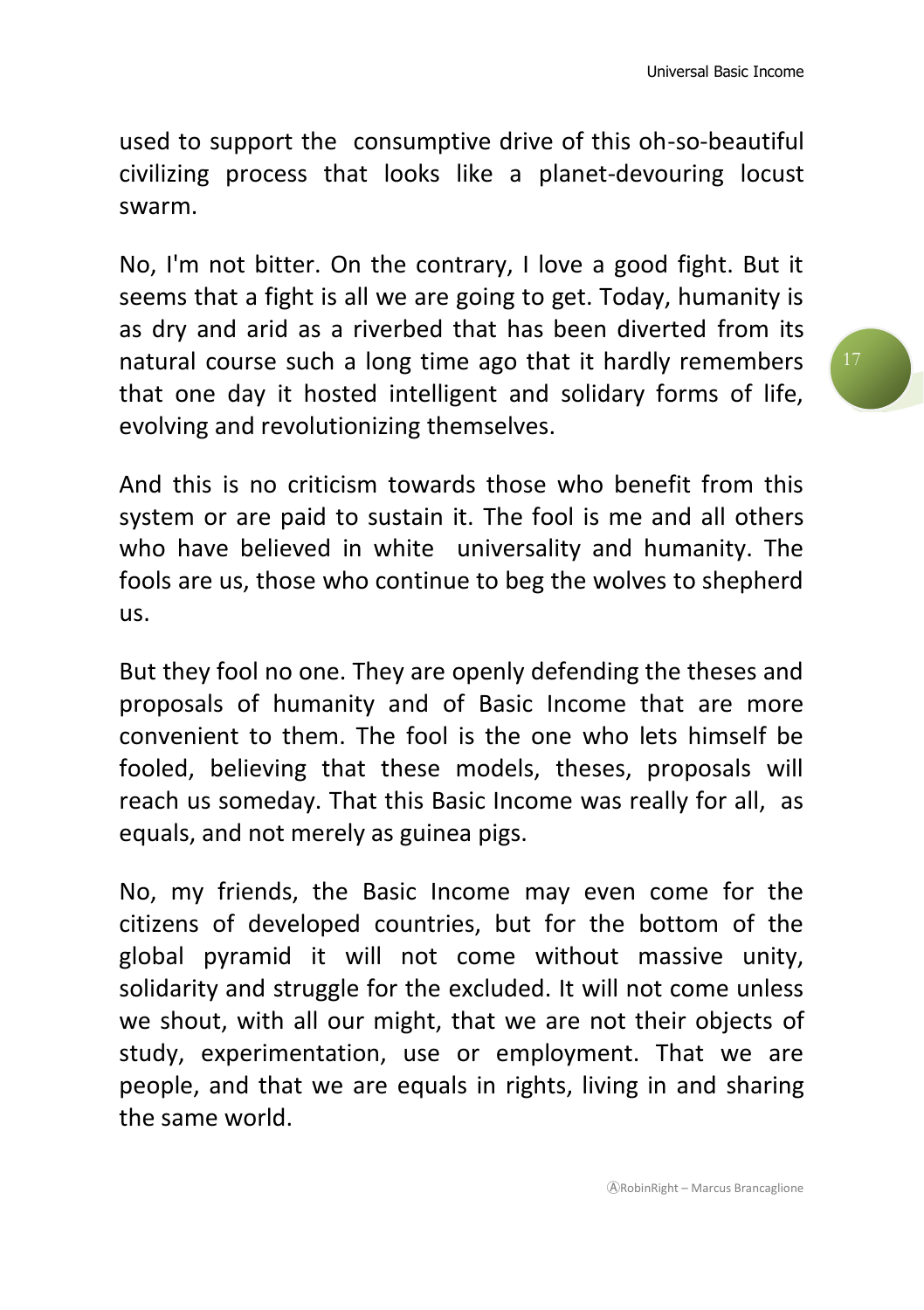If we want to stop people from dying in refugee boats, in factories, in wars, in prisons, in every dead end of this world from where capital and labor only ever comes out and never in except for the occasional crumbs, we will have to rise up and not only become beneficiaries of a Basic Income, but creators of a Basic Income that is truly for all, without borders, without nationalistic or territorial distinctions. We will have to run our own pilot projects, and we will have to develop our own ideals. But what else did we expect? Liberty is never given, it is taken.

The Basic Income movement is an abolitionist movement. It is a movement for the liberation of all that, through a process of primitive deprivation, are forced to sell their labor to someone else who has more power than them. The relationship between the monopolizers of the common good and the expropriated is not that of work contracts, but of wage slavery. Unequal people in terms of possessions, of wealth are free to sell their work to each other. But whoever hires, profits or benefits from the subservient work of people who have been denied their share of the common good may not be a literal slave-owner, but is in fact living at their expense.

We were wrong, therefore, in not being very explicit about this extremely obvious point of view. I am not sure whether we skipped it because we thought this was way too obvious to be worthy of mention, especially among those who advocate for a Basic Income. I am not sure whether we, of ReCivitas, lacked either courage or vision then, but I do know what we are missing now: a new definition of Basic Income. A definition that will re-integrate its theses to the humanitarian and social ethics that can never be missing from it.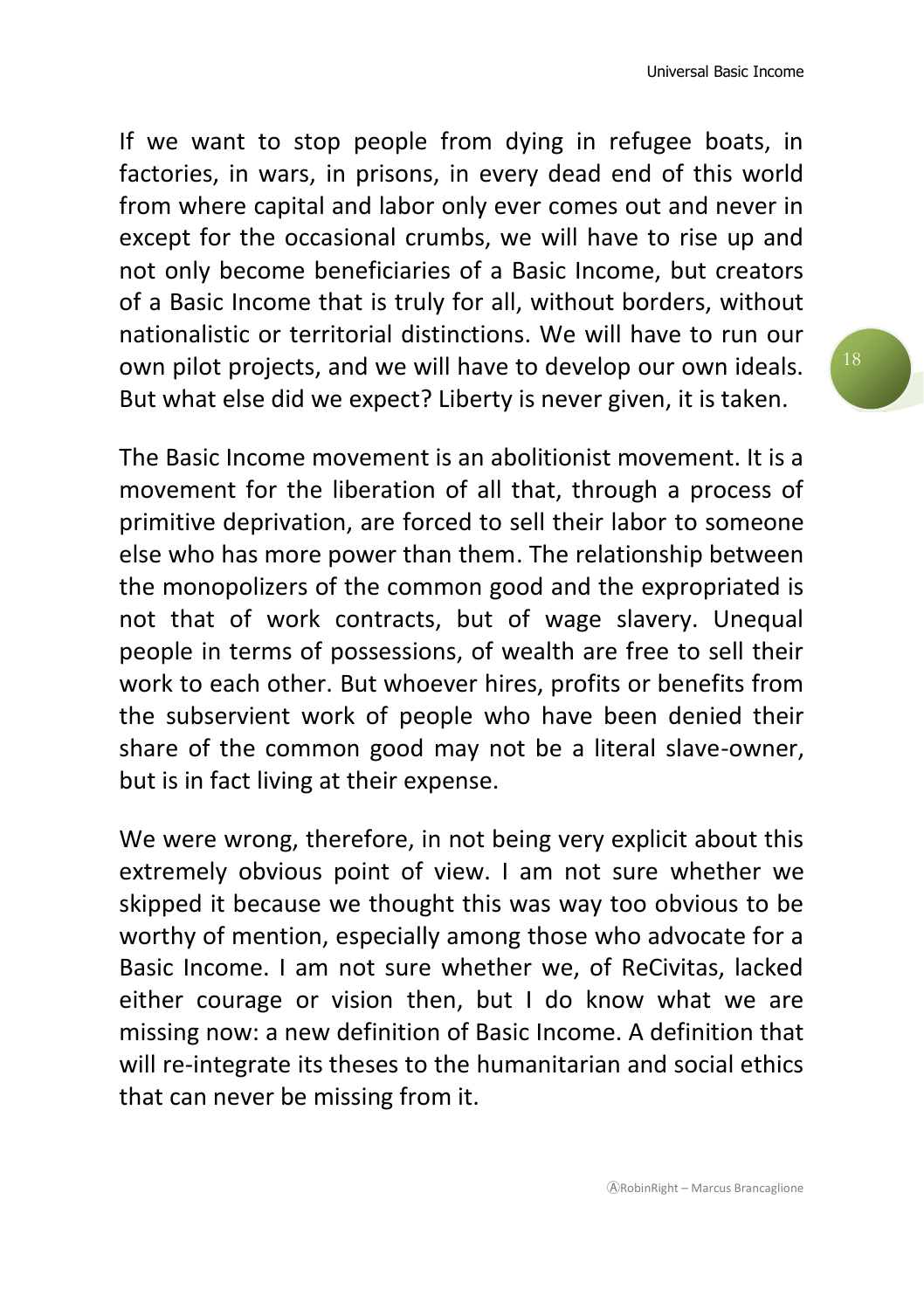#### **But it's never too late to make it right**

So far, we have been working as if the only problems with Basic Income were the lack of initiatives and, mainly, the development of applied methods. As if the problem could be reduced to a missing social technology that would put the available theory into practice. Now we know—mostly thanks to experimentation itself—that in addition to literature geared towards applied basic income, there is a shortage of theses and definitions that are sufficient to its realization.

I am not affirming that the approach of basic income as an independent policy backed by the paradigm of social activism allied to that of innovation and social technology is a mistake. We have indeed nailed that one, or otherwise we'd have been crushed a long time ago. But it is undeniable that we have erred in thinking that the simple realization of a model would be sufficient to inspire its replication. It did inspire, but not as a borderless ideal, not with the same social, humanitarian and libertarian spirit. Not with the breadth and reach we had hoped for.

As I said, we thought that all that Basic Income needed to fly was the machinery. A workable model. That showing that it works would suffice to bring it down from the ivory tower and to wrestle it from the endless mental masturbations of neoliberal apologists. I really thought that if we built, at last, the first projects that could take off and fly on their own, we could help to start that revolution. And no, I do not deny that, in a way, thanks to these projects the Basic Income is at last taking off. But I repeat, Basic Income is missing its essence: the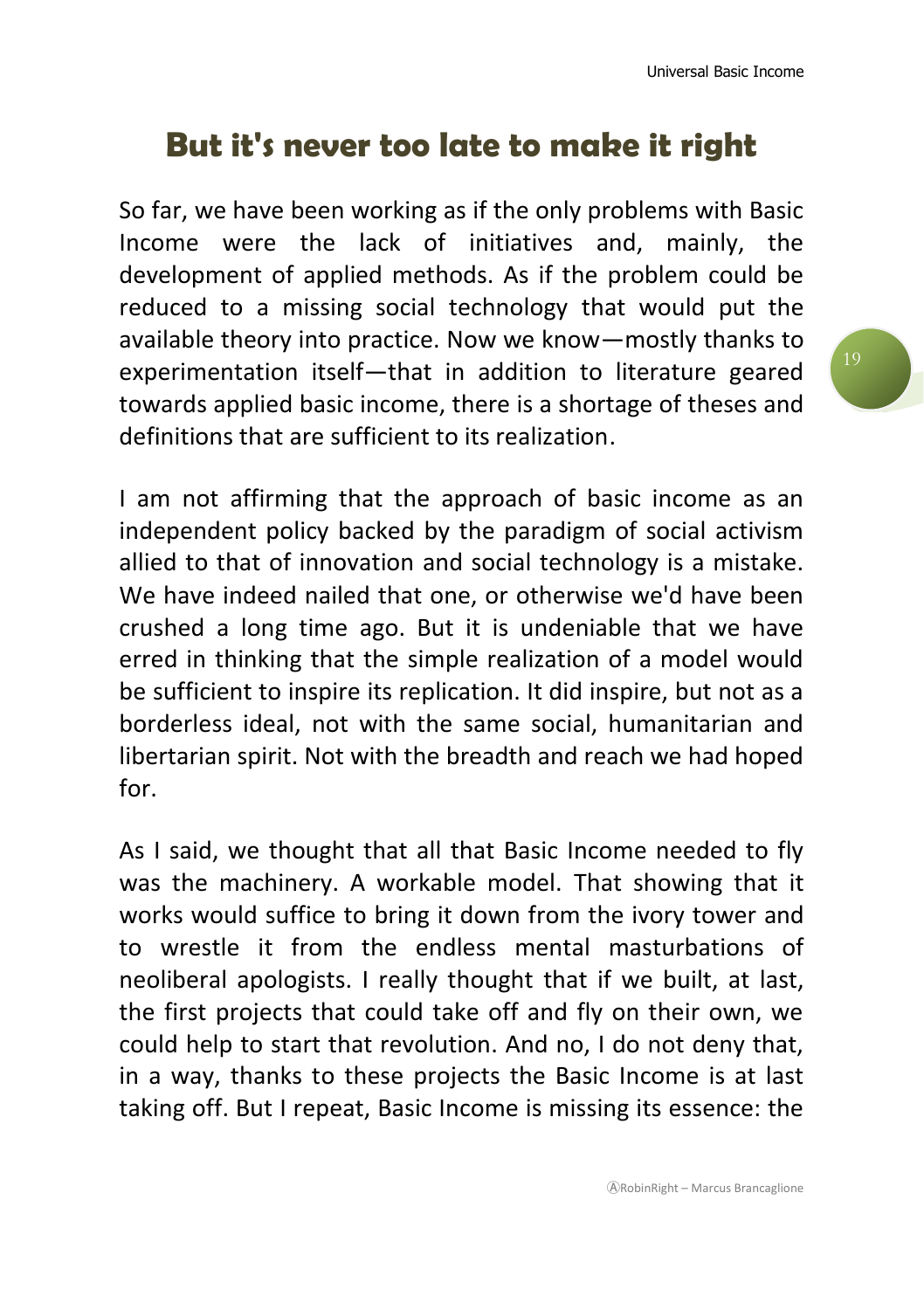innovative and libertarian spirit, in the most profound and revolutionary sense of the word. In the sense that one Thomas Paine conceived of and understood: that of the liberation of politically and economically dominated peoples in order for them to build new worlds. Anything less than that is a compromise that we already know is only going to result in no effective liberation; just more of the same.

Don't get me wrong. This is not a break-up with allies that have more restricted views or proposals. On the contrary: it is a call for them to not lose the spirit of Basic Income from sight, for even within the most constrained initiative we should be able to uphold our common ideal.

I will not deny that we are progressing fast. A paradigm was broken with our small experiments and pilot projects. The utopia is finally becoming reality, in part because the old welfare state is breaking down and an alternative is needed. I should, therefore, be proud for being part of this still minuscule revolution that is coming. But I confess that I am not. Not only because it is all still too little, but because I see no universality in the Basic Income that is coming. I am no Diogenes to walk the earth, lamp in hand, looking for a truly cosmopolitan citizen. But I ask: Universal Basic Income? Universal for whom exactly, white man?

I know that speaking of practice and application of a basic income as if it needed studies and methods, as if there were techniques and strategies for its execution sounds like a stretch to many people, especially to two groups of them. The first are those who think it is sufficient to convince everyone that the basic income is a good idea, or to simply make it happen by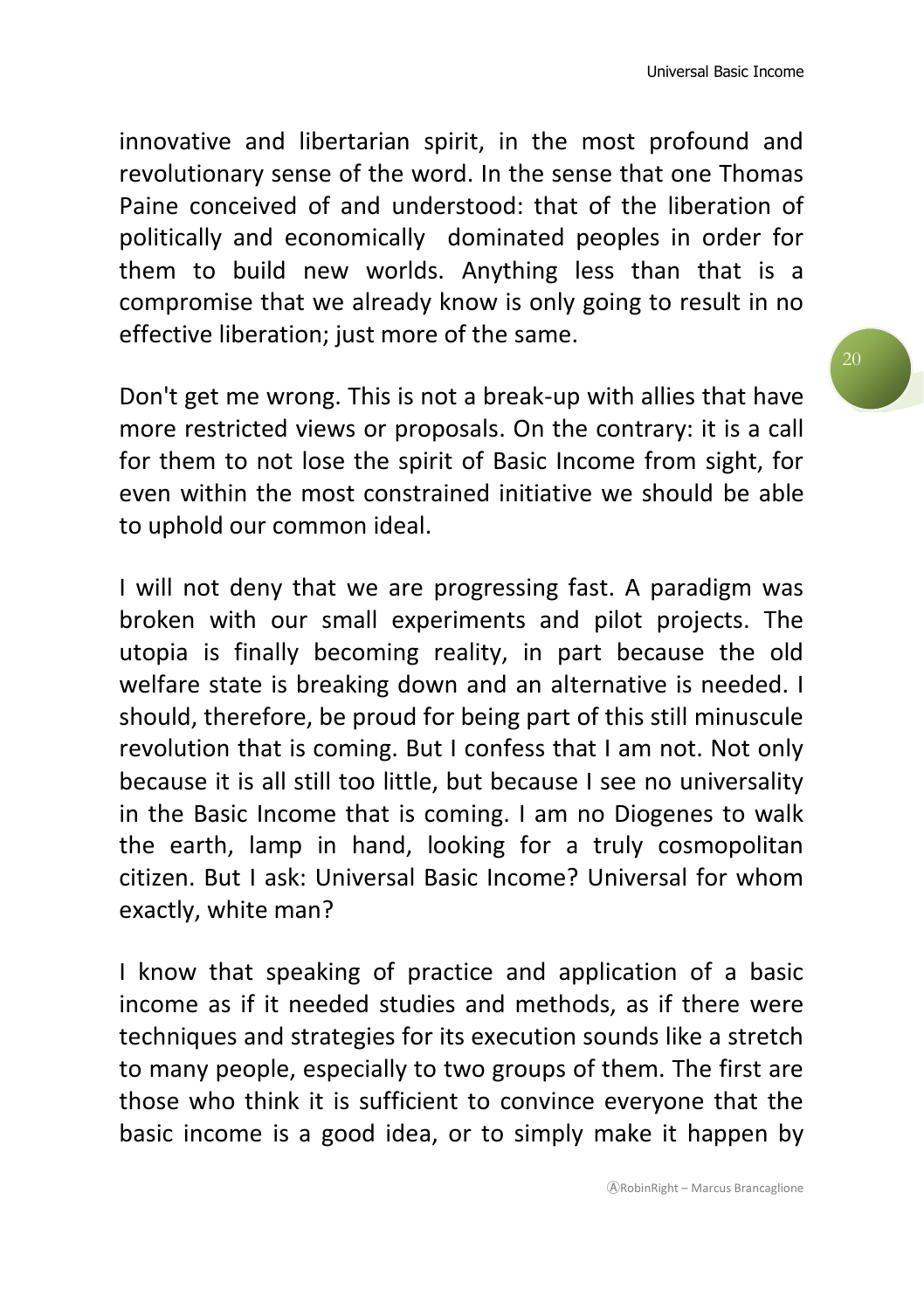decree. The second are those who think the basic income is impossible as there is not enough for everyone and that's the end of it. In theory these two groups are completely distinct, but in practice their respective positions lead to the same place: nowhere. Both those who defend it and those who attack it without thinking can, in reality, hold hands, as both groups think Basic Income is nothing but distributing cash to people. An oversimplification that induces people to paralysis.

It is tempting to look at basic income as a standing egg. Something that looks impossible before someone does it, and easy after someone shows how it is done. But it is not really like that. I am not trying to sell difficulties; we are volunteers and would literally gain nothing from doing that. But to simply ignore the war behind social transformations is to ask to be shot down by the first shots fired by those who don't want to see them happen.

Be it, therefore, because we think it is very easy, or because we think it is completely impossible, the underlying, paralyzing pressuposition is the same. Starting from that premise, it is no accident that so few projects, big and small, have managed to get off the ground and to continue existing, even in places where what is lacking is not money.

Sure, it is obvious that to build a basic income project we do not need a rocket scientist or, God forbid, social engineering. Dealing with people is no rocket science. It is really much simpler than that... and because of that, it is infinitely more difficult to make it work.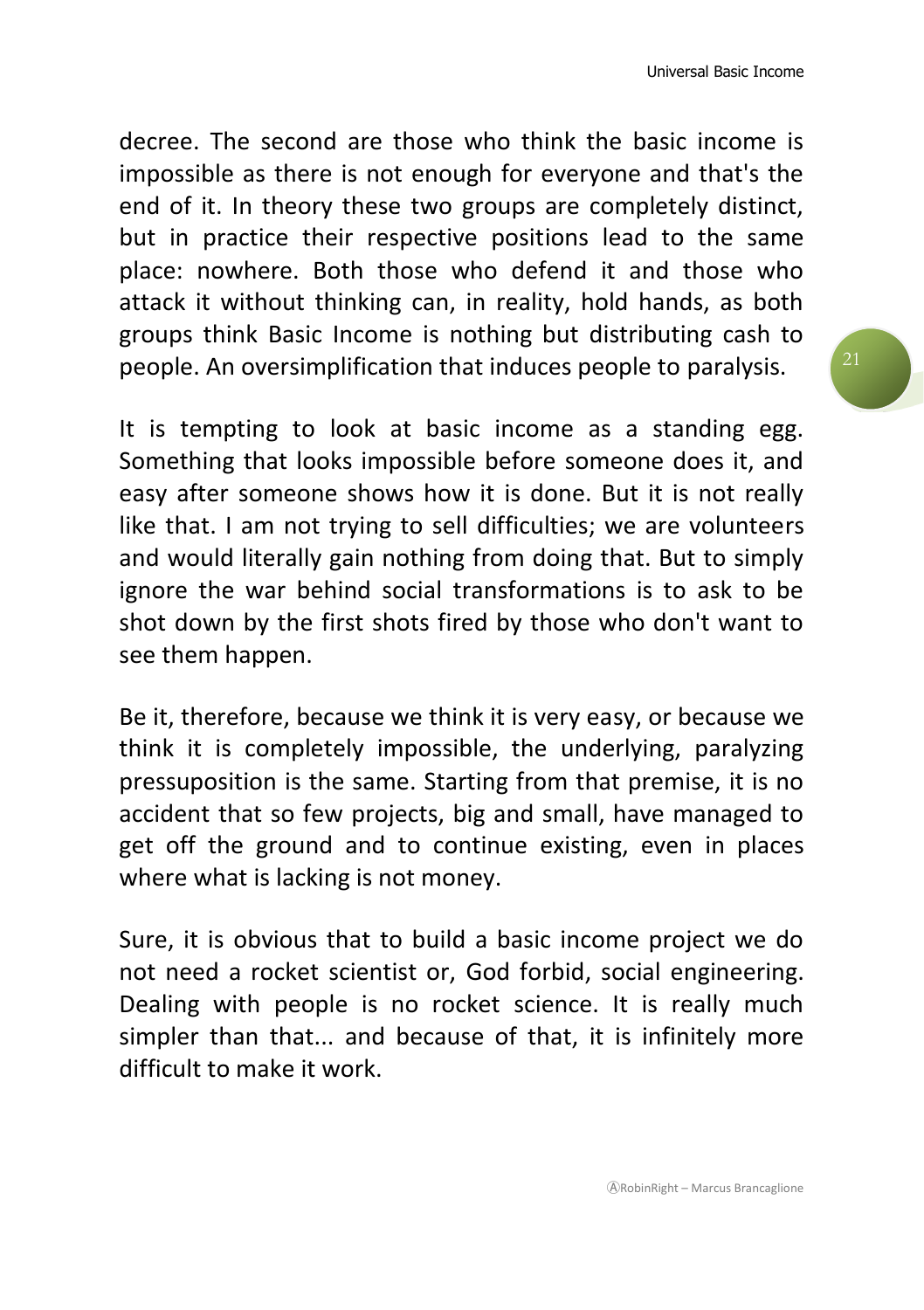Basic Income is like marriage, or world peace. In theory it is very easy to explain, but in practice it is not so simple to make it work. The engineers of economics may never admit it; they can forever preach that their professions and studies are so much more complex than social relations or achievements, but statistics show otherwise. They can lie, but the data cannot.

If the Basic Income was so simple and easy as it looks, and if making it happen simply boiled down to good presentation and persuasion, then the Basic Income, as with world peace, would have happened a long time ago.

Allow me to show, right off the bat, what the first great problem with Basic Income is, because it is the same with every other ideal: in practice, the theory is always something else.

### **The theory of practice**

In reality, both the ideal and the essential are not only invisible, but insignificant to those who are not acquainted with (i.e., don't suffer) the state of famine that is a result from their deprivation. The basic income is like the freedom it represents: you are only aware of it through the absence of what was or should be guaranteed.

Hence it is not surprising that those who had the tact and the initiative to make basic income happen have been the small villages in Africa and Latin America. Power can even be created from the deprivation of knowledge. But knowledge is not power, it is sensibility and experience; it is made of suffering and compassion. Suffering creates brotherhood, solidarity and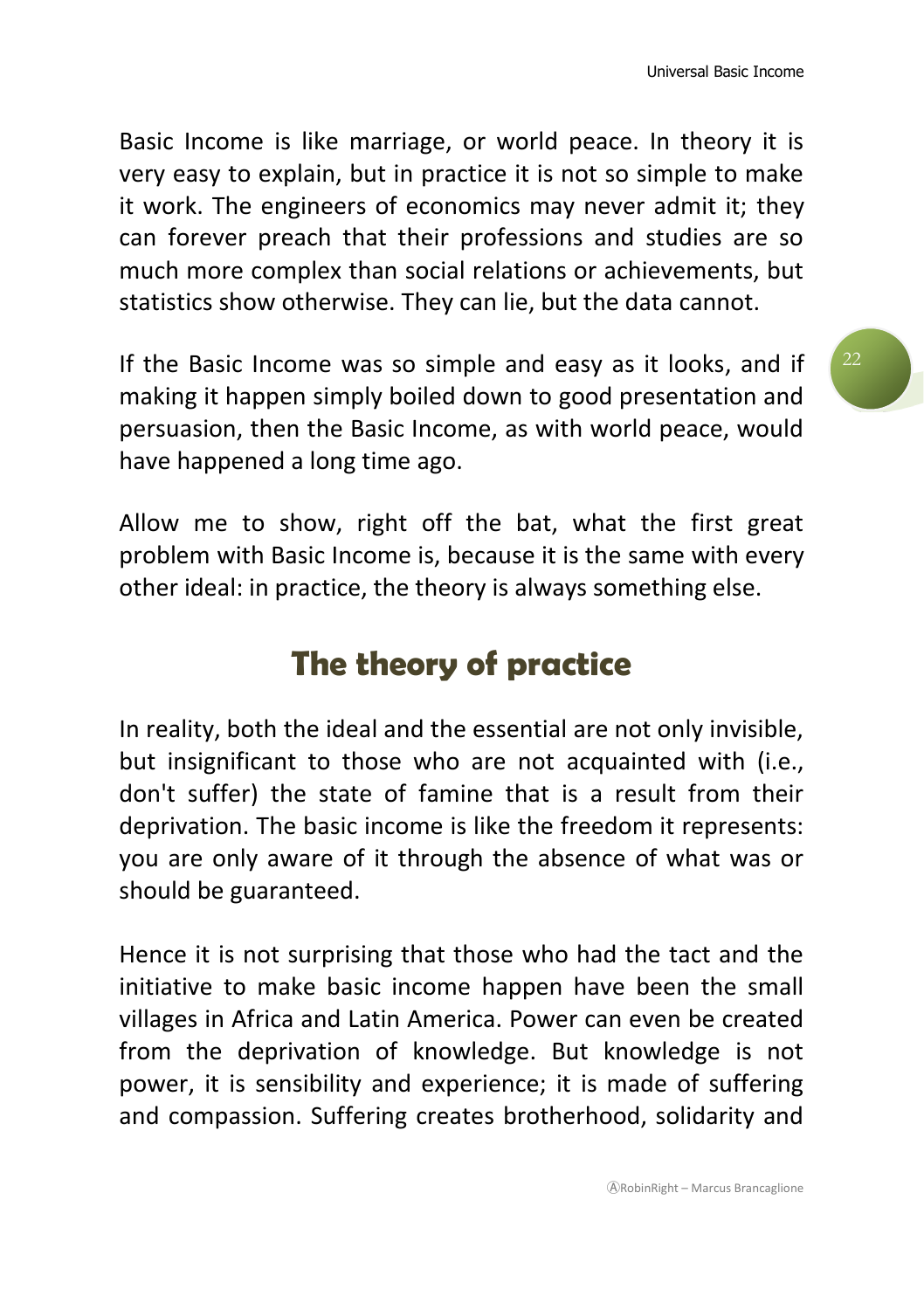universality, and it is in it that we discover how much we are all equals in vulnerability and through which we first build a communion of common perceptions and only then the community of knowledge.

#### **Knowledge is not something that can be parroted. It is cosignified by the presence of meaning, feeling and a connection with the other in their reality.**

Certainly that knowledge needs to be translated into the rigor of theses and rational methods, but it doesn't generate itself from mere propositions and experiments that are decoupled from its originating meaning and therefore lacking the original human and social connection. On the contrary, that translation should occur through ideals and sensible experiences that are aware of their sensibility and their humanitarian and socializing meaning. It is necessary, therefore, more than experimentation and rationality, or hypotheses and ideological presuppositions to realize ideals. Sensibility and solidary intelligence are needed.

I am not saying that only those who know famine and deprivation (material or psychological) have the capacity to get to know and realize an universal basic income, and I am certainly not saying that only in the poor places of the world there is enough sensibility for its development. That is a double lie. Not only there are people that are sensitive to poverty and segregation in the suburbs of the richest countries of the world as well as in the poorest, but enough people lying in the gutters at every corner of both worlds, offering plenty of opportunity for anyone willing to sensibilise themselves to it.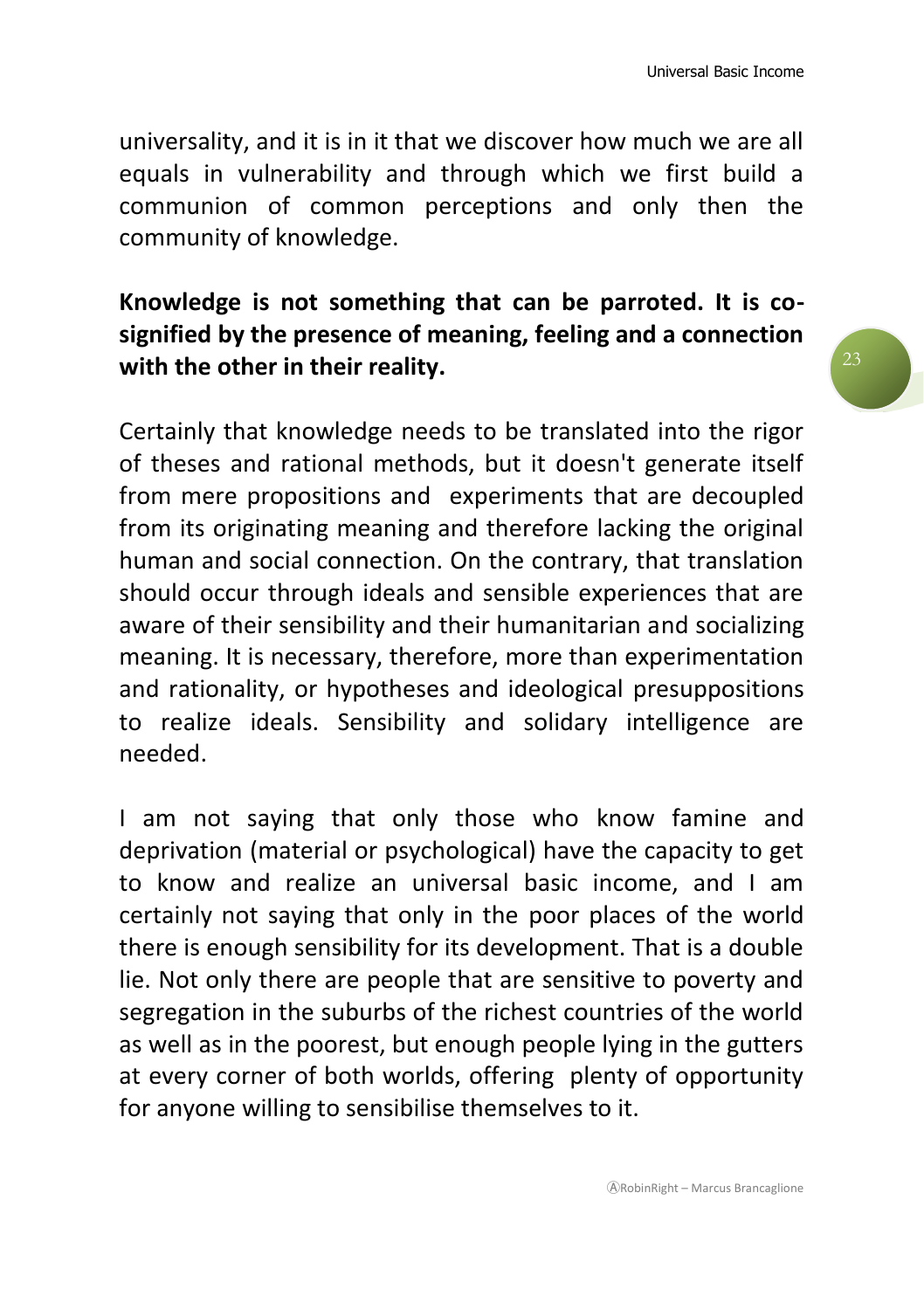I am affirming that a conception of basic income that is not aware of the famine and deprivation present anywhere in the world has no capacity to truly understand basic income nor to arrive at a truly universal definition of it, not only as a praxis but as a set of ideas that this practice sorely lacks. That set of ideas that, as an hypothesis, does not look at reality as a mere field for validation of its falsities or verities, but that is made of the simultaneous integration of the practice and the theoretical-practical theses.

I am aware that the entire world is closing itself in fear and xenophobia. But that is still another reason for basic income to not surrender to that tendency. We see the world lifting concrete walls of prejudice, dividing itself along the lines of privilege. We see civil society, the world that considers itself civilized, hiding once again behind walls, guards and fences, turning away from those who live outside their neighborhoods and territories, while their armadas do their dirty work, away from their sight. But what about us, those who preach a socalled Universal Basic Income? What will we do? What will we put our sights on?

I see humanism and universalism retreating and surrendering to the old statism and nationalism. And we cannot simply watch our conception of universality lose its humanity and cosmopolitanism, being reduced and taken over as the peoples of the world are by nationalism and territorialism.

We cannot fall into the trap of a kind of pragmatism or political realism that in fact is neither a praxis nor a reality, but a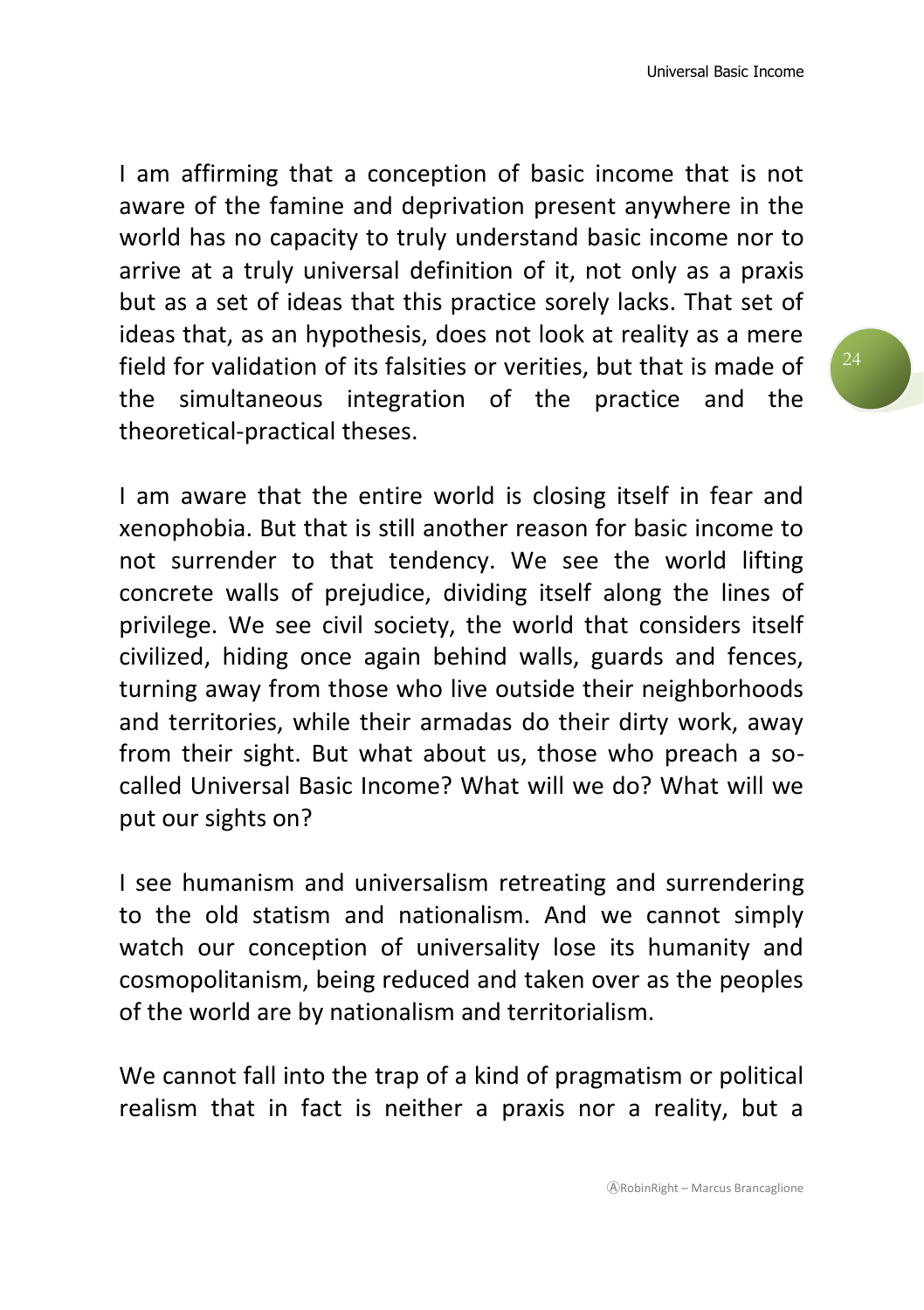dystopia. We do not need a world-wide basic income or any other type of territorial totality to preserve the ideal of universality and make it happen. What we do need are societies that are open to the world. If through the ideal that is expressed in our theses we already renounce to that, and if we are content in only replicating the basic income as something reduced to fit the old, bankrupt model of the nation-state, then we are just going to go down with them and their fanatics.

To be fair, it cannot be said that our proposal is a departure from these old theses and definitions, because it is a reaffirmation of principles to extent the reach of the ideal. In fact, we have never completely fit in the old paradigm and have been, in practice, gradually distancing ourselves from it. And we have always dealt with the consequences of that with ease. And precisely because of that we have no issues with owning that these old paradigms and definitions have been very useful to us. However, although we have always known that we should never chain ourselves to them, today we have proof of how much beyond them we must go.

We are grateful to the sources of theory that we have drunk from to build our first models for the pilot project of Quatinga Velho. The theories then available were of supreme importance to the success of that experience. They might not have been enough to prove their propositions, but they were more than enough to demonstrate the validity of the applied basic income. However, as it was to be expected, these conceptions manifested, through experimentation, their inherent limitations.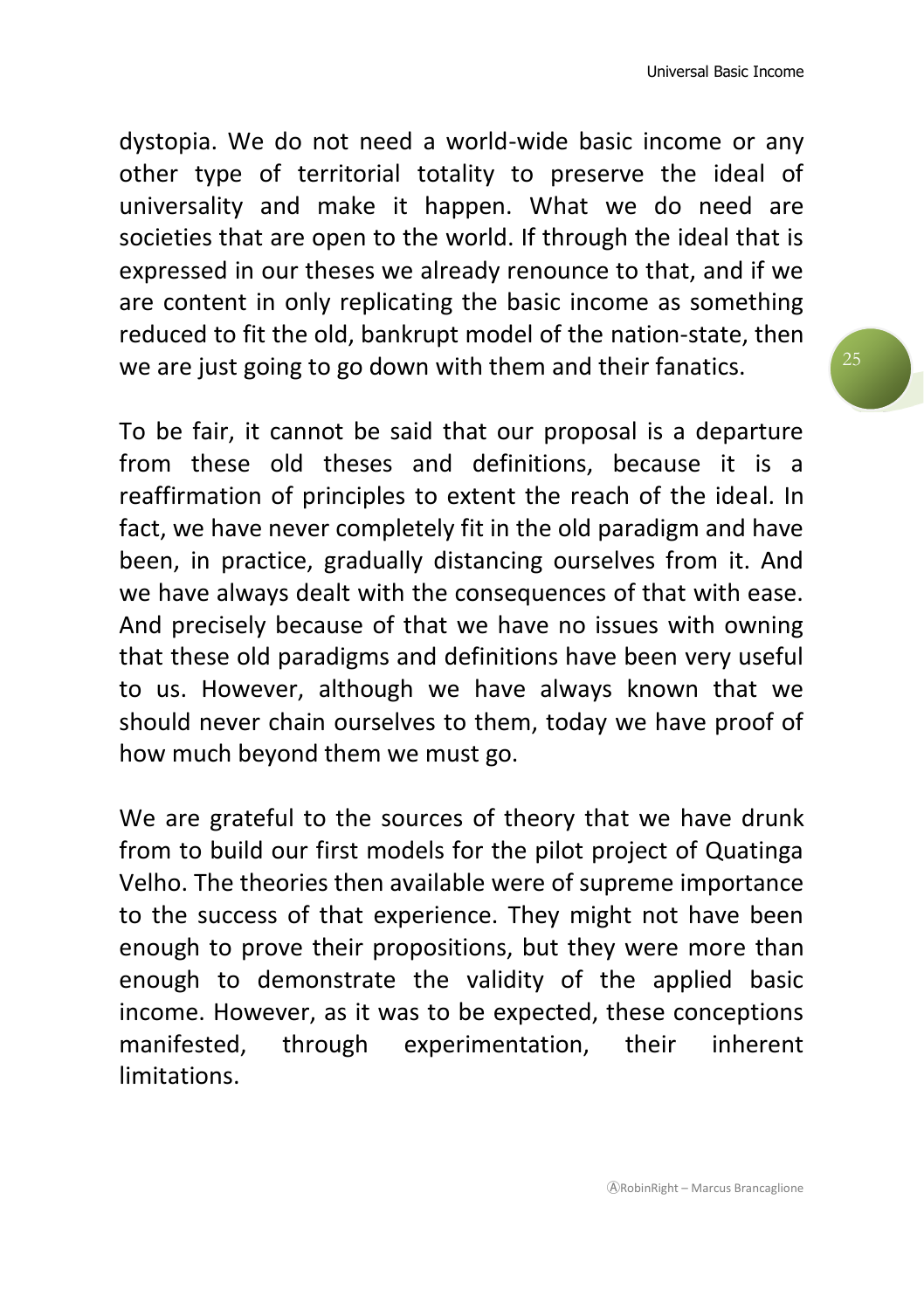First, of course, were methodological limitations, since such conceptions so far were not referenced, not even to applied basic incomes. But then other, more serious limitations manifested: conceptual limitations of the very definition of Basic Income.

When we started the Quatinga Velho pilot project, we used Vanderborg-Parijs' basic income definition. We knew from the start that basic income was not a label that we could just stick over something, but rather something arising from a rigorous procedure that bore the right to social action. Not in the eyes of experts, but above all in the eyes of those who would receive it. We knew that it was in the perception of those people from the community that received the basic income that it would lie, during the experiment, the consummation of this act with the full meaning we projected onto it. We knew that the conception of a basic income was not, therefore, just a little set of rules to follow and to work within.

The conception, the thesis, is the soul of the experiment, and not only it needs the body to take a concrete form and spring to life, but the body needs the conception that gives its vitality so that it will not only be an act that is empty of meaning. We knew that we needed to give birth to the meaning of experience beyond a mere observation of phenomena, as the realization of the new. A social and humanist parthenogenesis that would bring life to that ideal in its libertarian spirit. Any less than that would be intellectual masturbation and ideological falsification.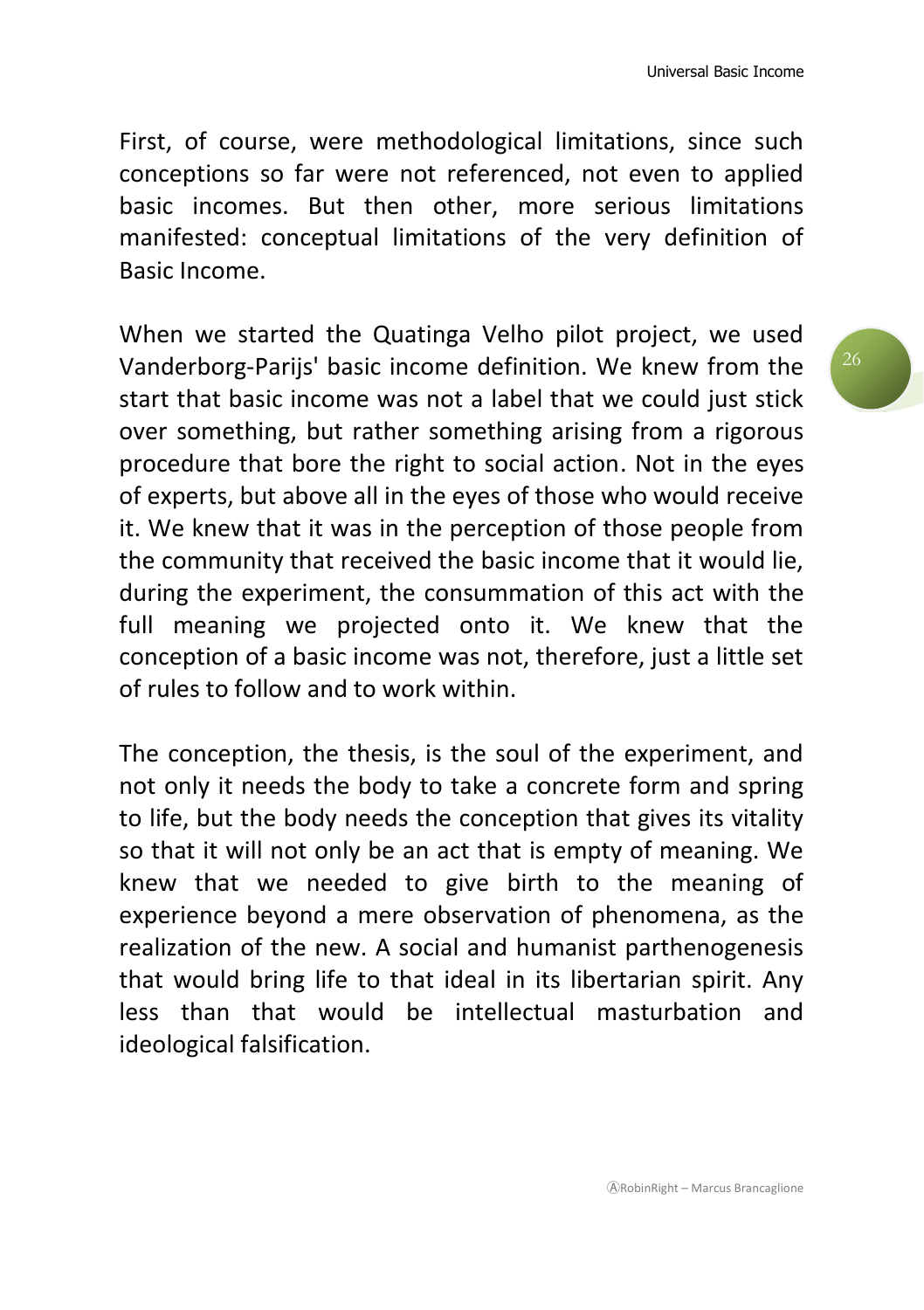It is through the ideal that the free and voluntary wills rise up. An ideal is not a mere idea. It is a transcendental conception. It is the dream of the son that has not yet arrived. Of the person we have not yet become. Of the world that we do not have. It can be in principle an abstraction, a dream. But when it falls to earth and is faced with the real, with the famine and the deprivation, it must transform itself, it must be born and fight to exist, and it is that fight and that sensibility to the famine and the deprivation that will not only give a material shape to that ideal, but a new shape to that already revolutionary spirit.

The naturalist and humanist idealism is, in principle, a state of spirit which manifests itself as a sentiment, a will to transform, and as a profound nostalgia for the original. A longing for the new to be with us again, as if it was present with us before, but is now absent. It is a feeling that needs to be resignified into sensitive conceptions that are capable of not only translating its spirit, but of giving it a body, a concreteness in the real, existing world, and through that not only of incarnating the principle, but transforming it as it has its living experience.

And because we have not forgotten that while we learned, because we knew the fundamental role of the conception of ideals during their realization that is a light that is completely opposed to the principles that guide the new and their realizers, and because we knew how much a thesis can be the pre-conceptual framework that deforms and kills an ideal even before it can be born and grow, we have produced, simultaneous to the practice, a literature that can help the development of that practical-theoretical conception that is more attuned to basic income, and that proposes definitions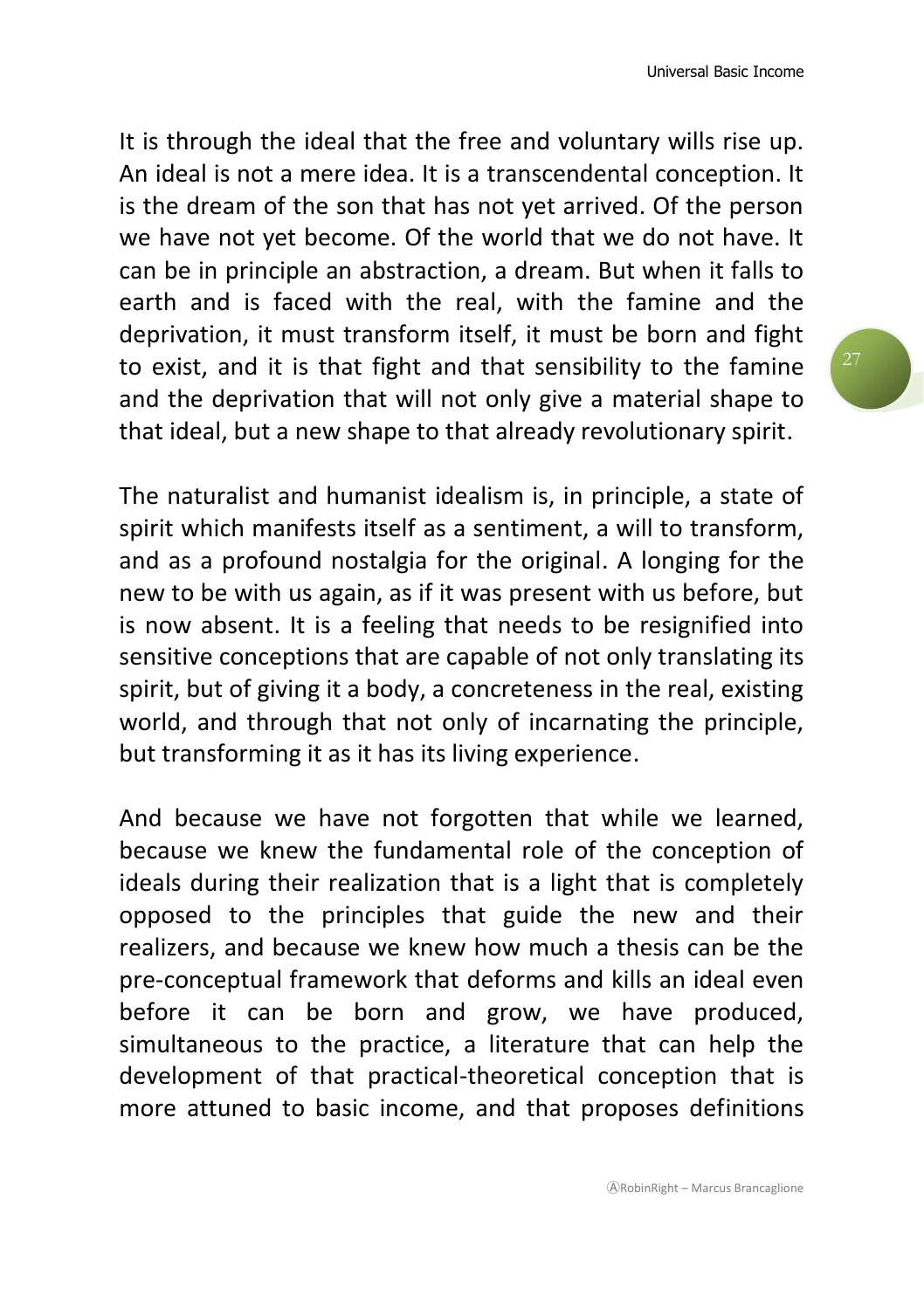that are truer towards the practices that we have already developed and that we intend to continue developing.

#### **Another vision, another definition**

From where we socially stand, down here, from grassroots action, the available definitions have run dry in what they could have contributed towards the realization of basic income; they have shown insufficient to express the ideal of basic income. They are not able to sensibilize nor reach those who most need the income, neither as a practice nor as an ideal.

Deep down, I think that the definitions were never been thought out to reach those who have nothing, no income, no guaranteed social protection nor a first-class citizenship. They never aspired to go beyond the borders that are closed off. Even when such borders are not closed shut, and even when we put aside Eurocentrism, that is, the closing of the borders of the "first world" to the peoples of the colonized "third," those timid and insufficient definitions of Basic Income do not encompass even the inner universe of such borders, even there failing completely in reaching an universality that is absolutely necessary to a definition of Basic Income that is faithful to the ideal. If you don't believe that, ask the citizens who, while inside the centers of the world, are still not first-class citizens of a national territory.

The current definition of Basic Income is afraid of itself. Of its own power of upending the world. Of how revolutionary the true basic income is. It is of no use to try to hide it and underestimate it. The enemies of mankind are not idiots. They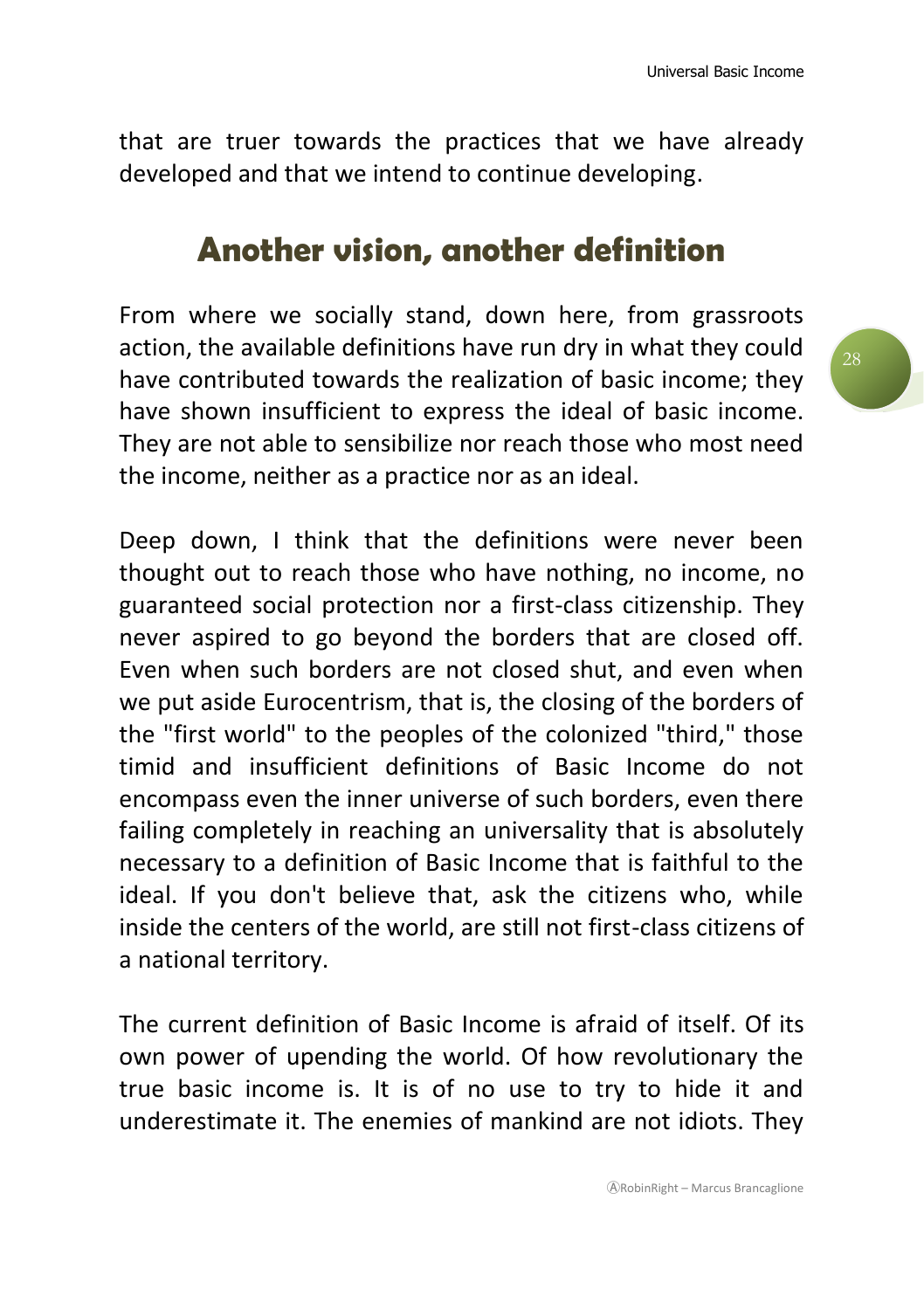know exactly how their systems of exploitation work, far better than many of those who criticize them. Proving to them that the objections that they impose to the attainment of basic income are prejudiced and fallacious will not move anybody's position by one inch. Even worse is the development of definitions of basic income that start from these presuppositions, or that are intended as an answer to these objections that were not raised in order to be resolved. The function of these arguments about problems with Basic Income is not the search of a solution to them, but to be Gordian knots. Their function is to maintain everything tied up, just the way it is now, and to build models starting from these knots. And to drive the movement into losing itself and into tying itself up to what Basic Income is not and can never be: something that could possibly be a salvation of the system of explotation based on primitive deprivation. And if what we create turns out to be that, then that creation will be anything but the restitution of the fundamental and natural right of peoples, and not Basic Income.

And it is in that sense that the definitions of Basic Income lack libertarian and universal potential. They seem to not carry the courage to tell the State and the Market, together, to go back to the hell which they came from, and to see itself for what it is: an instrument of abolition and of liberation.

The Basic Income that does not know itself and that does not manifest itself as liberation not from the lack of jobs or from the existence of bad jobs, but from damned forced work and from the death of those who are born without a way to survive, does not stand explicitly against involuntary servitude and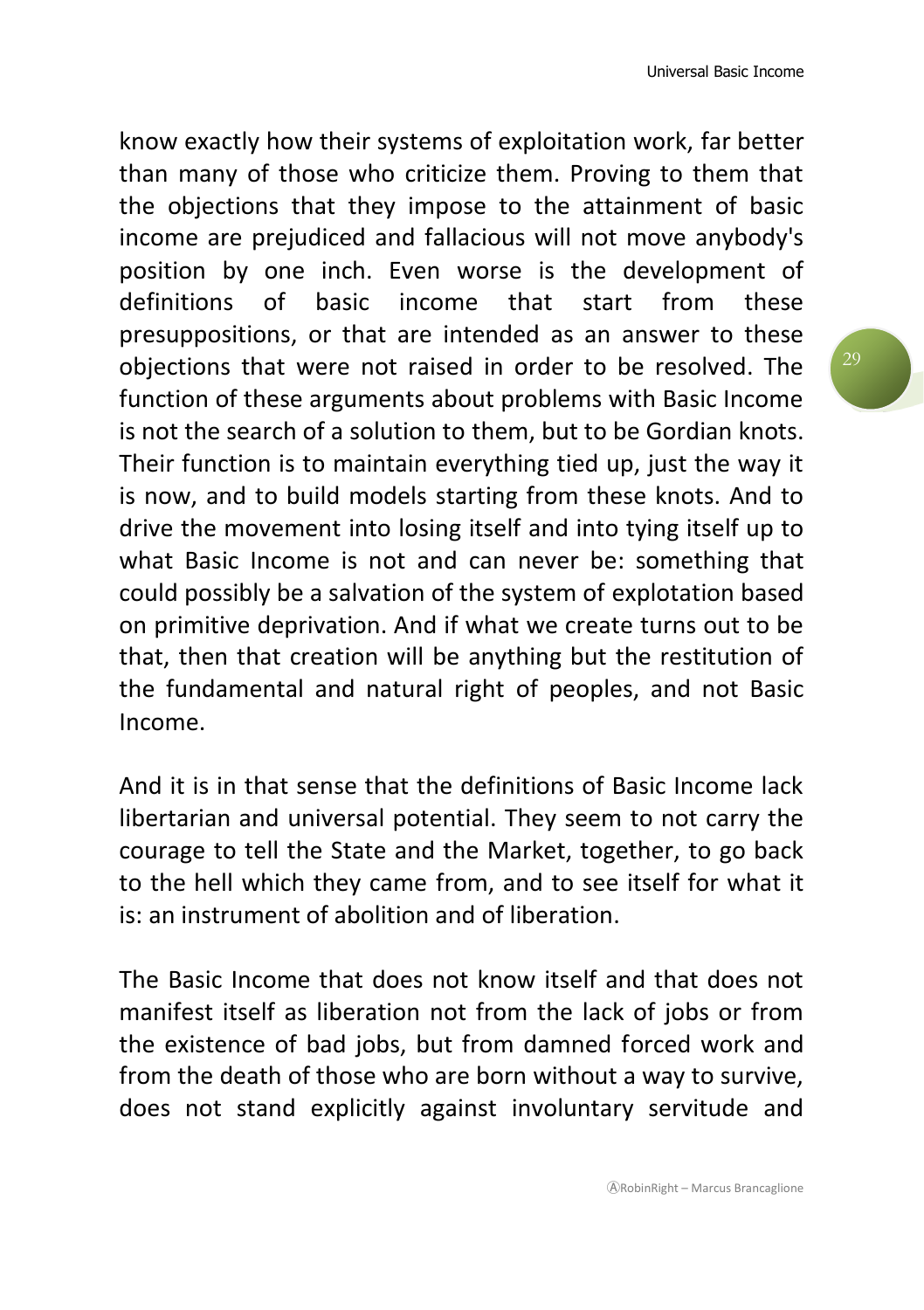wage slavery. The segregation that divides and dominates us may even be called a "basic income" someday, but it will not be Universal. It will not know its libertarian and humanitarian spirit, and will probably not even escape from the cultural and geopolitical alienation that inferferes with the principle of unconditionality.

The Basic Income that denies its vocation, that does not conceive itself as a liberation, will not reach the marginalized, the needy and the expropriated of the world, that do not have the courage to go to the frontlines of struggle against the exploitation of work and capital where this war against humanity produces its greatest innocent victims, is not the true Basic Income. It is instead an idea as old as religion and the State, it is tithe, alms or handouts, and the purchase of the alienated and fidelized among the chosen and protected. It is an instrument of power for the unequal, exercising authority over those who were deprived of fundamental freedoms. I am sorry; that kind of thing already exists.

It may sound like presumptuousness from my part, or a complete absurdity to say that an ideal so simple as the Basic Income may need another and better theoretical-practical conception. But it seems that there is a will to forget the historical roots of the crime of expropriation of the common good; roots that demand that the Basic Income not be a simple charity or assistance, but also the mutual aid between the excluded who therefore seek both the liberation and the restitution of the enjoyment of stolen natural rights.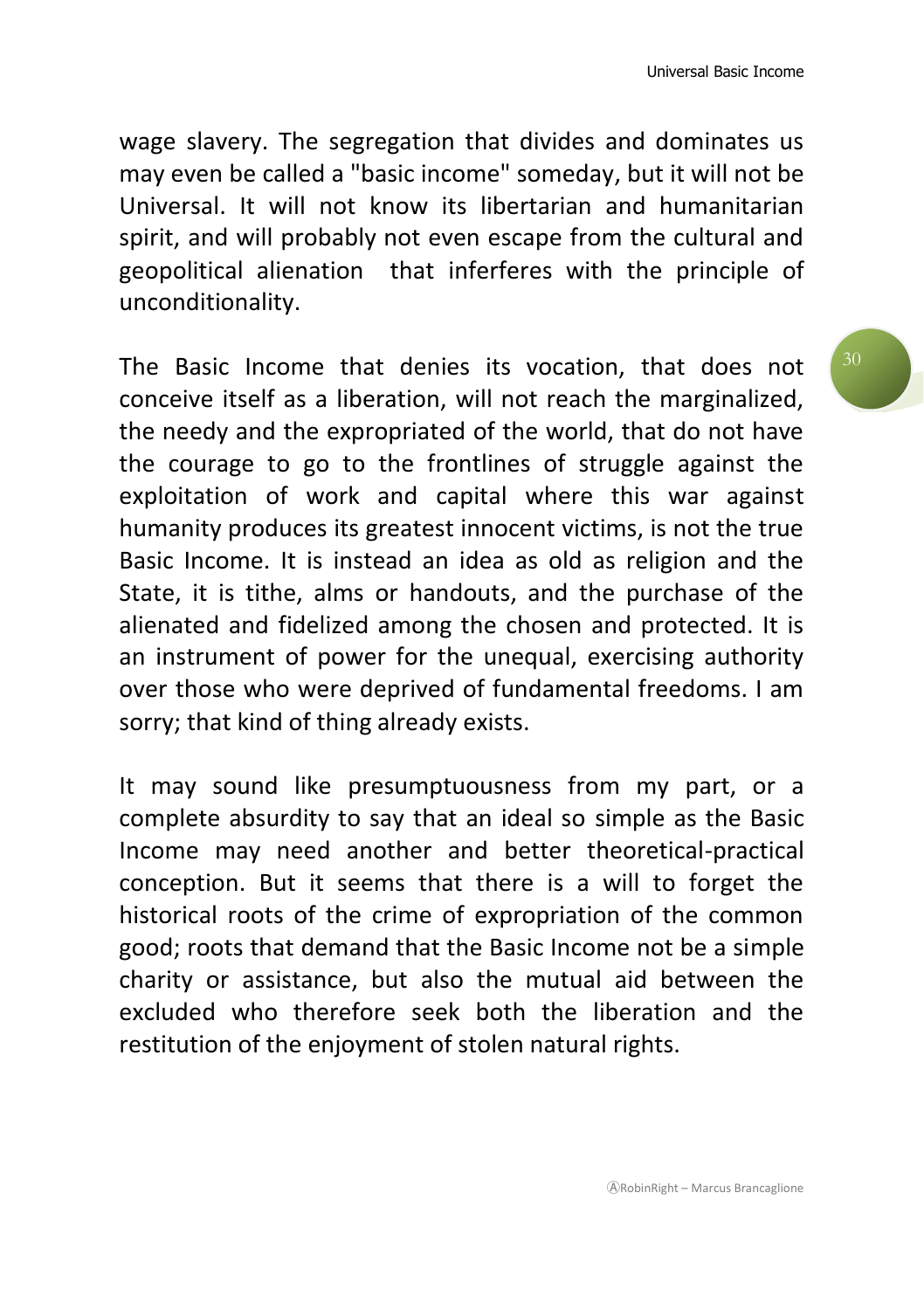As private initiative, the mitigation of that theft is urgent, but as collective action it cannot be any less than the proposal that we take back our common good. As social contract it cannot be any less than the agreement upon a mutual guarantee, between equals, of participation in the common properties.

The Basic Income will not be created by a seizing or cancelling of anyone's rights to property, by infringing upon the rights of every person of inheriting what they have come to own in peace, but by extending this recognition and this absolute protection to heritage and to the natural property that is common to all in order not to be consumed, but to be enjoyed in the exact measure of everyone's needs. It is through guaranteeing the fundamental right to possession and to preservation of everything that is absolutely necessary to everyone's lives, as environment and as vital means, that the inalienable right of participation in the commons as a property and heritage of all mankind be recognized as a natural and universal right that precedes any other right. That it be recognized as a social and humanitarian duty of guaranteeing the participation and enjoyment of the common good by all human beings to the measure of their needs. All that without necessarily tearing down everything that stands today, but instead by converting it in participations on revenues of national and transnational capitals.

To be more specific, it is not through the taxation of individuals that will arrive at the basic income, but through the process of reverse redistribution, restituting the shareholder control of the world's peoples over the territories they occupy, and paying the due social dividends to every person, calculating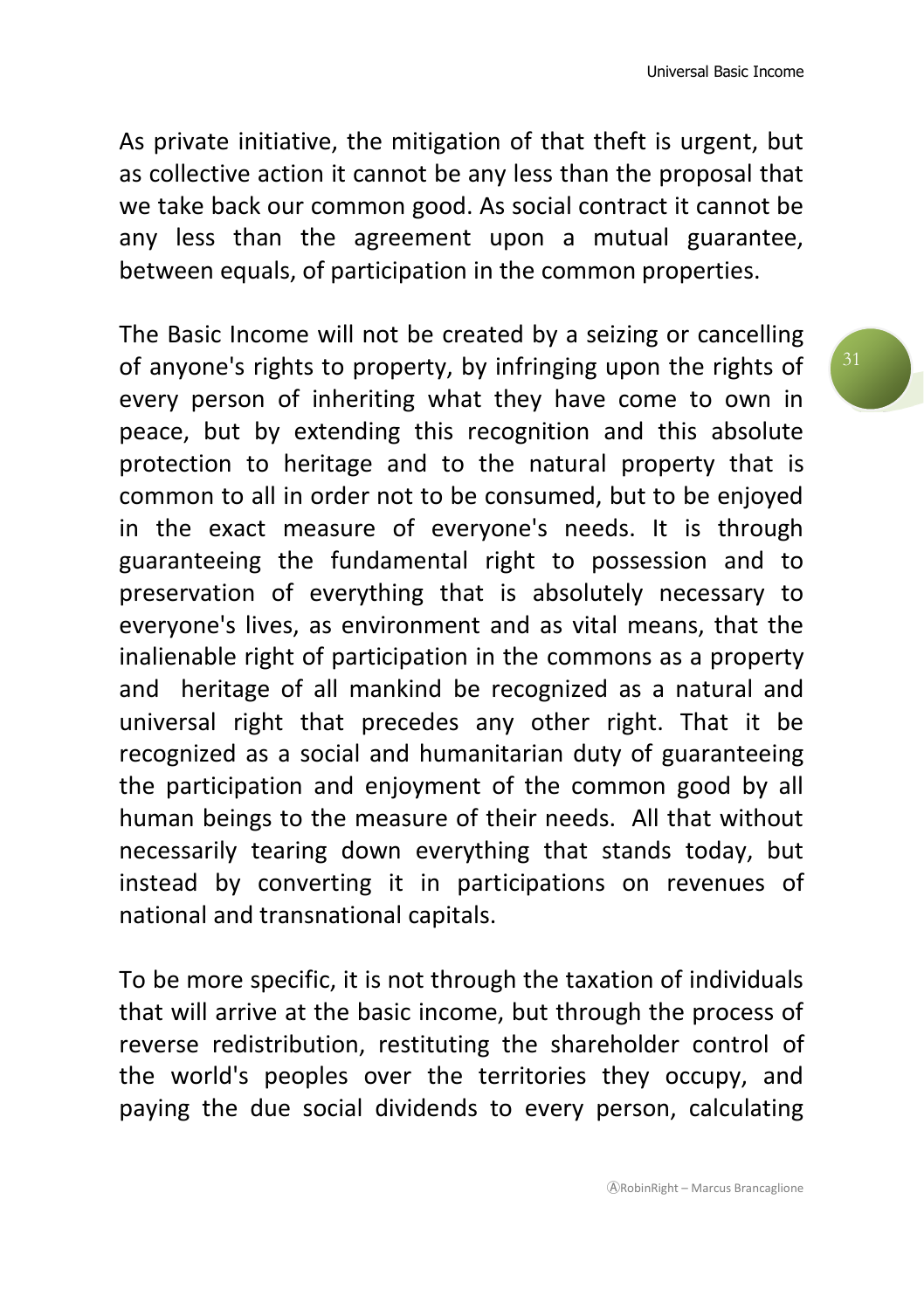those dividends using the gains of these properties as basis. In that way we arrive at a Basic Income that is a natural right and not a handout or a charity from plunderers that use the privilege of managing these properties that are not theirs so they can continue to expropriate them and build monopolies through public and private capitals in collusion.

But who believes in the Nation-States these days? Who believes that States will distribute anything for free, other than bullets and bombs at the peripheries of the world, be them inside or outside their territories?

I am no fool. They will never do it willingly.

Any Basic Income that originates from that system will necessarily uphold, support and reproduce this system of alienation and deprivation. And it is for that reason that the Basic Income, as a practice and as a movement, will not be built without the independent and voluntary social initiative of the expropriated themselves for its mutual and solidary creation. Without that independent social system we will never arrive at the restitution of our natural rights as duties and social contracts posed as unavoidable constitutional obligations of governments and companies. And even if we get to that point, if we lose that supplementary mutual help network, we will be left with no system ready to provide the basics wherever or whenever there is a shortage of shared resources that are enough to provide for everyone's basics.

Therefore, what Basic Income is not missing is a libertarian, ecological and humanitarian spirit. That spirit is there, hidden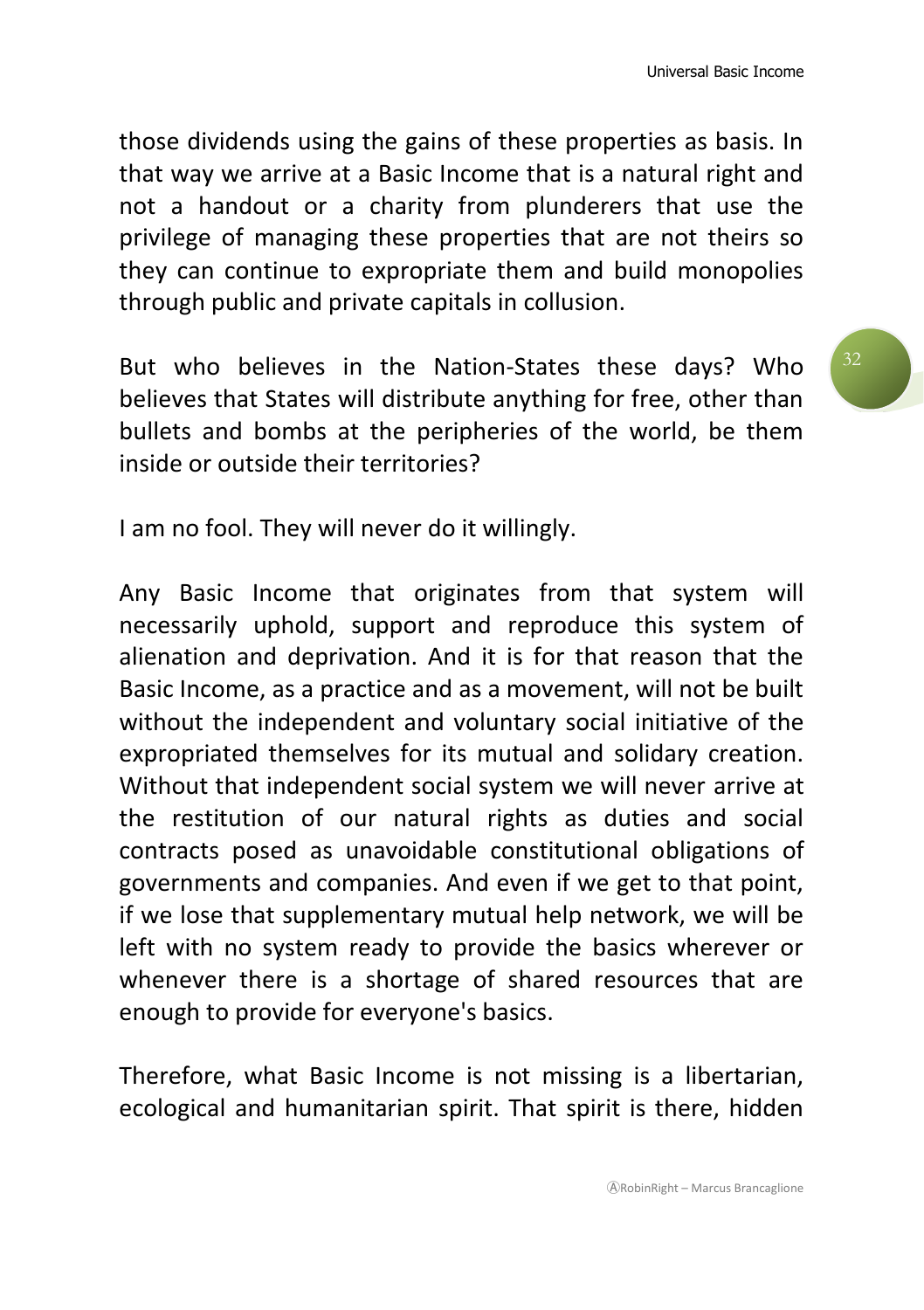in a way to not upset the powerful, aging as a Fourier waiting for his enchanted patron to make his fantasy come true.

So far, we have not been able to build the systems that we need so much in a truly universal scale. We have not yet completely escaped from the eternal utopia, and not because the masses have all been turned into imbeciles, but because the ideal of universality is so poor and delimited as the propositions and projects that manifest them. And I include myself as target of that criticism.

And for that reason I will repeat myself and spell it out:

No national or local Basic Income, if closed off to the world, will ever be an Universal Basic Income. And if that is not yet clear, allow me to continue being repetitive (until we either drop dead or start moving).

I am not affirming that States should not pay a Basic Income to the peoples whose property and wealth they hold or exploit. Or that small communities cannot pay nor receive Basic Income including from each other. On the contrary! I am saying that States, all of them, have the Basic Income as an obligation and a debt to all the peoples of the world.

The fact that universal rights are not restricted to national borders does not exempt the national states from complying with their humanitarian obligations outside of their territories. On the contrary, it forces them to honor debts and obligations to all peoples and individuals, not mattering their citizenship, origins or location.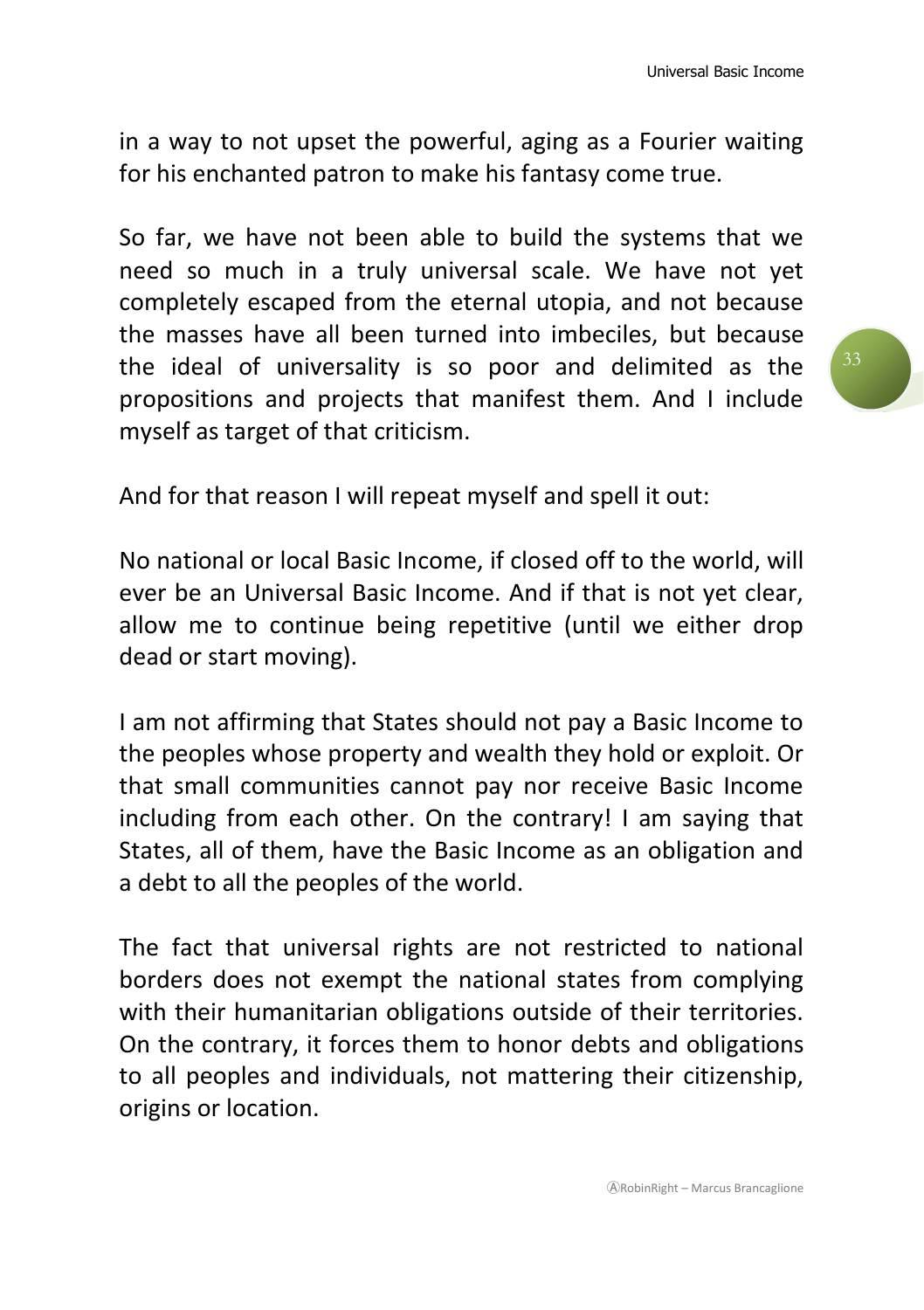The National States and their transnational corporations not only have the obligation to pay that social dividend to the ratio necessary for all to live free, peaceful lives inside the natural territories where they politically and economically control resources, but they also have an humanitarian co-responsibility shared with all the peoples of the world in restituting that natural right to every resident of the planet. And that is an obligation that is directly proportional to the exact measure of the privileges and of the natural wealth they extract through the exploitation of primitive deprivations of populations, and through the violent monopoly of those vital and environmental means, to be paid as taxes or as private and transnational capitals.

There is absolutely no problem with governments and national states paying basic income, as long as they do so in truly universal and unconditional fashion. That their demagogues take that as a challenge: if the empires, tyrants, and the filthy rich of this world start guaranteeing any kind of basic income, I will swallow my words and will bend over until my butt is well raised for them. And no, you don't have to pay it from your own private property. It would suffice for it to be paid from the public budgets that don't belong to them, but that nevertheless are part of their privileges, subsidies, and are used to pay for their weapons and wars.

#### **The upcoming Basic Income...**

Yes, the Basic Income is arriving. And it is, no doubt, an achievement. I'm not going to be grumpy or stupid about it just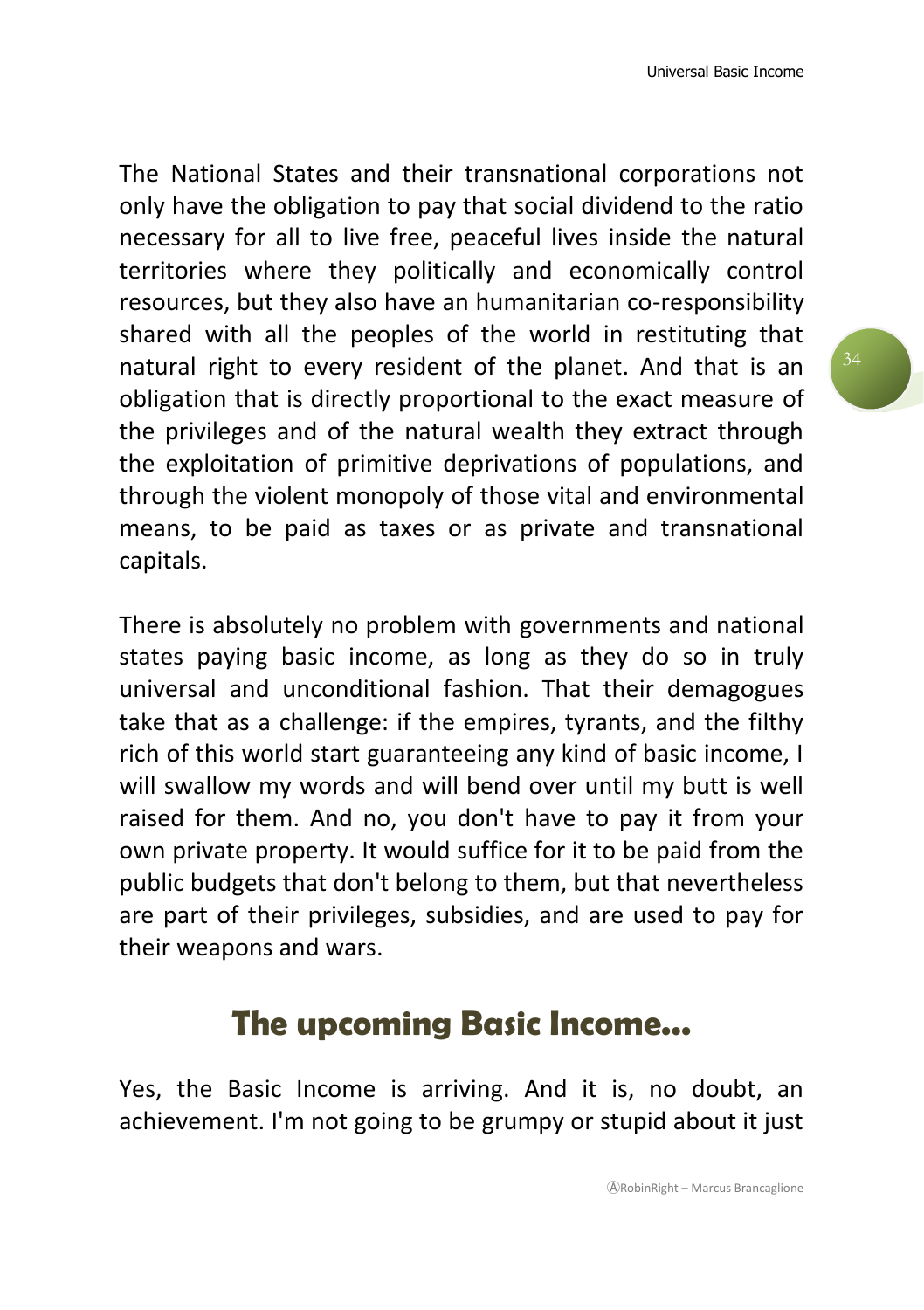so I can defecate over the cause I have given so much to. I admit: that is a hell of an achievement, and I doubt there is anyone else that is as happy as I am with it. After all, nobody has been literally investing their time and money, literally paying for that dream to happen, for as long as I have been. Actually, the Namibia folks would be the ones doing this for the longest, no? But what matters is that we cannot fall into jingoism. On the contrary, we have to rise up to our moral duty like the crazy, as we have been doing, and raise the following question: what the hell is that kind of Basic Income that has been thought of and is being discussed around these parts? "Universal" for whom? Yes, I see Basic Income coming. But for whom? And for what? What purposes and yearnings is it coming to address?

There is no ideal that cannot be emptied of its own terms and purposes and gradually replaced by others completely opposed to its original intent. And suddenly what I see is an ideal of liberation of alienated work, a guarantee of a free and dignified life being at risk of being reduced not only to practices that are completely contradictory to the political and economic emancipation that is inherent to Basic Income, but Basic Income being reduced to an instrument that does the reverse.

Unfortunately, I am under the impression that this new social technology, as with many others, is also being appropriated for other ends and walking towards purposes that are completely distinct to those that we, right at the beginning, worked so hard to get off the drawing board. Speaking like that I almost feel like a socialist, a so-called utopian by those who proclaim themselves scientific. What I see is those people dismissing and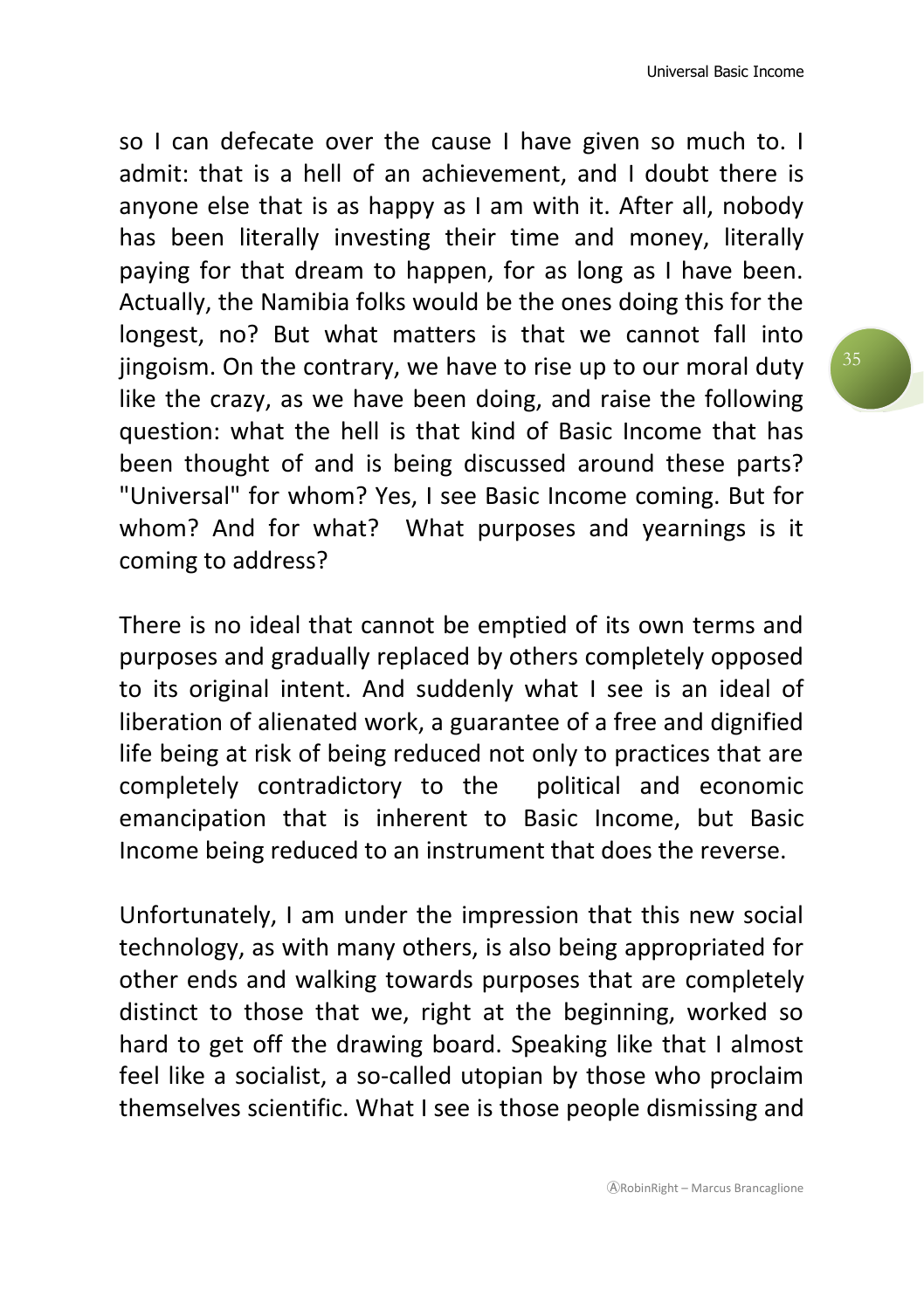distorting the Basic Income ideal to adjust it to the yearnings and precepts of the dictates of the obsolete, dystopian statism's old dogmas.

I know that it may look pointless to ask what is that kind of non-universal Basic Income that we're going to see. But between the absurdy obvious ideal that hardly can be dismissed without falling into inhumane or racist arguments and its realization there are more than obstacles. There are worldviews so distant and so separated by walls and borders as are the centers of the world and their marginalized and exiled peripheries.

And I hope to be wrong, but I see a certain naiveté and even a promiscuity between those who defend a Basic Income in places where political and civil liberties are not consolidated, but also support the use of Basic Income as a neoliberal tool of compensation for a world-wide process of elimination of rights and legislation that protect the working class. But if I am not wrong, that new stage of the process of global division of labor will only enlarge the gigantic abyss of exploitation that divides the rich peoples from the poor.

No, I do not see a Basic Income for all. Not for all of us. I do not see it coming or even being conceived for those who need it the most. For those who are dying or are being enslaved and conscripted by the criminal deprivation of being born without access to the basics for survival. No, I do not see the Basic Income being paid to those who suffer with the plundering and the destruction of human and natural resources. I do not see any project of restitution of that right wherever that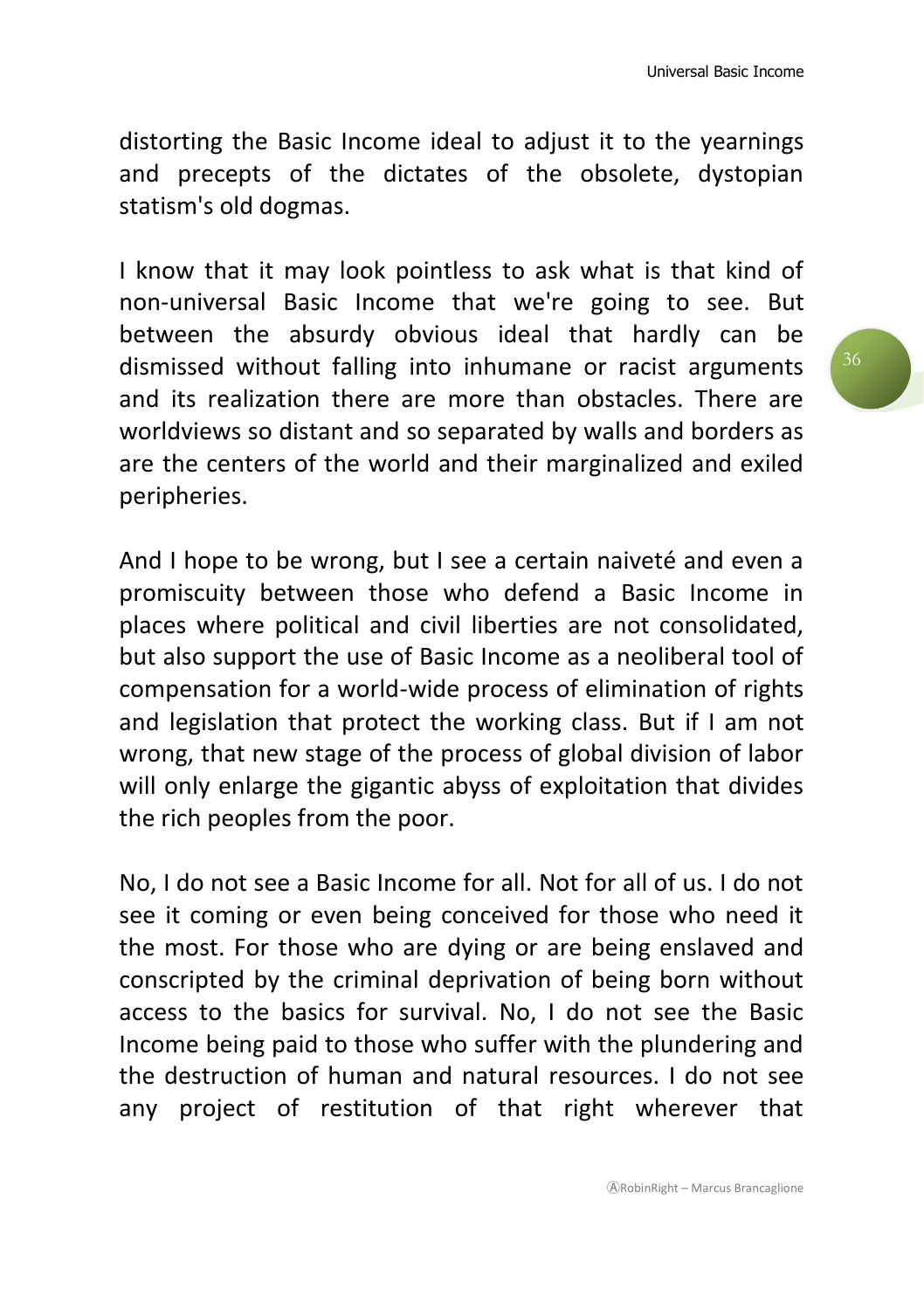deprivation was, and still is, the most brutal and primitive. Where the common good of colonized and occupied peoples and territories is plundered by civilization. I see wars, I see invasions and refugees. But I do not see projects of Universal Basic Income.

What I see is governments taking the control of human and natural resources to the extreme. And after that, the apex of global dystopia: whatever burgeoisie that comes to prevail in that battle at the rich countries, together with their slavedrivers in the poor countries, having a life of idleness by enjoying theirs and others' share of the common good, while the rest of the peoples of the world are turned into slaves in a giant concentration camp, where the cultural and natural richness of the world is extinguished faster than it already is today.

Yes, I do see a Basic Income, but it carries the "everyones" of always. Separated by borders and prejudices. I do see Basic Incomes coming, but not truly universal ones or ones open to universality, but ones rigorously nationalistic and closed off to national citizenships and territorial borders. A Basic Income so conceptually limited by walls and fences, so blind and so alienated of the reality of the world, so separated from humanity as our own nations are.

This article therefore marks our rupture not with our partners and friends, but with the old models and positions. It is a presentation of new definitions of Basic Income that we will adopt from now on and that we intend to use in all communities where we come to implement an unconditional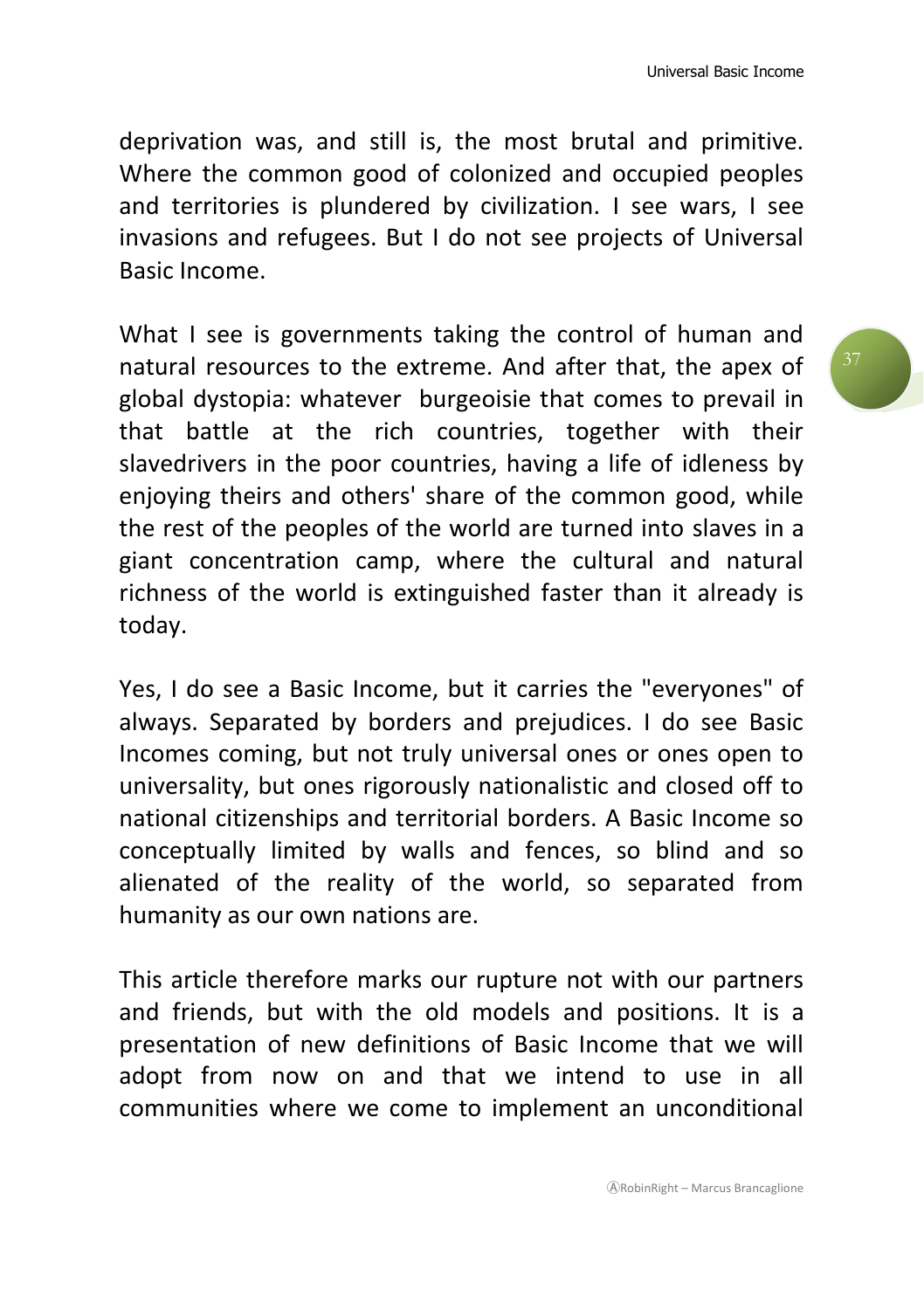basic income that is truly geared towards universality, that is free from geopolitical borders and, in fact, free from any discrimination between human beings.

We had already ruptured with the passive positions that were based on the old conceptions of Basic Income, the stances of those who, apparently, were willing to wait for governmental and political will (and the resurrection of the dead) until the end of times. Now, our disruption is of the old conceptions of Basic Income themselves. In the next chapter, we elaborate on our new Universal Basic Income concept.

# **Basic Income: Definitions**

A Basic Income, by way of principle, cannot be submitted to any kind of discrimination. Therefore, by definition, it cannot hold any kind of segregation not only of race, gender, age and creed, but also of nationality or territoriality. In other words, the universality simply cannot be subjected to statisms or nationalisms. And that should be made explicit.

The definition of a true Basic Income must object to all forms of distinction, including of nationality, citizenship, territoriality or dwelling— it does not matter what institution fulfills that duty, nor the scope of its activity. And that means, in practice, that the payment system cannot, therefore, by definition:

> (i) exclude absolutely anyone inside the area covered by its current actual capacity;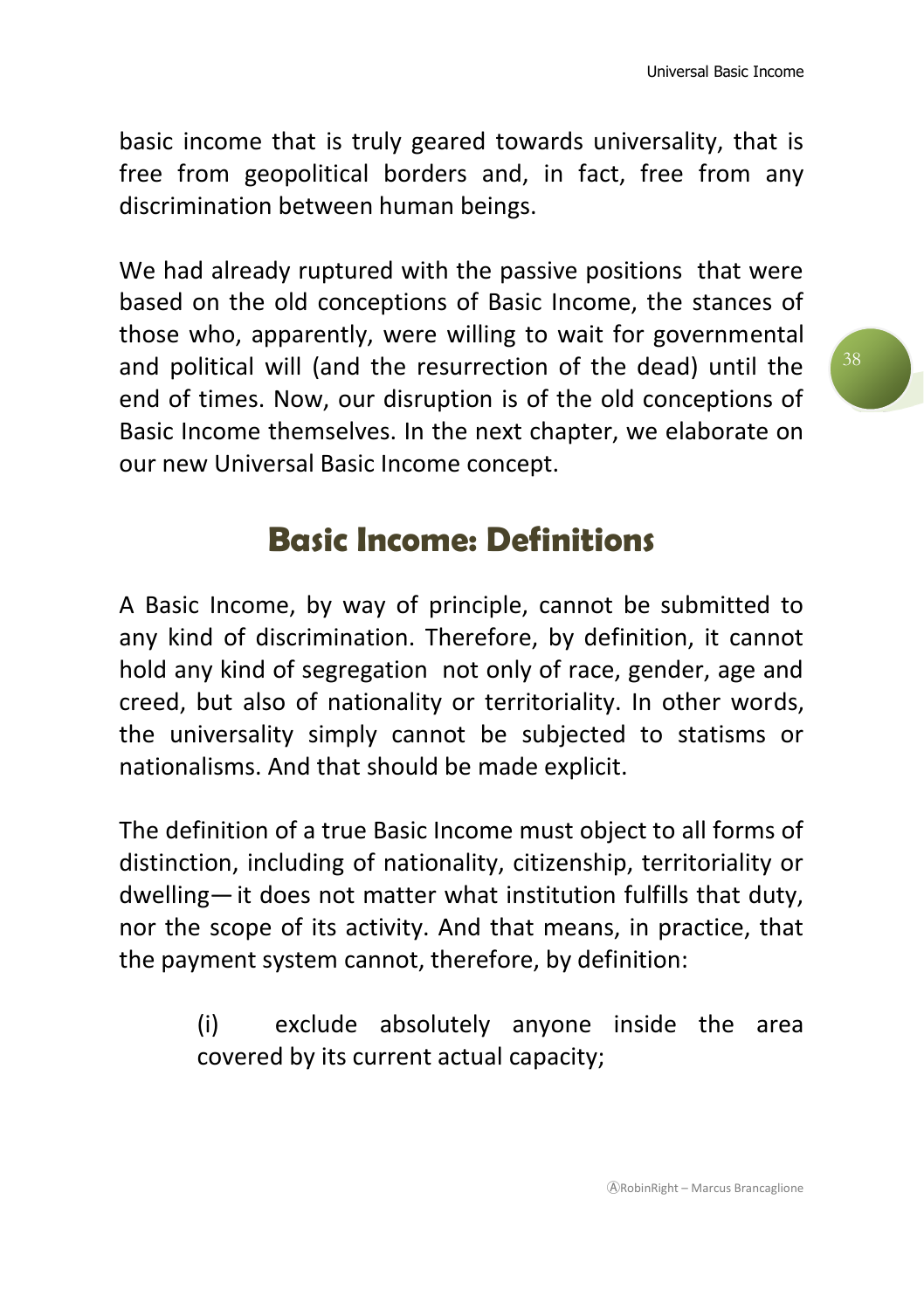(ii) close itself off to any specific locality and, therefore, has the duty to serve equally to all people inside of the territories controlled by their monetary and capital systems, according to the deprivations generated and valued by the cost of life.

Whoever possesses, regulates or benefits from the common good as monetary capital has as an humanitarian duty to create and finance the Basic Income payment systems inside the scope of their monetary systems to the exact proportion and measure that they reify the nature of these territories as capital.

Even with an alternative or supplementary Basic Income, that is, one instituted only through private resources and that therefore does not have as a duty to constantly expand its reach in order to serve everyone, it cannot determine:

> (i) discriminatory objections or restrictions in order to block anyone inside the actual scope covered from joining the mutual protection system that conforms with the terms of that free society;

> (ii) nor limits based on territorialities or localities (even when those are not geopolitical) to prevent its expansion towards those who meet the basic criteria for joining such societies.

Therefore, the only commitment that such Basic Income mutual societies can demand as a duty is that which is strictily necessary for the constitution of the capital that will finance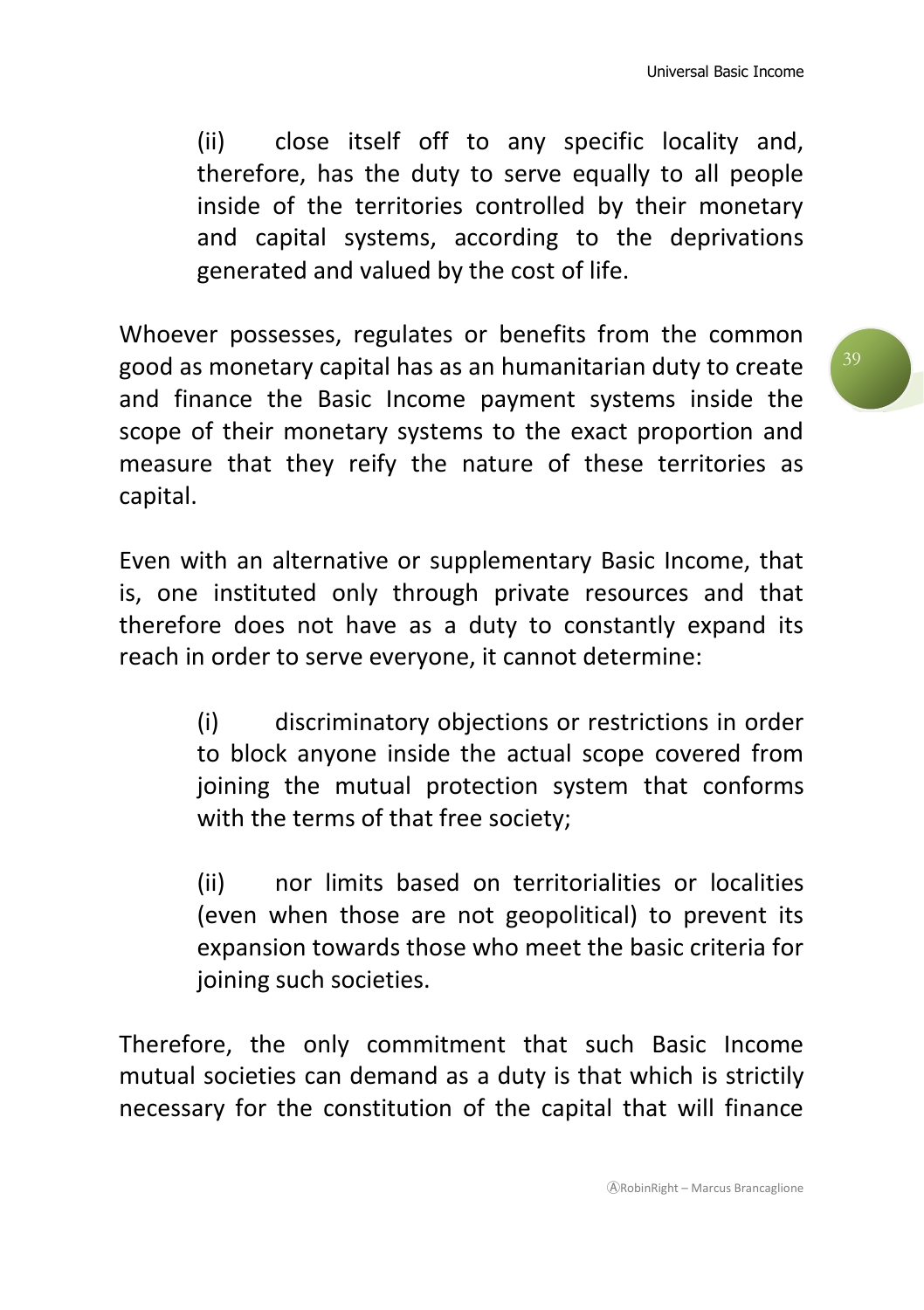the equal participation of everyone in a contribution that is agreed upon by all participants. And although equitable contributions for the institution of a Basic Income that is equal for all would be the most fair kind of agreement, what determines the contributions and basic incomes is whatever is agreed upon by all participants and nothing else from nobody else.

Consequently, a Basic Income is a money sum paid equally to all people who are inside capitalist monetary systems by the economic stewards and political controllers of the natural resources as an inalienable social dividend that originates in the participation of each person in these capitalized common goods and that is never inferior to the cost of living. That sum can be supplemented, if necessary, by voluntary private contributions, established in a mutualistic fashion with rules and sums defined through consensus by the agreement of all participants.

The Basic Income is defined:

(i) necessarily by the revenues available through public or common properties, being, therefore, a right of every human person in a capitalized society;

(ii) and, in supplementary fashion, by the voluntary contribution of private parties, through mutual protection association or, in other words, with a right of participation only for those who associate to fund it.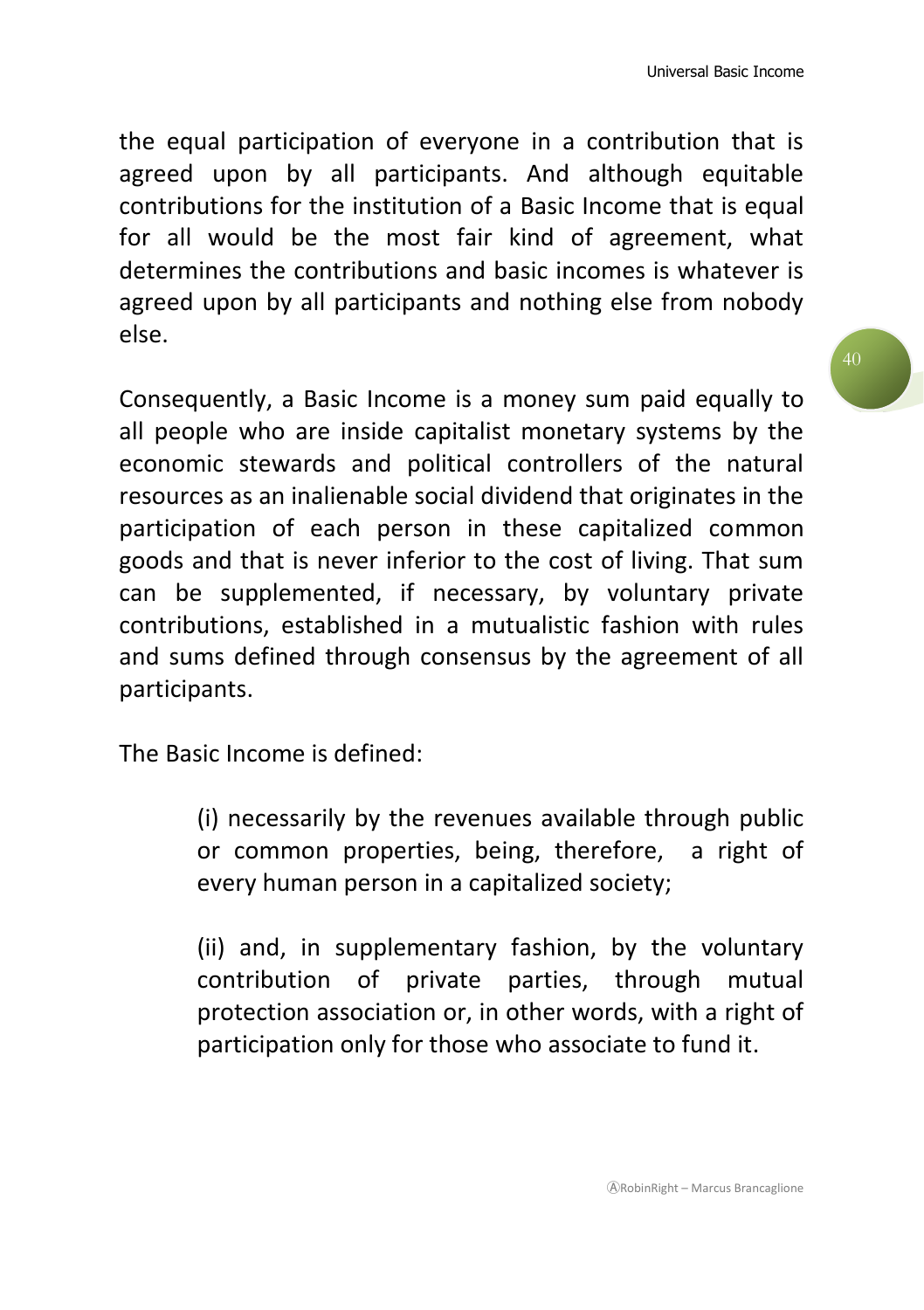The revenues of the common good are, therefore, inalienable. Of course that nobody can be forced to receive their share against their own free will, but there is no permanent forfeiture of that share, not even when explicitly consented, and thus it can be demanded at any time. So, any social contract of appropriation, renunciation or transfer of that participation is void because it is characteristically a slavery contract of the person and of any descendants their may produce.

On the other hand, the private contribution as defined by the social contract of those mutualistic societies, is up to the participants to decide in agreement. They will decide how much the contribution is, and how much the Basic Income payments will be. Since the participation of each is voluntary and the resources private, to whomever the agreement is not in their interest, they are free to abandon the society and start a competing one.

# **Universalities**

By definition, a Basic Income does not need to reach the totality of the world, but it does need to be, in principle, open to all people who are within its reach. That is, there may not be any preconceptions about the totality that are less than humanity itself. If A receives it and B doesn't, that is not because, in theory, it was pre-conceived that A possessed any distinction that made them belong, but because, in practice, the payment system, the social protection program cannot in fact reach B. Because if they do have the means to reach B, and they don't, then these systems are not universal, even if they are, in theory, open.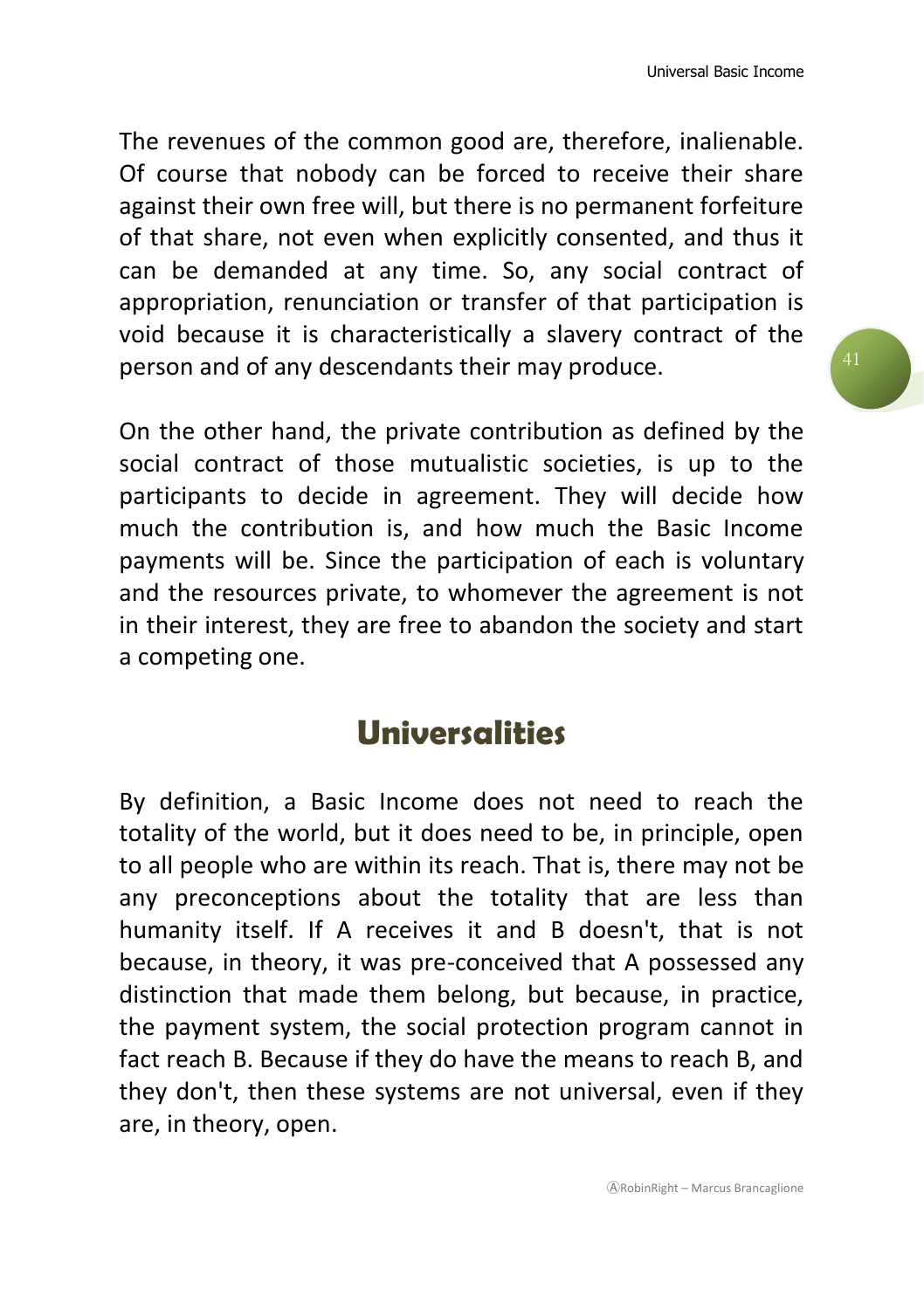It does not matter which governmental or private institute proposes the realization of that human right: no such entity can discriminate and segregate any human being that is within reach the payment system, even if they live on the moon or are martians. If the capitals system reaches these territories, then anyone living on them has an inalienable right to a Basic Income that originates from them.

In other words, if a human life was discovered on the moon, that person would have absolutely the same human rights as all the earthlings, including that of a Basic Income. It is the duty of these earthlings that would be delimited by the ability of reaching the moon and, of course, the ability to pay whatever is sufficient for someone to survive there.

The right to a Basic Income corresponds to the enjoyment of a common heritage that is not only natural, but human. Any member of a family has the same rights of property and income, and that includes someone who, even if a bastard, discovers themselves to be a descendent of the same family.

The reserves of what is possible do not allow for extinction, stalling, conditionalities or segregation of any person that hold the equal right to life and liberty within the scope of a system of minimal guarantees for life. The reserves of what is possible limits only the quantities to be distributed and the reach potential of a system that cannot, ever, be restricted or closed off to its current possibilities, and instead has to be in a permanent state of expansion not only of amounts but of resources as they become available.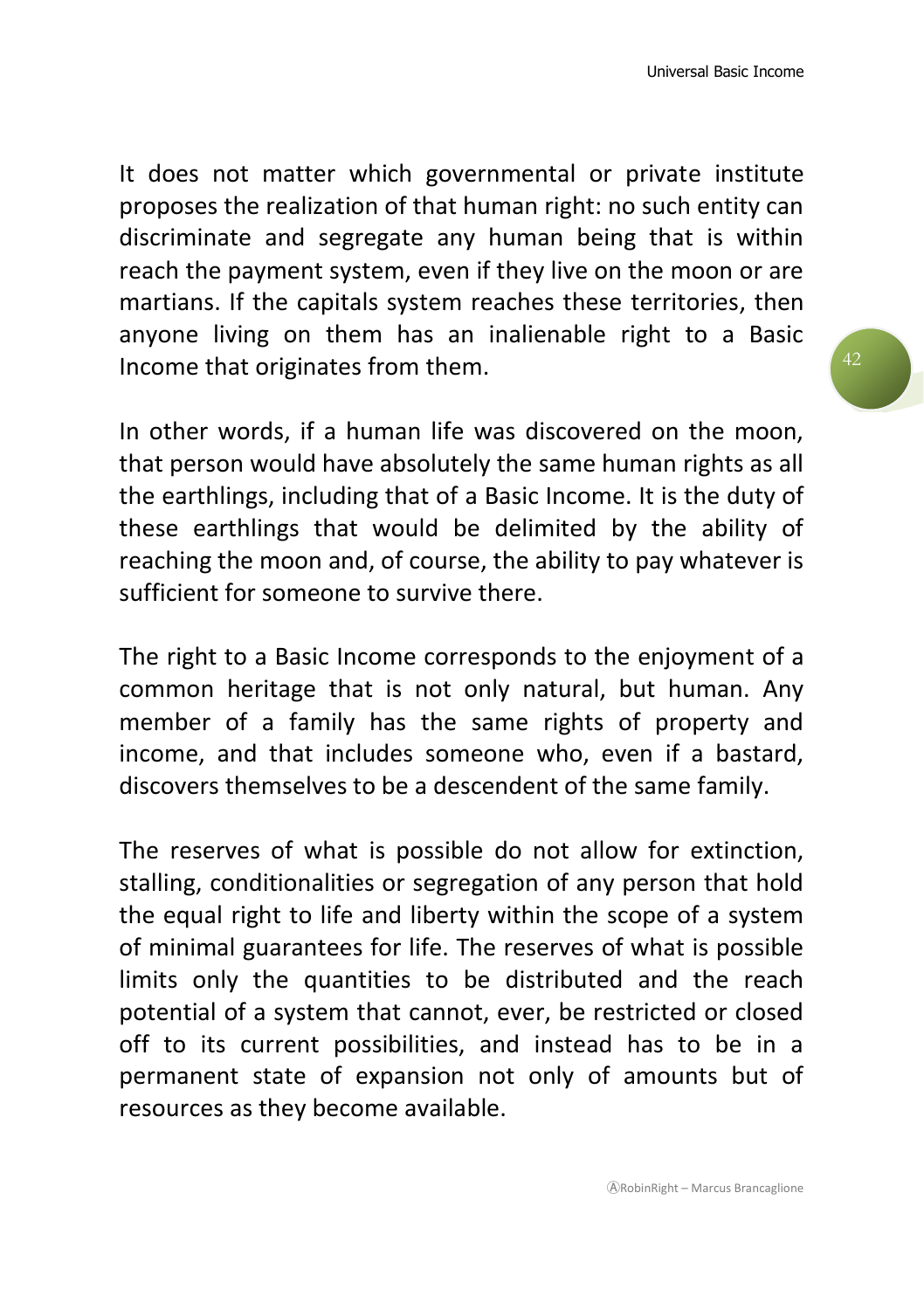Due to reasons supposedly pragmatic, it is considered admissible that the definition of a Basic Income may be subjected to at least one condition: the geopolitical one. As if the existence of a Nation-State was an absolutely necessary condition for the realization of the right to a Basic Income. But it is not. And that primordial natural right cannot at all be subjected to any other national or state interests. But it is a duty of legitimate States, guaranteed through social contracts not only for humanitarian reasons, but as a pre-requisite for states of peace.

The right to a Basic Income is prior to that of States and nations. It does not necessarily require the apparatus of States and nations. In fact, it is not the Basic Income that needs to be subjected to statism, but lawful states must attend to a Basic Income guarantee to all peoples that they affect directly and indirectly, not only so they can maintain minimal legitimacy, but so that they do not commit a crime against the rest of the humanity that they expropriate.

A society or nation that establishes its State, territorial occupation, or business with the subsidies of violence monopolies does not do so based on any right, but merely through the supremacy of force and thus it can be stopped through legitimate defense by those who are deprived of their equal right to life, liberty and their shared properties.

It is fundamental that the precedence of that fundamental right is duly made explicit in a definition of Basic Income that does not subject it or reduce it to the segregationist limitations of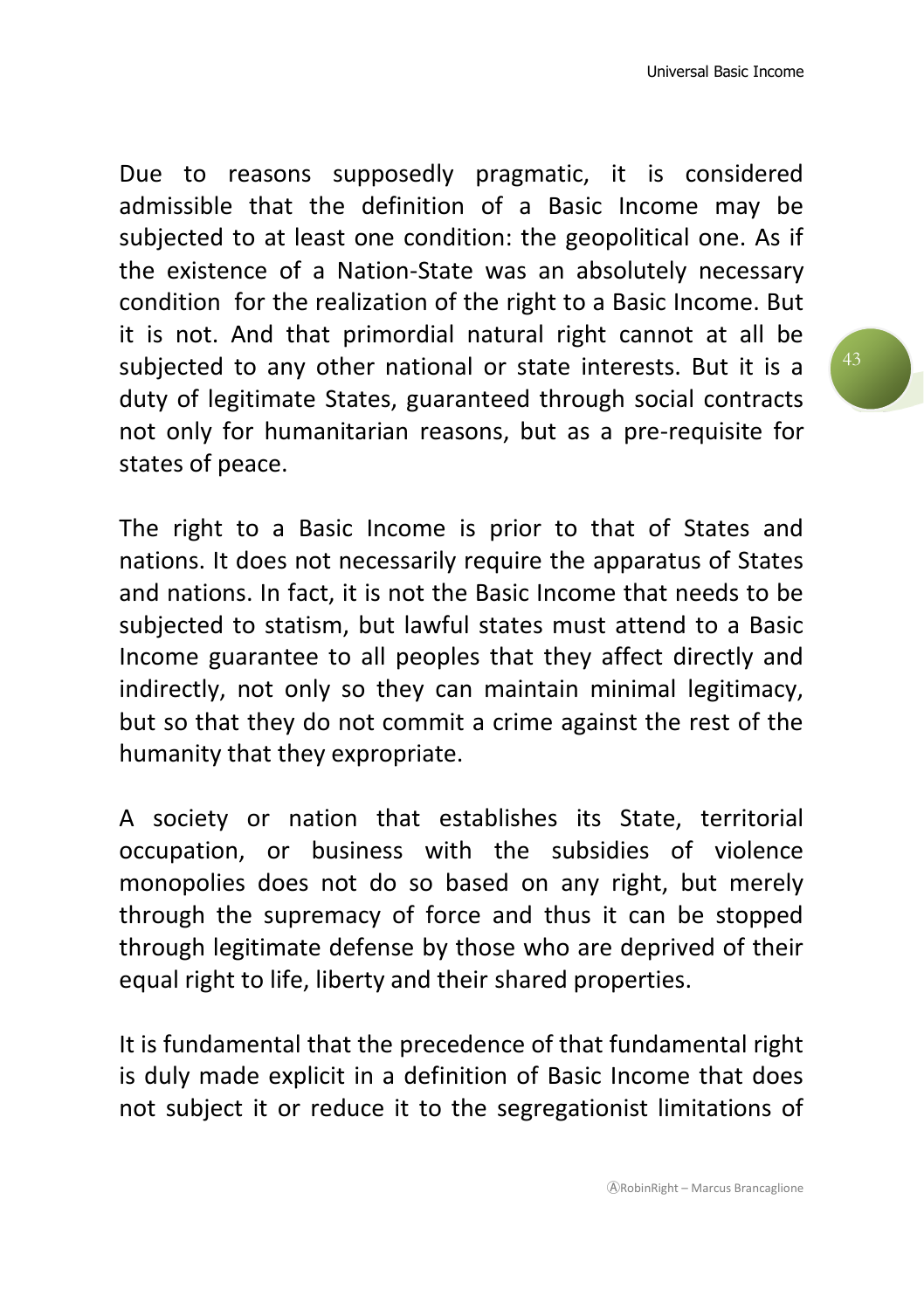geopolitics. Not only it must be clear that the legitimacy of social contracts depends on they respecting that natural right derived from the ownership of the common good, but also the definition of that right as a duty of states cannot ever be conditional to the preconceptions of nationality or territoriality.

No political community on the planet, no society or Stat that has economic hegemony or violence monopoly over one or more territories has the right to exclude a single human being or people out of participating in nature and its resources to the exact measure of their vital needs.

Those who control natural resources and common goods, be in a private or statist fashion have, therefore, a responsibility that is not only social, but primarily humanitarian, of either never blocking the direct access to and the enjoyment of vital means to life, or to provide an equivalent compensation to that need. That is not charity but a duty of peace, given that every being has the natural right to fight by any means necessary for access to and preservation of the environmental means necessary for their survival in a state of liberty.

It is not, therefore, the Basic Income that must subject itself to the old Nation-States and their discriminatory and segregationist borders. But the new lawful States and cosmopolitan nations that must respect and guarantee the natural and common rights and goods to the peoples and nations that are to peacefully coexist in a world that is ever more realizing it is one.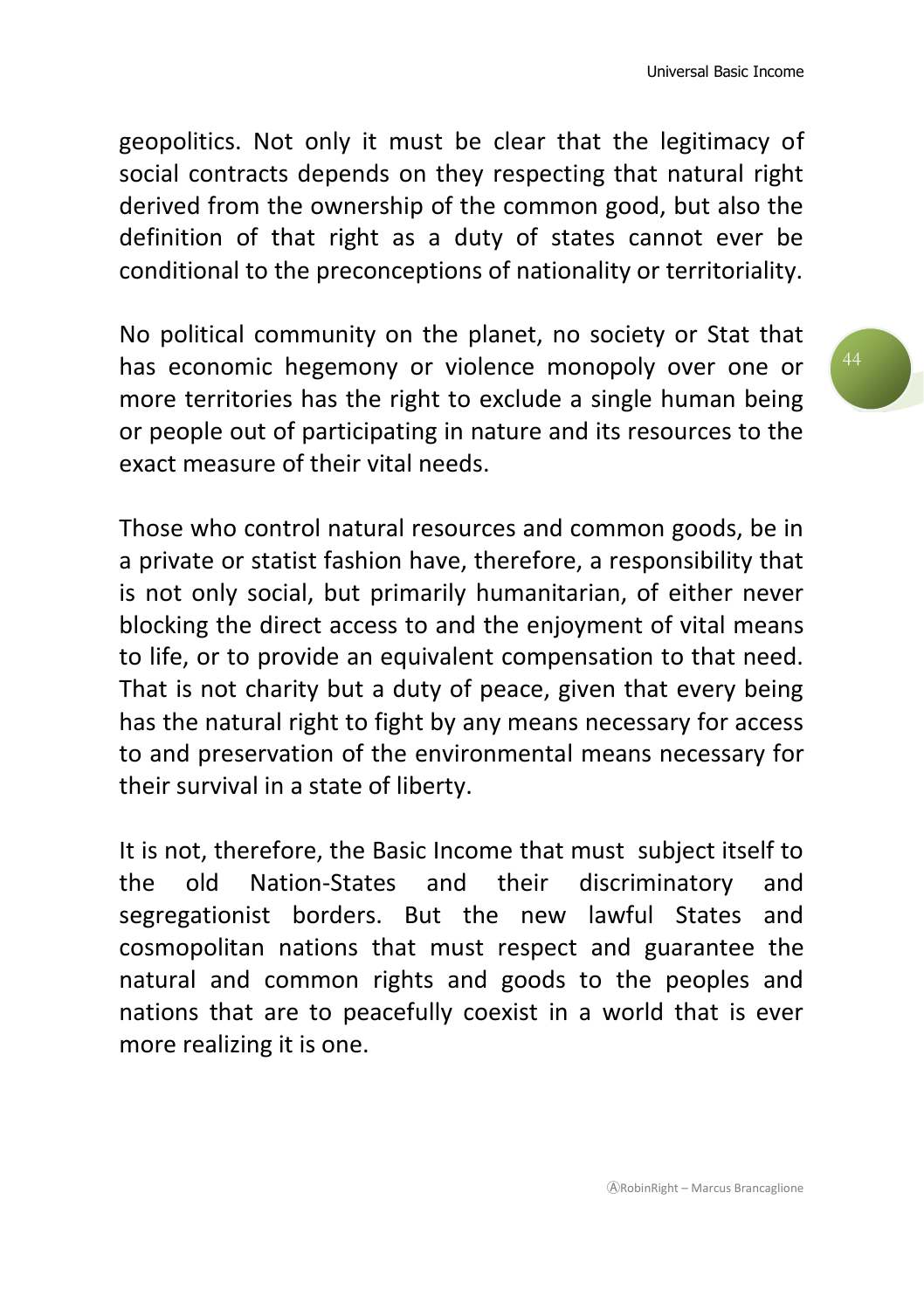The Universal Basic Income cannot be confused with the conception of a national, global or world-wide Basic Income. On the contrary, it must be a network composed of many interconnected communities, overlapping over the same territories; the same kind of open-society network that prevents any totalitarian project from prevailing over liberty through the equal distribution of resources and forces. Regardless whether that network is distributed over a village, a nation or over the entire Earth, it must not only cover the entirety of some territory, but by permanent definition, transcend it factually and conceptually, growing organically as a networked humanity.

A Basic Income must not be bounded nor subjected to the preconceptual limits of the system that pays for it or it will never reach all of humanity, neither in theory nor in practice. That is not because we are locked into the physical, legal and conceptual states that we should not build free and sustainable systems that transcend their borders. Our limits should not be preconceptual, but instead always the limits of our current capacity to realize our human vocation and potential in their fullness. Therefore, such practical limits of Basic Income cannot be derived from any kind of exclusionary definition, but instead from contingencies, limits that are not established by definitions and whose overcoming is anticipated by the definition itself and its realization plan.

Therefore, the definition must serve as a map for those who are going to act it out and make it happen, both in the sense of pointing out what are the fundamental features that the act needs, its pillars, but also what is its sky, its ceiling. That is, it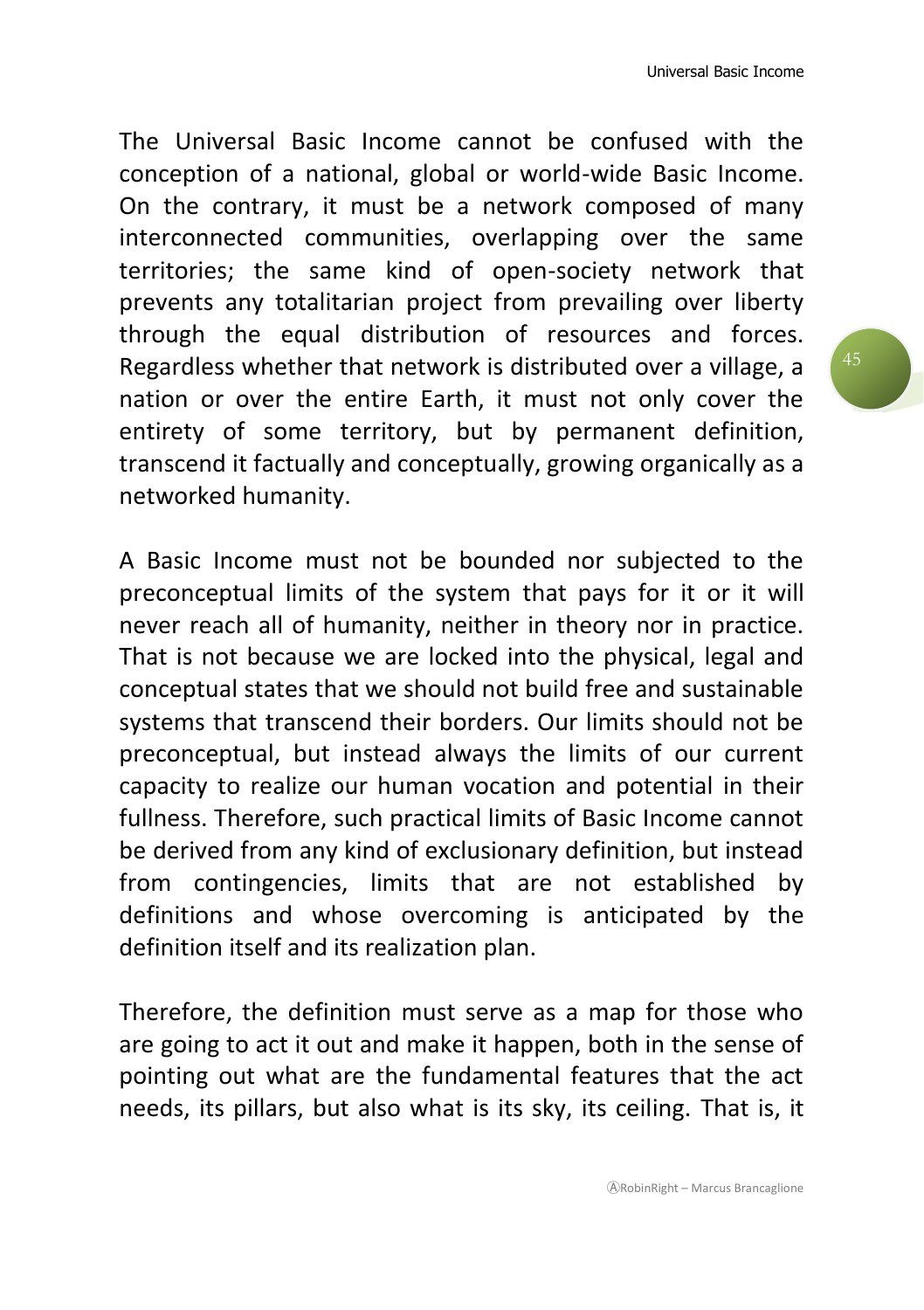must tell what are the priciples that are to never be missing, and what are the constants that effectively pay for a Basic Income, even if it is an imperfect one. So, considering that the Basic Income is the act that seeks to guarantee an equal liberty without any kind of discrimination, its fundamental pillar is the unconditionality and its sky is the universality, being guaranteed exactly by the understanding that the constant respect to the unconditionality as a principle is the universality, which is an objective that constantly shows the way for an unfolding over time.

Obviously, even if those crucial factors are not respected, the value of any action is never cancelled out, since all actions are always greater than any thesis or paper project. But that is precisely the point: the meaning of theory is not to classify or to grade, but to be the constant guide for the formulation of practices.

# **Contingencies**

What should be the frequency of Basic Income payments: weekly, monthly or annually? What is the ideal amount of a Basic Income? How do we compute that? For how long should it be paid? All these questions are very important and they must be answered in order for a Basic Income to be actually implemented anywhere. But the question then is: who gets to answer them?

Those factors also belong to a definition of Basic Income, but not as an autocratic predefinition of third parties, but as the object of free and mutual agreement between the participants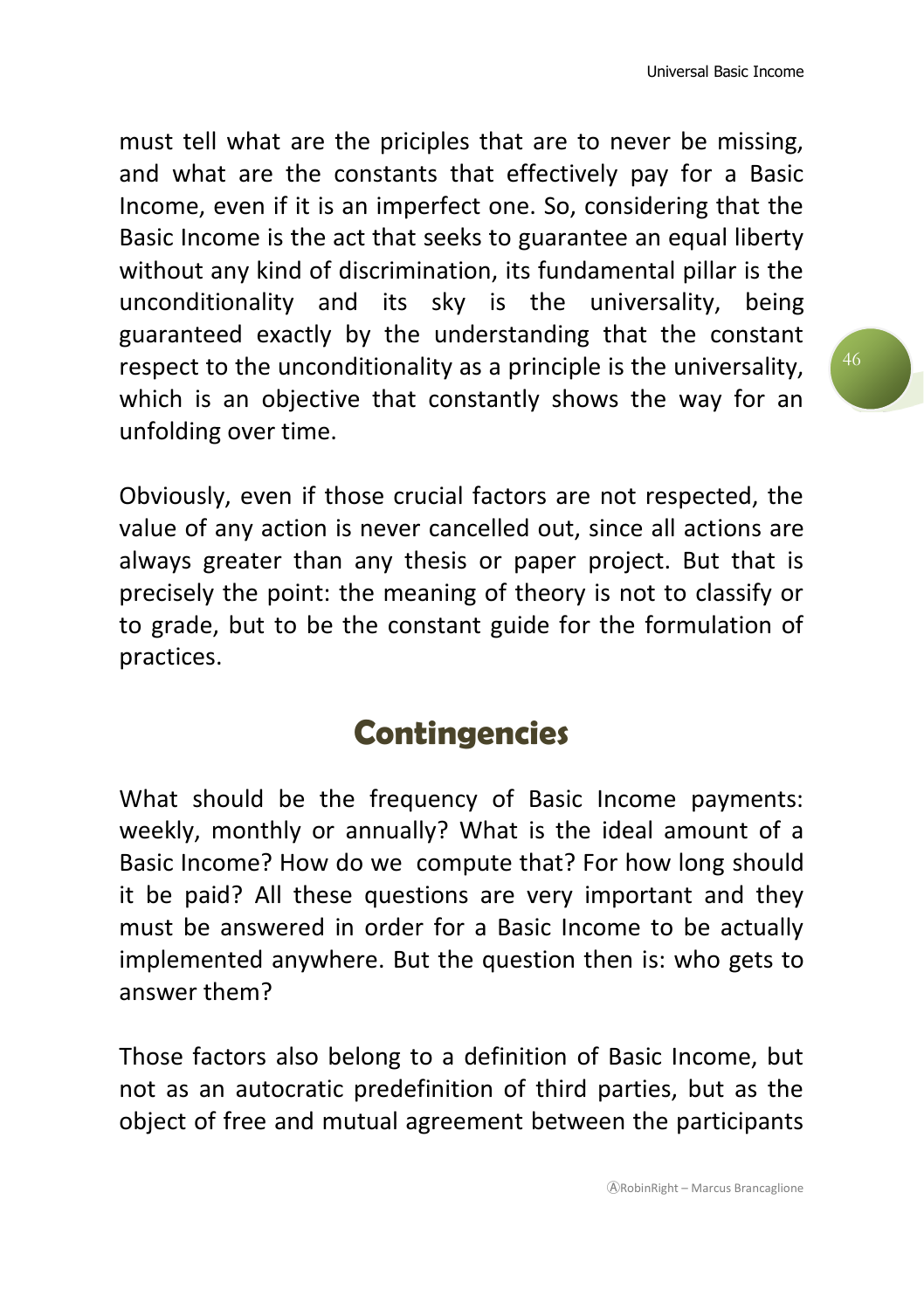of that social contract. That is, only between the ones responsible for it and the beneficiaries of it, be them the same people or not.

Nobody can be forced to spend their private resources (time or money) in a Basic Income system, be it paying for it, receiving it or making decisions about how it should work. And even if what a person is owed is a share of their common good dividends, that person cannot be forced to receive it. However, that manifest refusal or lack of interest in participating either economically or politically of decisions regarding their rights does not signify a permanent abdication. Any such renunciation to one's inalienable share of the commons is void. In the same vein, any appropriation of that share by others is unwarranted. Manifest or not, the political and economical rights of participation in the common good forever stand.

By the same principle of inviolability of property and liberty, any given person's rightful share to the common heritage cannot be appropriated or expropriated from them, regardless of whether that person does not manifest any interest in that share, is incapable of doing so, or explicitly attempts to renounce them. The political and economical participation of that person in the common good is inalienable and continues to belong only to them. Regardless of whether that person is a child, a handicapped person or an alienated adult, their economical rights must always be preserved and made available to them. Just as the space for the exercising of their political rights is always open for anyone who is willing to take them and exercise them.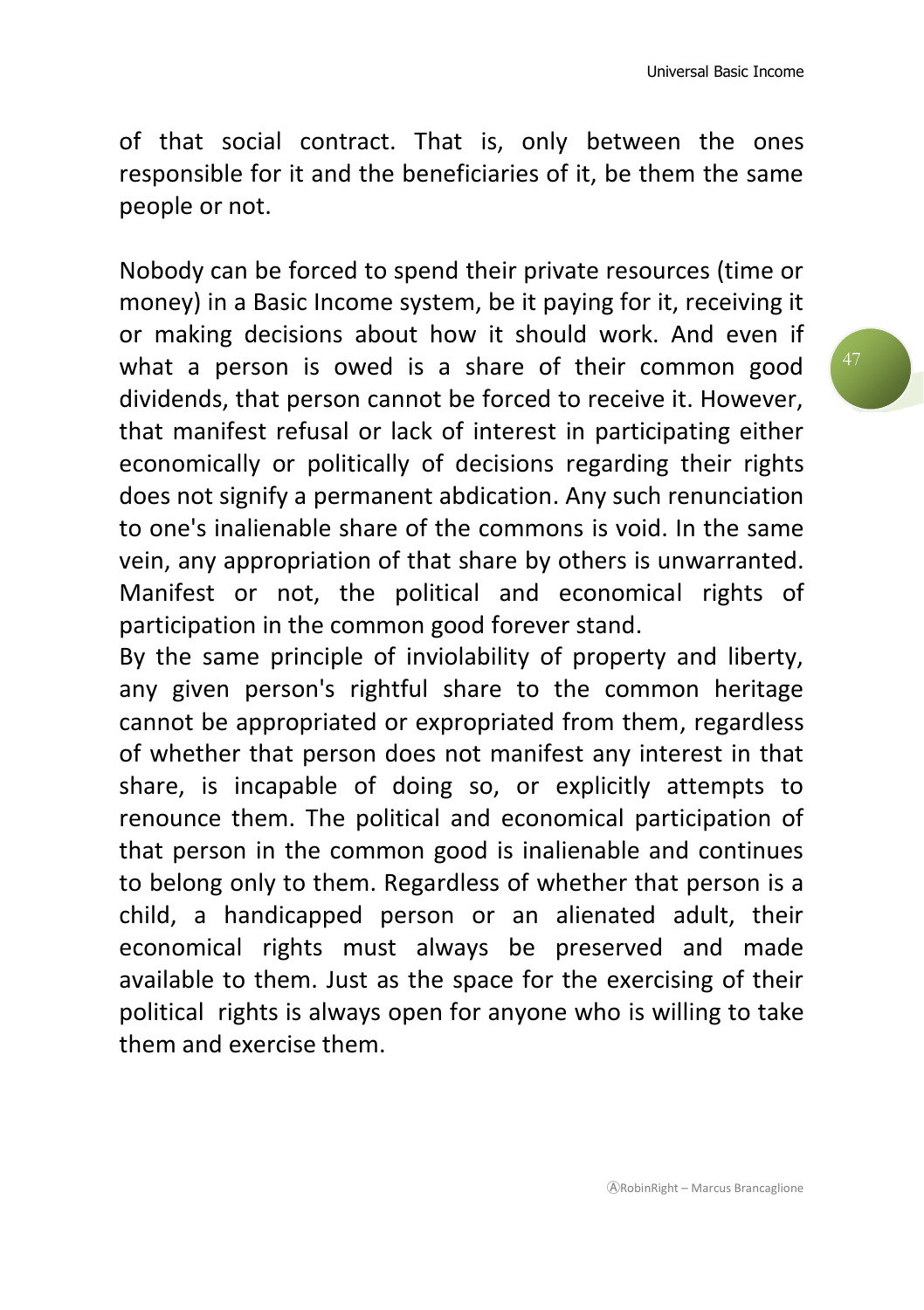Therefore, everyone has the right to a Basic Income, but adult, capable and emancipated persons also have the right to decide, in mutual agreement, the parameters such as how they will receive it and how they will pay for it, both voluntarily with respect to their private properties, and mandatorily with respect to what is owed equally to each one of them as a shared dividend.

# **Conditions and Unconditionalities**

Observing the possibilities that delimit the realization of necessities is a fundamental step out of utopia, but the incorporation of those contingential limitations into the definition not only make the Basic Income ideal an eternal promise of paradise, but immediately destroy the liberation act.

If a person or a community does not participate in defining the fundamental terms of their Basic Income for any reason, that does not take away from them the right to equal political and economical participation.

To put it simply, political emancipation is part of the definition as much as universality is. If A decides how the Basic Income should work and B doesn't, that cannot be part of the definition but, on the contrary, once more that definition must remain open in order to guarantee that B can participate in those democratic decisions that define the concreteness of his Basic Income at any time, as soon as he manifests their desire and capacity to do so.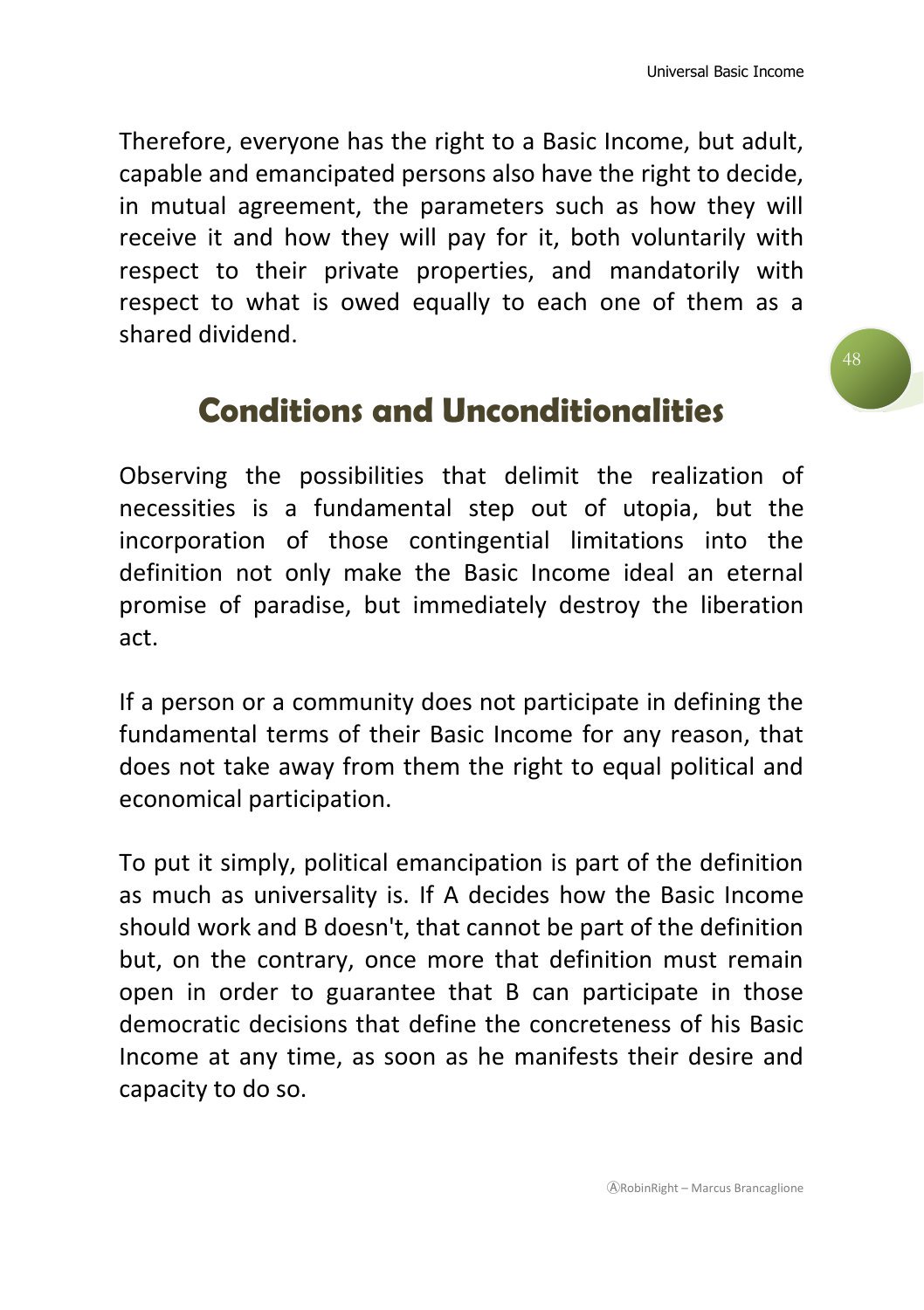Nobody who wants to achieve something must wait for those who don't want to do anything before they take their first step. That person that voluntarily takes the social and humanitarian responsibility must obviously define the terms of that Basic Income using their own capacities of conception and implementation, but they cannot ever turn these terms into a predefinition that restricts the right of decision-making and of definition of others.

Those who define a Basic Income, be conceptually or in practice, simply cannot produce an authoritarian and autocratic Basic Income conception. They cannot use it to negate the libertarian and democratic character of the Basic Income ideal. On the contrary, they must include that openness in their definition itself in order to in fact achieve a valid one that abides by the Basic Income ideal.

Free enterprise and free association are fundamental principles for the implementation of any new reality. However, those who voluntarily spearhead these processes have no reason to stop others from taking control of their own political and economical rights at any time to democratically start to decide the terms of their own Basic Incomes.

To turn what could be at any time the object of communal selfconception into an autocratic predefinition is not only unnecessary, but pernicious. That is not the creation of a Basic Income theory as a compass to guide the emancipation of those who wish for universality, but to develop theoretical instruments of domination by those who may have power and control over those predefinitions, and thus to close the doors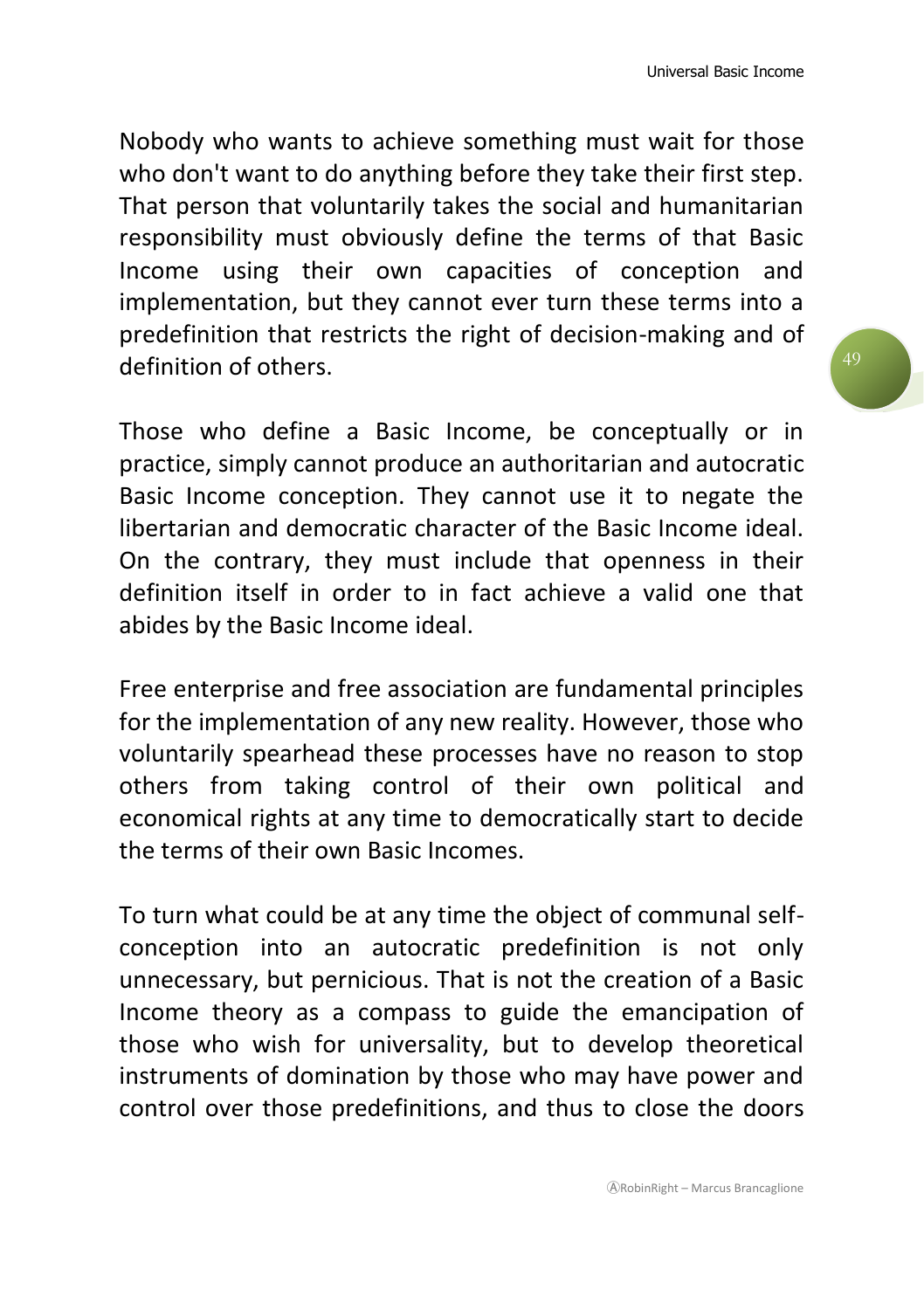to not only liberation, but to the universalization of Basic Income as both a practice and as liberating knowledge.

Ockham's razor must therefore be thoroughly sharpened in order to realize the Basic Income. Is that definition necessary to implement payments? No? Then take it out. Is there a simpler way to do it? Then that simpler way is the way to go.

Any conditions, especially tacit, implicit ones, smuggled into the definition is fatal to the realization of Basic Income. That is because conditions not only create power relations, but they also reinforce the authorities that want to deny rights to the excluded as well as the political and economical privileges of those who control the systems and the knowledge. So, it is not enough to proclaim it as democratically open to all, but to keep the instruments needed for that truly democratic selfmanagement as an object of definition and of decision of the participants themselves.

A Basic Income demands an equality of fundamental liberties and, therefore, an equality of authority over the shared properties that derive these liberties as an enjoyment of them. Thus, it also demands the end of inequalities that originate and support all the facets of deprivation. The existence of those is therefore not admissible as a conceptual predefinition, but on the contrary must be determined as an obstacle to be extinguished by the achievement of what is possible through the projection of that ideal.

In practice, an authority that defines or controls a Basic Income is useful wherever nobody is willing or capable to implement it,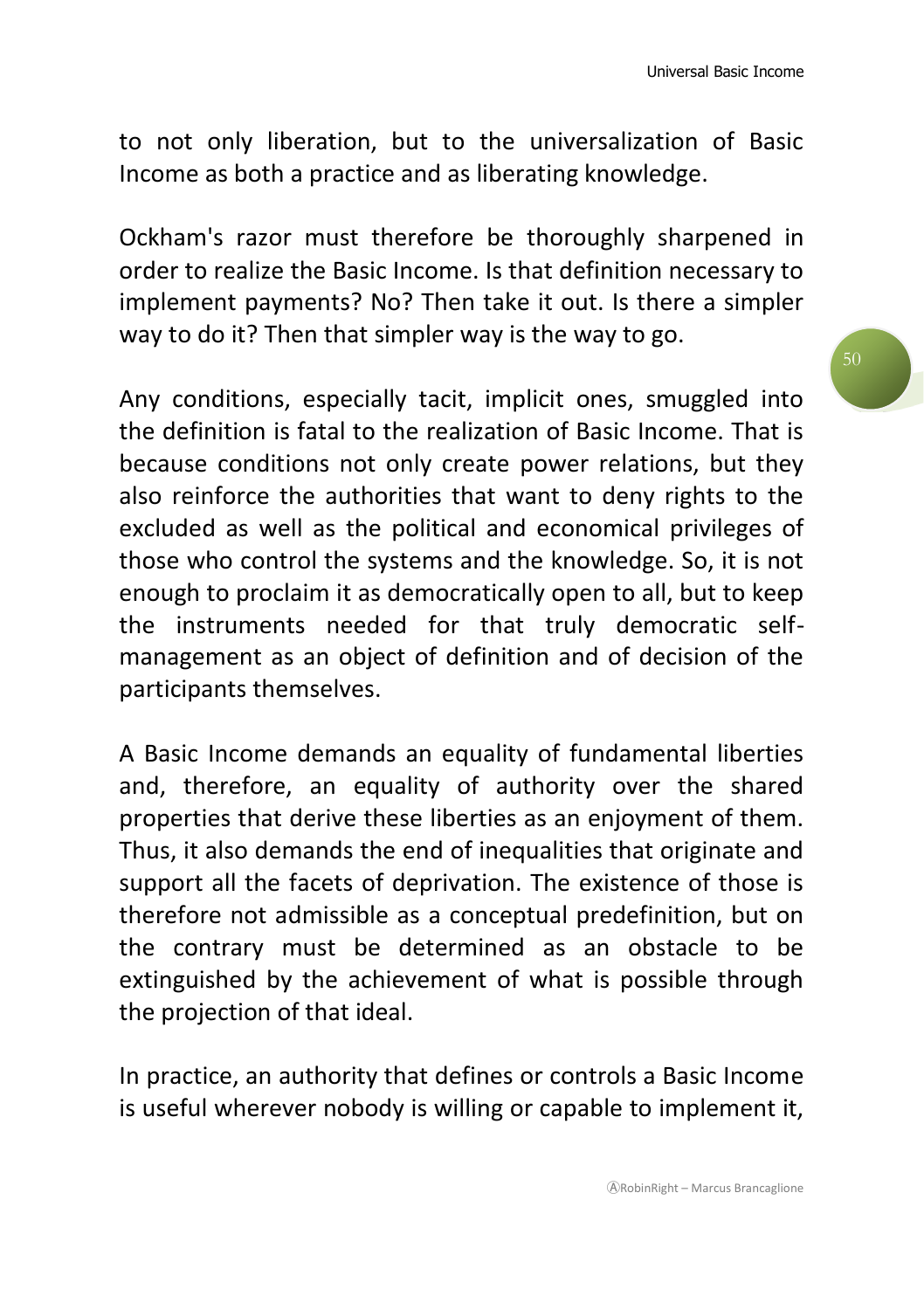but is no longer so where people are capable to do it on their own. A definition that is useful at all times is, therefore, that practical-theoretical definition that encompasses free enterprises and requires them to provision for a full political and economical emancipation through the transference of all autocratically-defined terms to the community of equals.

Indeed, any intellectual or political authority that aims to provide a Basic Income without understanding that the guarantees of factual fundamental freedoms will generate political and cultural emancipation and thus the extinction of their prerogatives, regardless of whether they intend it to or not, in fact does not understand what the Basic Income is and how human development flourishes naturally wherever there is no famine and deprivation. Either that, or they don't truly want to guarantee a Basic Income.

#### **Practices and Experiences**

A Basic Income experiment is valid as a learning tool, but especially to the people who lack that knowledge as a form of emancipation. An experience of Basic Income must not only be placed within humanitarian precepts of respect to people's dignity as equals, but should also be seen as a pedagogical experience where the objective is still the same of emancipating the person that was previously deprived from that right but now enjoys it and asserts their existence through it. That is, people who receive a Basic Income cannot ever be mere guinea pigs of an economic policy but instead subjects of learning. They must participate in that knowledge and appropriate it.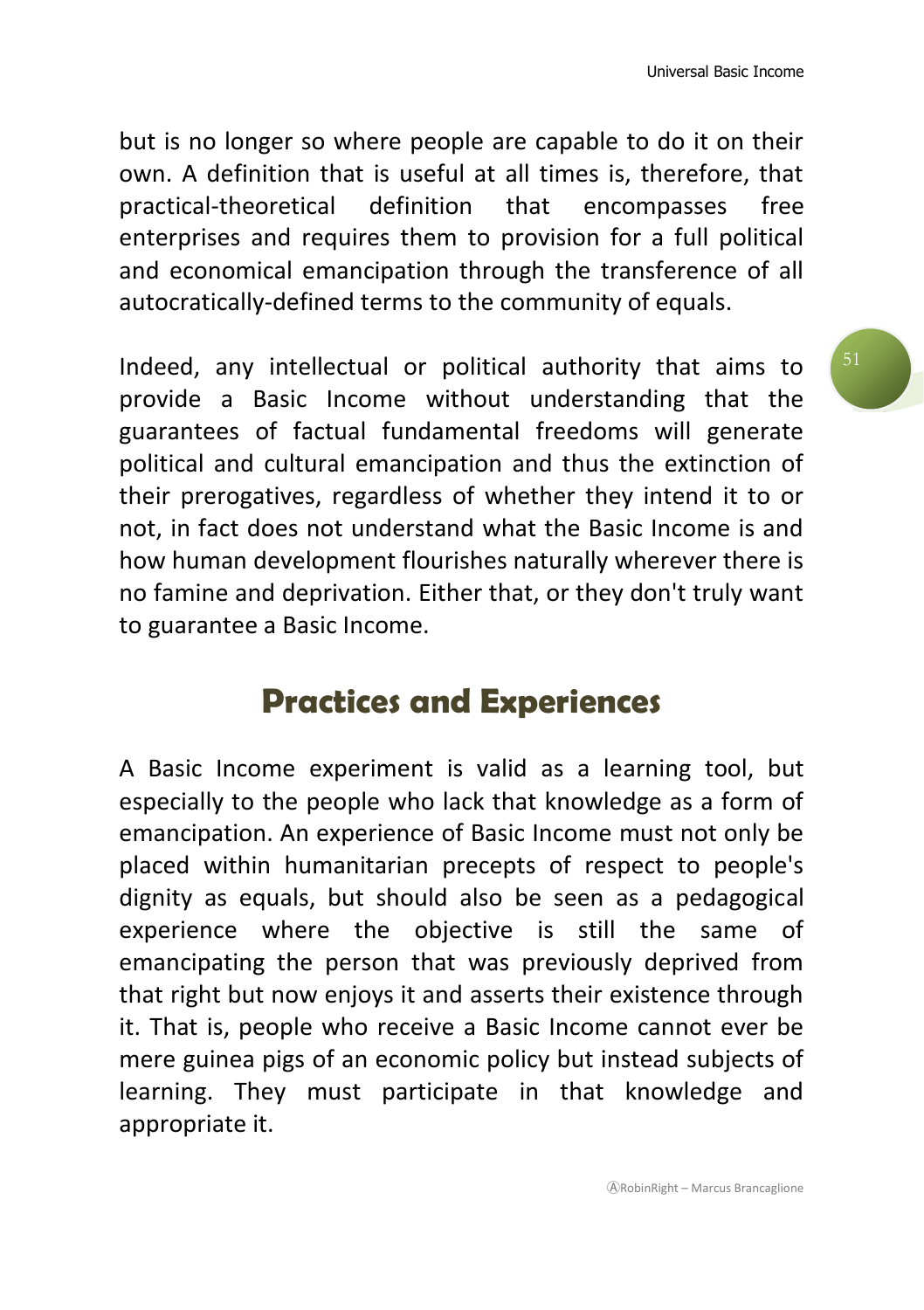As for the running time of the experiment, that is another factor that answers to the principle of consensuality and that therefore stems from an agreement between the parties about the available private resources. As for the common good, there is no room for any restrictions, as the right to a Basic Income does not cease nor is it rejectable. Therefore, if the experiment ends, that right must be urgently restored as soon as possible and then permanently maintained.

That doesn't meant that a Basic Income that is not truly guaranteed, such as within a limited experiment, is not a real Basic Income. All that is really required is that the experiment rest upon an awareness of and an honest foundation of respect towards the realization of the ideal. A Basic Income experiment may last for as long as is agreed upon by all parties involved, but its ultimate objective is nothing short of instituting Basic Income permanently.

It is obvious that, even in private agreements, the actual payments of a Basic Income must have the necessary regularity and be mutually guaranteed to not be spurious or isolated events. An experiment may fail and be interrupted before it can show a sustainable model, but if it is not designed to last for an unspecific amount of time, even if that time is just as long as possible, it will amount only to an experiment and not to a model of applied Basic Income.

It is important to understand that before it is an experiment or even a model, the Basic Income must be, above all, an attitude.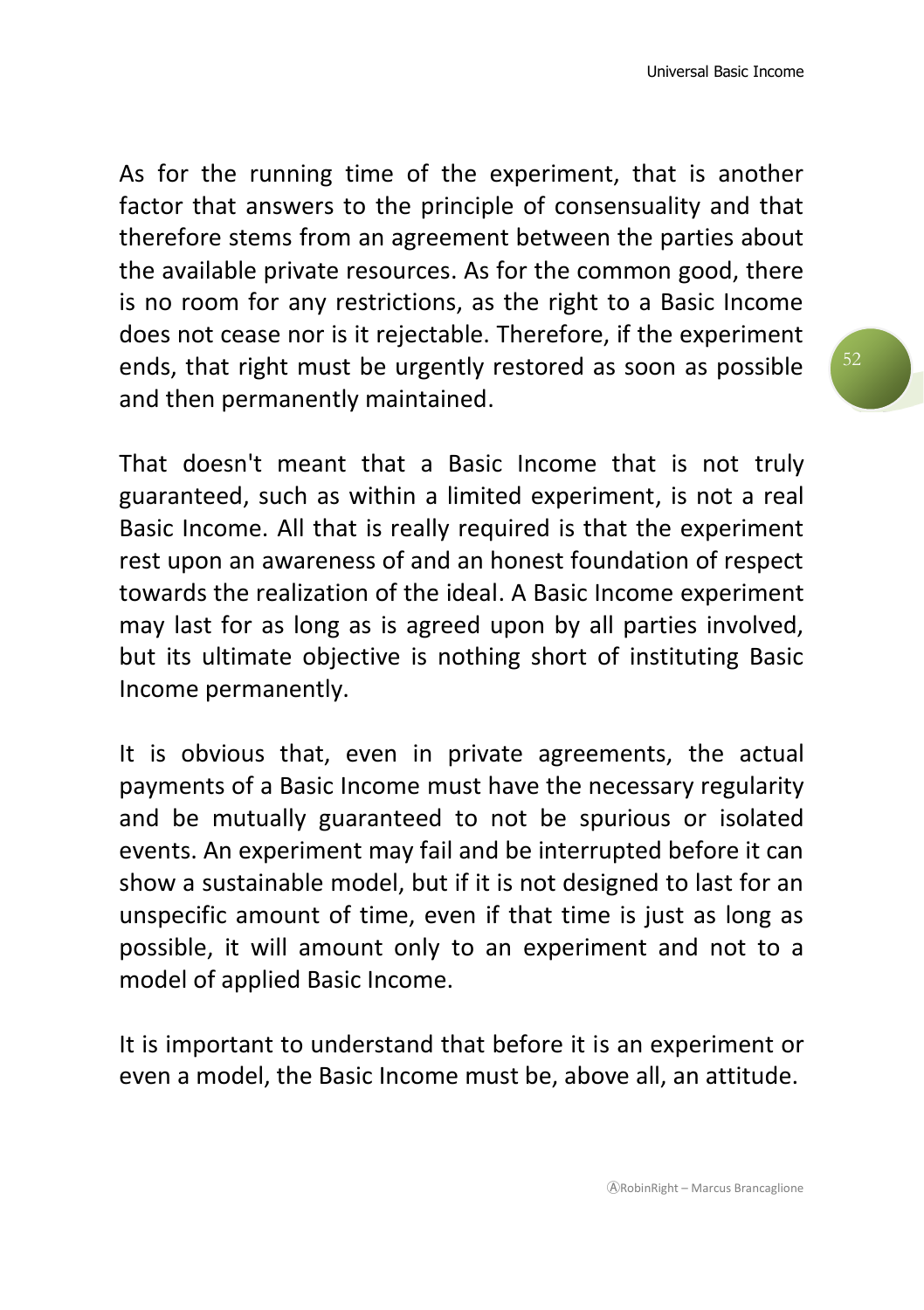The realization of Basic Income, in fact, requires nothing more than a single person capable of recognizing in the other their equal right to life and liberty. It does not need more than the humane relationship between two people of giving and receiving without ever expecting anything in return. Nothing but the consummation of their human equality.

All the systematizing of the Basic Income for communities, nations and planets unfolds from that atom, and it must multiply without ever breaking it. It is the act that is confirmed in the attitude. It is an ethical foundation. It follows the same civilizatory, or better, humanizing impulse that drives a being to not violate another. It is not a favour but a statement, embodied in act, of what kind of human being we are and to what kind of humanity we want to belong, regardless of whether we live surrounded or not by unintelligence and a lack of solidarity.

Thus, even if there were no shared property, the communion of Basic Income could still be formed without any other reason other than the consideration that a person has for every other person as an absolute equal in humanity. It does not matter their origin, their means or authority: for a valid initiative of Basic Income payment to happen all that is required is the recognition by a single person of their social and humanitarian responsibility to the right to life of another. That latter, other person does not need to be a complete stranger to the former, but that Basic Income has to be just the acknowledgement of that human equality in the other.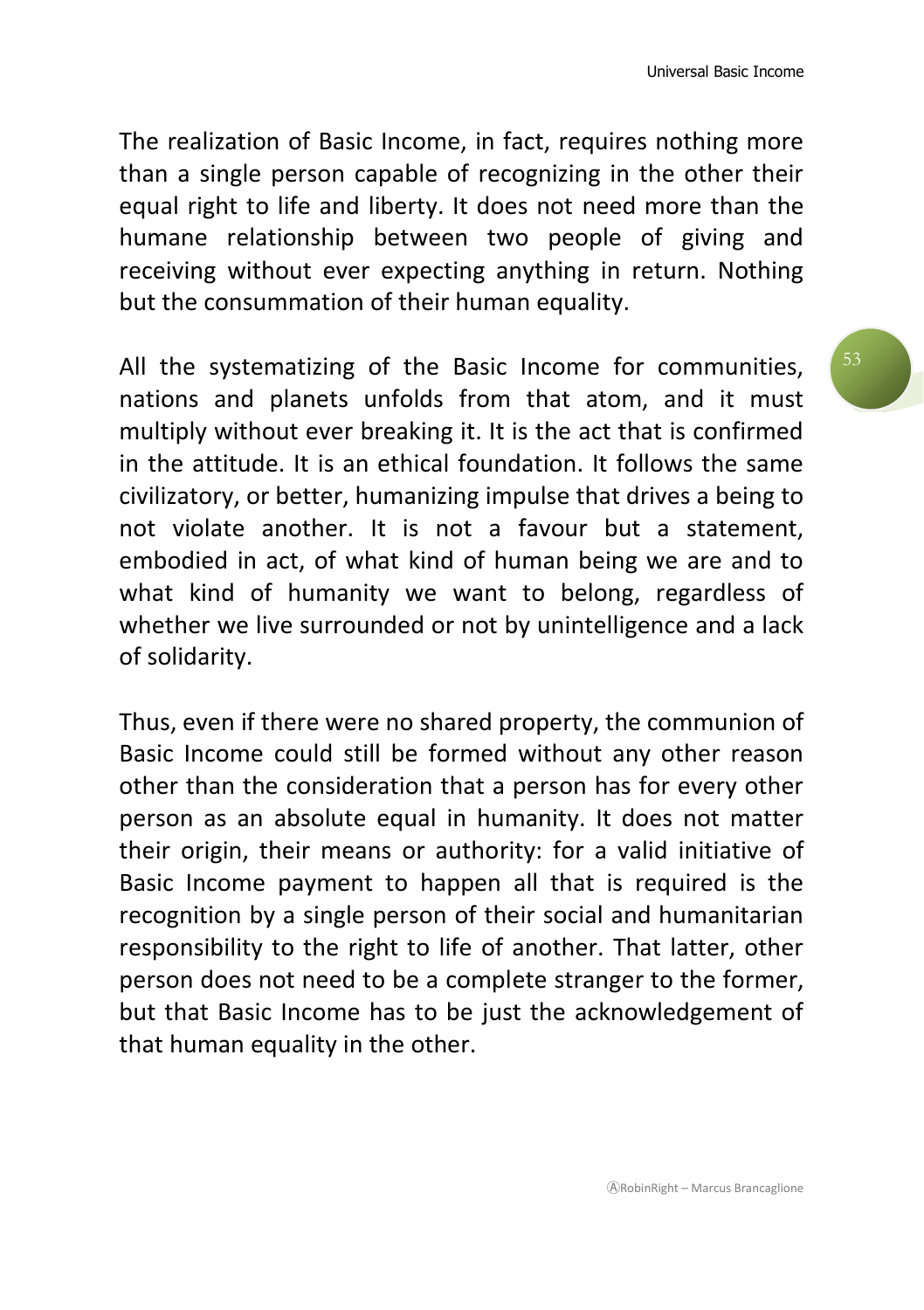Basic Income is always a communion between equals even when they are unequal in means and personal circumstances. And the sums paid and received by every member of that community is defined only by them, through an agreement based on what each person can pay and what all others consider as minimally dignifying and relevant to receive.

Even if only one person contributes or just one person receives it, or even if there is no commitment to reciprocity in the future from those cannot contribute anything today, the Basic Income can be verified as a proper one while the act persists: that of a human being voluntarily guaranteeing to as many others as he can their right to life in liberty without expecting or asking for anything in return from them.

The Basic Income is an affirmation of our identity and human rights, of our inherent and inaliebable equality and liberty through the only possible way to carry that out in fact and in the fullness of its meaning: through solidary relation with the other. Not through an intellectual and abstract relation, but in a sensible one that is full of meaning, one that can only be verified through the concreteness of the act.

Basic Income is not a "let's hope that we will all be free some day." It is the hand that rises up and extends itself for humanity where it exists not as an abstraction, but as a phenomenon of flesh, blood and suffering, in the famine and deprivation of another human being that is in its reach. The rest is hypocrisy.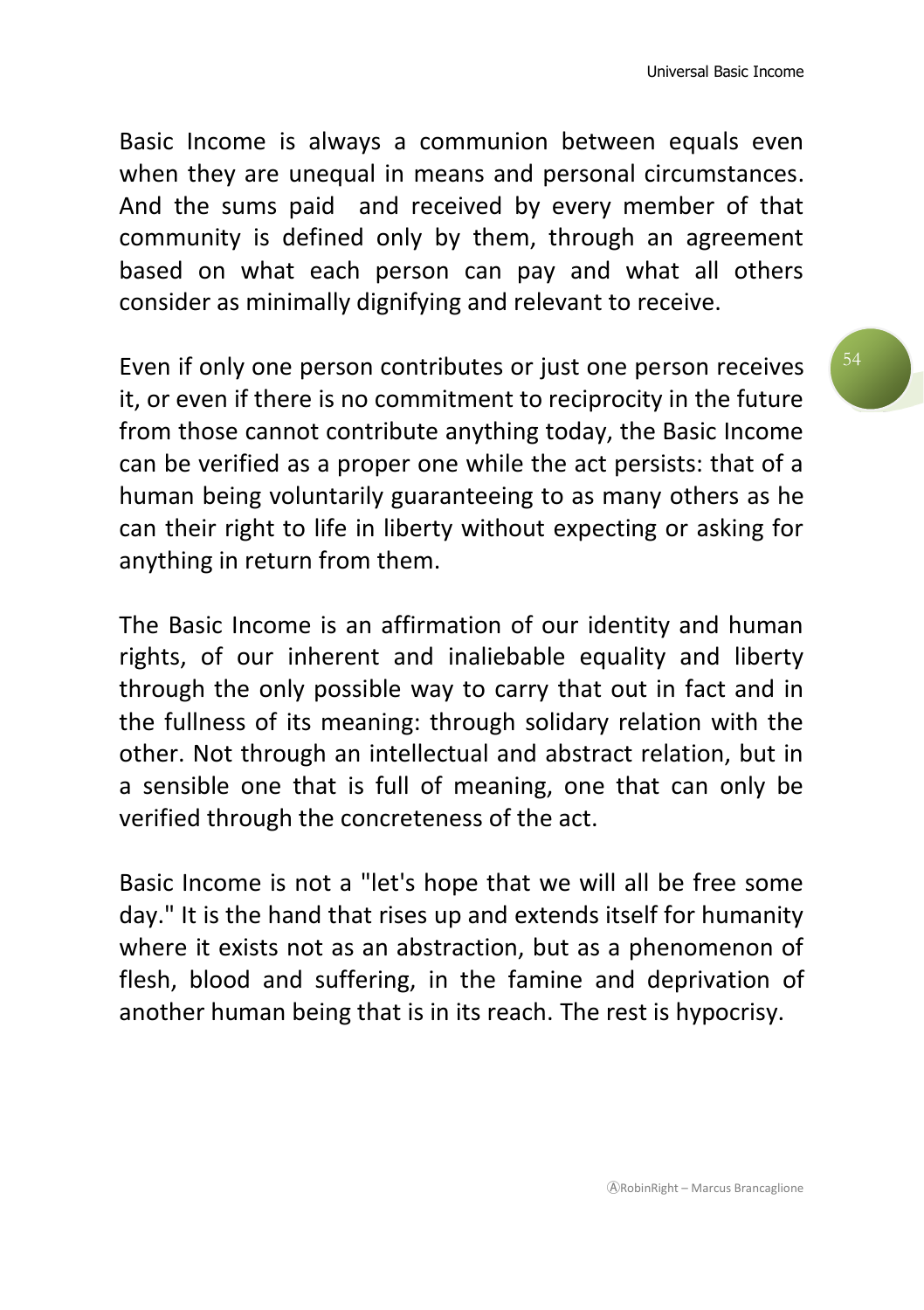### **Sums**

So, Basic Income is not a system or a governmental program, but above all an humanitarian commitment of human beings towards the real humanity of the other. It is therefore instituted in accordance with that person-to-person fundamental principle between equal and free people, and grows towards the living, solidary and intelligent network of free will's infinite potential.

It is an humanist principle that does not derive from nor submits itself to ideological abstractions. It is the affirmation, through action, of one's freedom, equality and humanity in the only way they can in fact exist as complex and integrated phenomena: through the free exercise of a peaceful communion with the other. Not merely the affirmation in act of our respect to the life and liberty that goes beyond not murdering, not enslaving or not exclusively taking from others what belongs to them, but the negation of the absurd: refusing to live with the death of other people by the absurd cause of these people not having the means to survive.

Basic Income is a payment that does not follow the Golden Rule of doing to others only that which we would like them to do to us. Instead, it is the rule of doing for others what they need done, not based on what you want or what you suppose is necessary, but based on what they scream about their needs, even when they cannot utter a single word.

And what if what you have available to give is not sufficient, or is not what they want? If you can't reach them, then reach for another. There is always someone that needs what you have to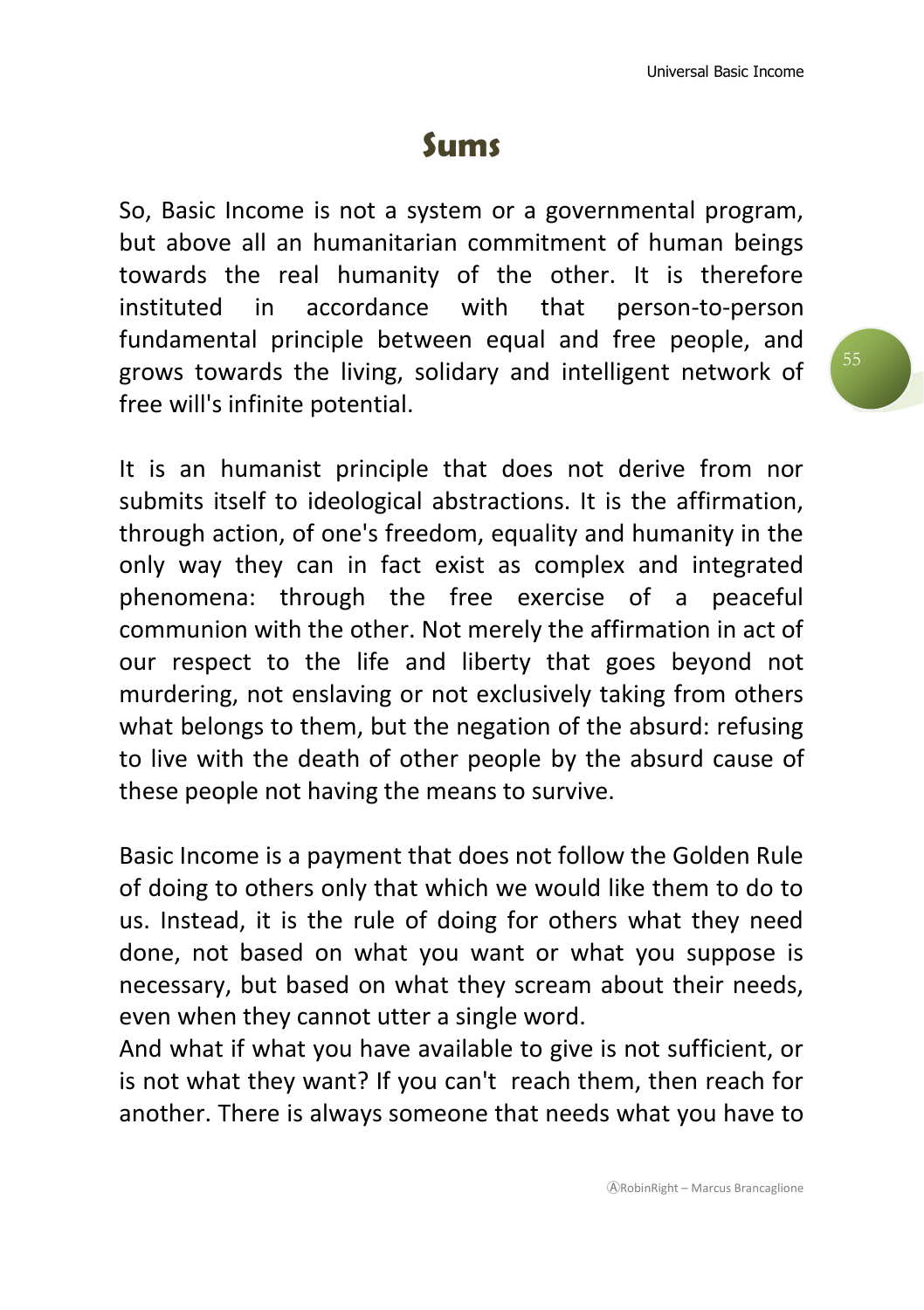give, as little as that may be. There is no sensitive hand whose offer has no matching demand, and there is no contribution that is not significant to those in greatest need. And the latter, above all, is what makes Basic Income an urgent matter... as it has already been for centuries.

Theorists are still very worried about sums. But more important than how much to pay is to immediately start paying what is owed to all and especially to those in most need, using whatever resources are at hand, so that massive debt may start being permanently extinguished. Besides, the magnitude of the famine and of deprivation is of no importance to the theorization of necessary sums, as these sums are to be determined by those who are going to receive it and those who are willing to pay for it. Above all, it is those who are in need that know how every cent can make a difference.

Moreover, it is irrelevant if technocrats, bureaucrats, politicians and intellectuals consider that any given sum is insufficient to establish a Basic Income. The common good does not belong to them, so it is not their prerogative to decide whether a Basic Income will be paid or not. In fact, that definition belongs to no one, as the payment of these dividends is not a debatable matter: it is a debt and it must be paid through whatever means are available. In the same vein, they are not to define what sums of private contributions are to be significant, as that is to be defined by those who are going to pay and receive a Basic Income. Unless they want to democratically negotiate the amounts they desire to contribute and what kind of Basic Income they think is fair or doable.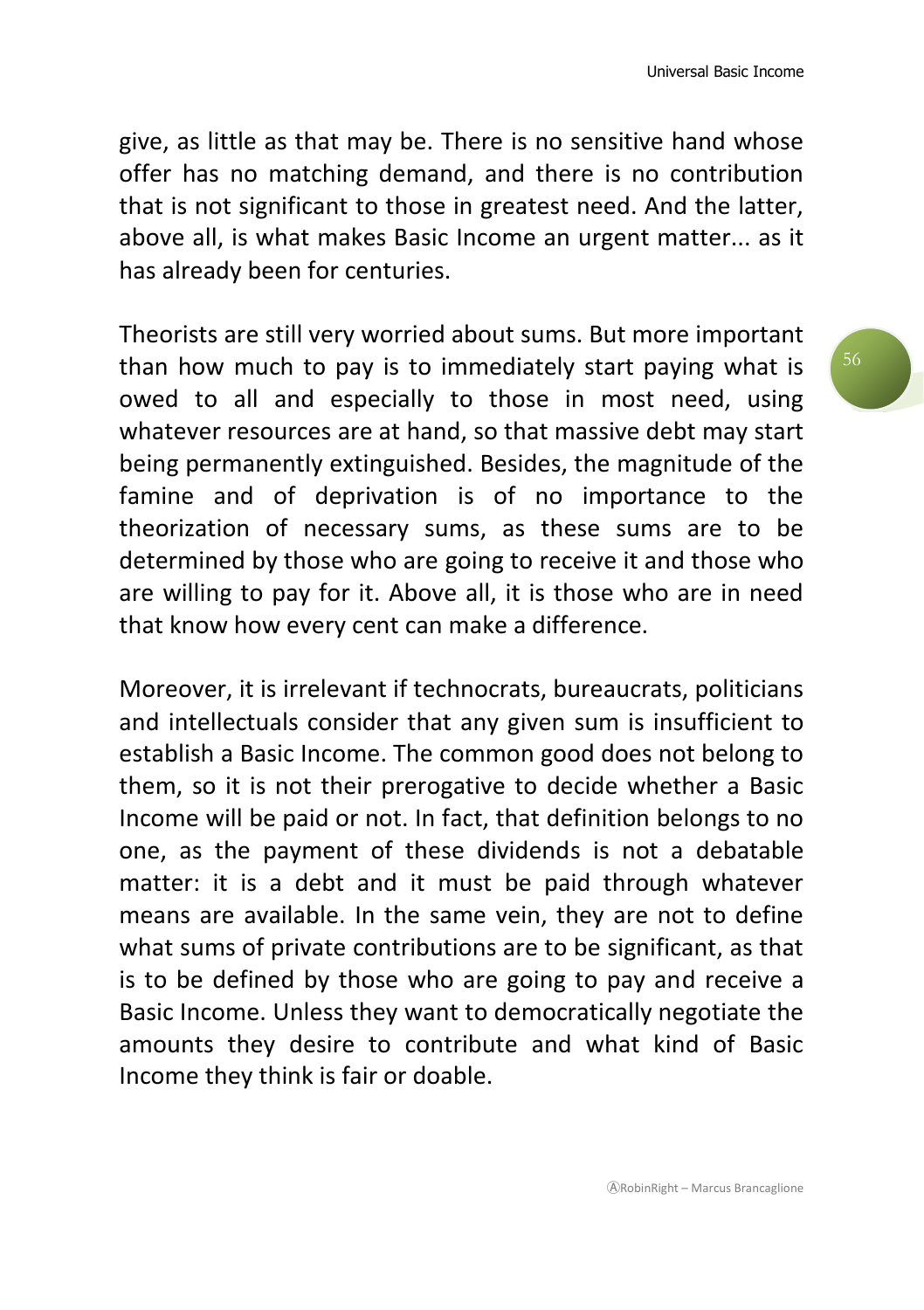In other words, it is not the ethics of the humanitarian action that must be subjected to theorizations or value judgments, but it is theorizations that must observe the foundations of acts and of human and social practices if they want to attain a minimum of veracity and legitimacy.

And that is why governments that reject the Basic Income by claiming they have not enough resources are simply confessing their crime against humanity. They are lying, and even if they were not lying and they in fact did not have enough means to pay not even the minimum necessary for every human being as a shareholder of the common good, they should be receiving at the very least a single cent from these resources. In fact, they don't even have to claim or confess to anything, as the deprivation from the essential minimum and the famine of a single human being before a State that has a budget of a single cent already is proof of that crime of theft and genocide.

When States and their private corporations in fact consume all the natural resources and destroy all the common goods, it will be the criminal bankruptcy of these institutions that shall be declared and not the final consummation of ultimate deprivation and expropriation of people's rights to natural property and to fundamental freedoms.

# **Properties**

Therefore, a Basic Income system cannot be based on compulsory contributions. A Basic Income is not any sort of compensation for ownership of private properties because, in principle, those who own private property have no obligation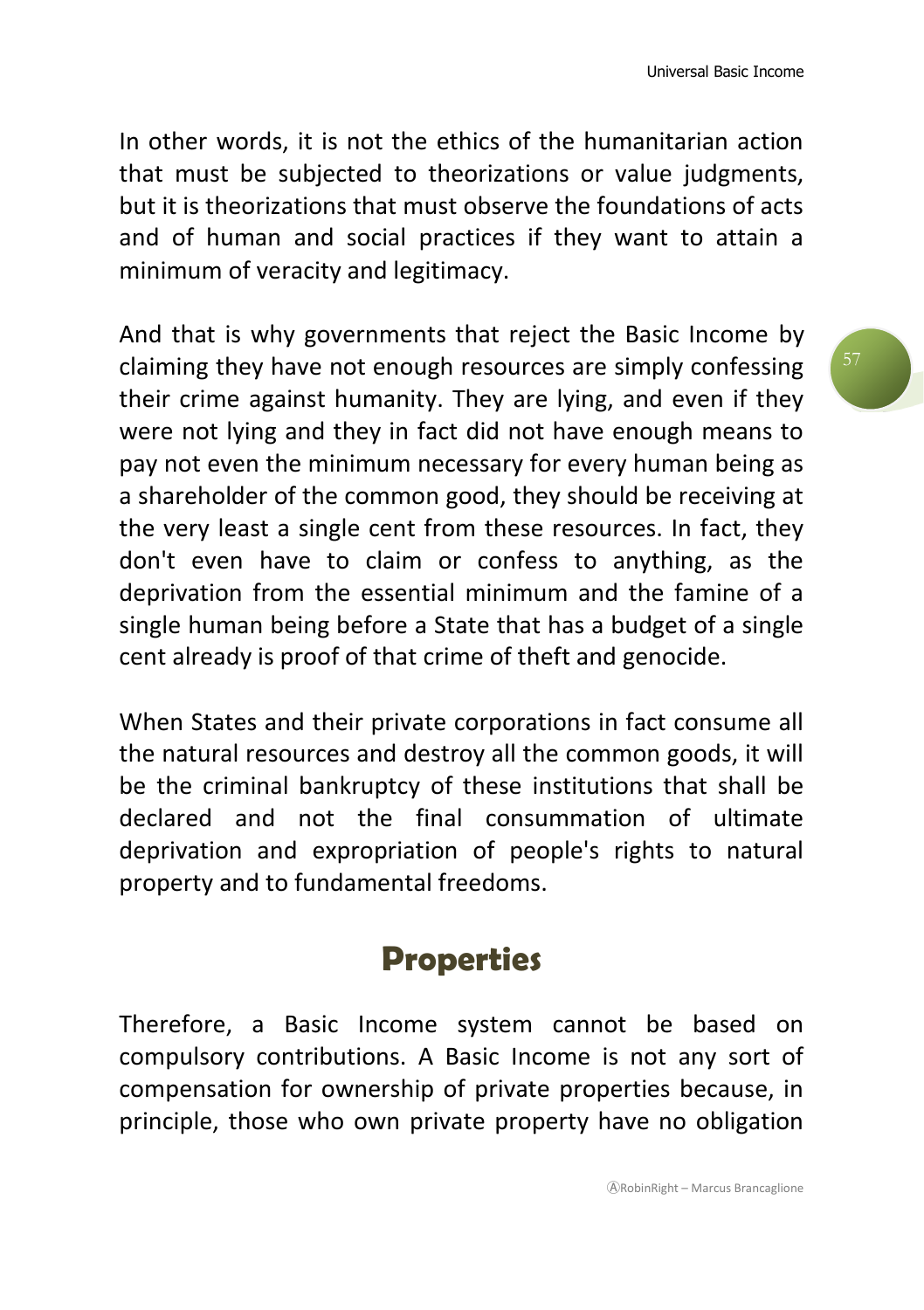to compensate anyone. That is because mere possession of private or even collective property does not necessarily deprive others from what also naturally belongs to them due to their vital necessities. Only property (private or collective) that deprives others from conditions necessary for their peaceful subsistence directly from nature demands that mandatory financial compensation that, in capitalist systems, translates to monetary payments.

Peaceful property of the common good is not defined as a possession of the whole by all, or as a possession of nothing by nobody, and especially not as the appropriation of first-comers or by those who are strong enough to take it by force from others. It is not a resource that belongs to nobody in particular, or to all in general, but of all who need it and of anyone that, in private, appropriates a part of it in peace, that is, against violence, including the violence of depriving someone from their rightful private and peaceful possession as an enjoyment proportional to the person's vital needs.

Therefore, private possession does not need to even be socially or economically productive. All it needs to be, in a social state of peace that offers real guarantees of rights, is peaceful. Similarly to how possession is, above all, a duty to preserve that good and its shared enjoyment proportional to individual's necessities, in accordance with agreements of peace and available surpluses.

When already translated to the logic of capital, private property cannot violate the enjoyment of shared property. And the exercise of shared possession cannot result in the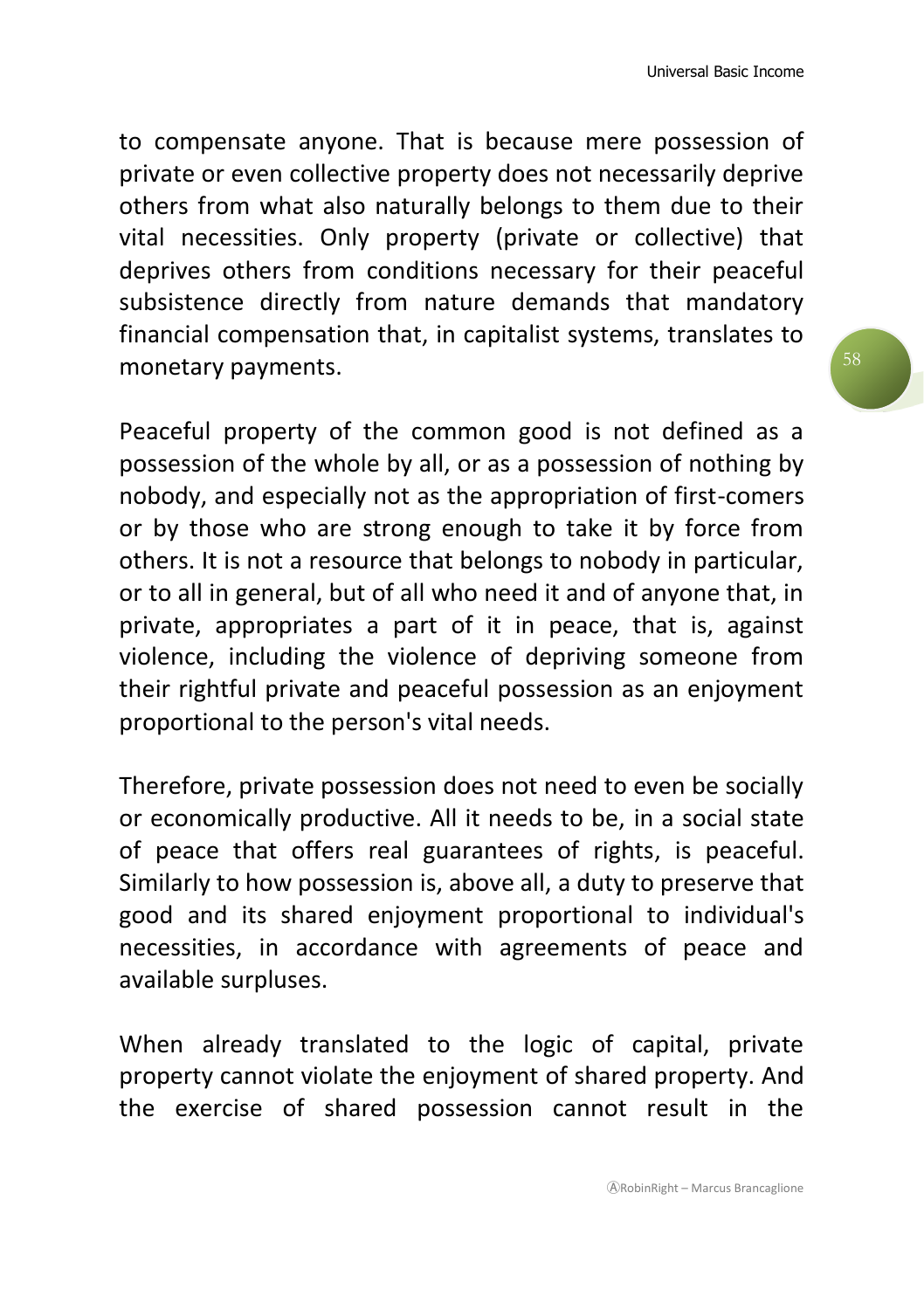destruction of that heritage that is the source of all possession. Shared possession acts only as an enjoyment, to the extent that the property never belongs to an individual, a class, a species, a gender or even to specific generations, but instead is a permanent natural heritage of all living beings, be them human or not.

Thus Basic Income, within the universe of State laws and of capital markets, is not really a compensation of those who own what should be public. By way of justice, it is the opposite: the private profits and revenues from the common goods are the result of the distribution of surpluses to the public and private administrators of the common goods. That distribution is made by the owners of the territory, that is, the citizens themselves, after they get paid their own social dividends. And what each citizen does with their private properties is nobody's business but theirs, as long as they remain peaceful towards all others.

However, it does not matter whether the capital that controls a natural resource is international, national or of the State itself, or even of a future free society. The controllers of whatever capital remain in obligation to pay dividends to all other persons that live in that world and that have the same rights as they have to coexist and to participate in it.

That politico-economical possession is not, therefore, neither alienable nor absolute, but instead determined by its preservation of that capital and its revenues to all. Any social contract that institutes a renunciation to that possession and to dividends generated by it is void. Not only because it is a contract of deprivation of liberties, but of possessions that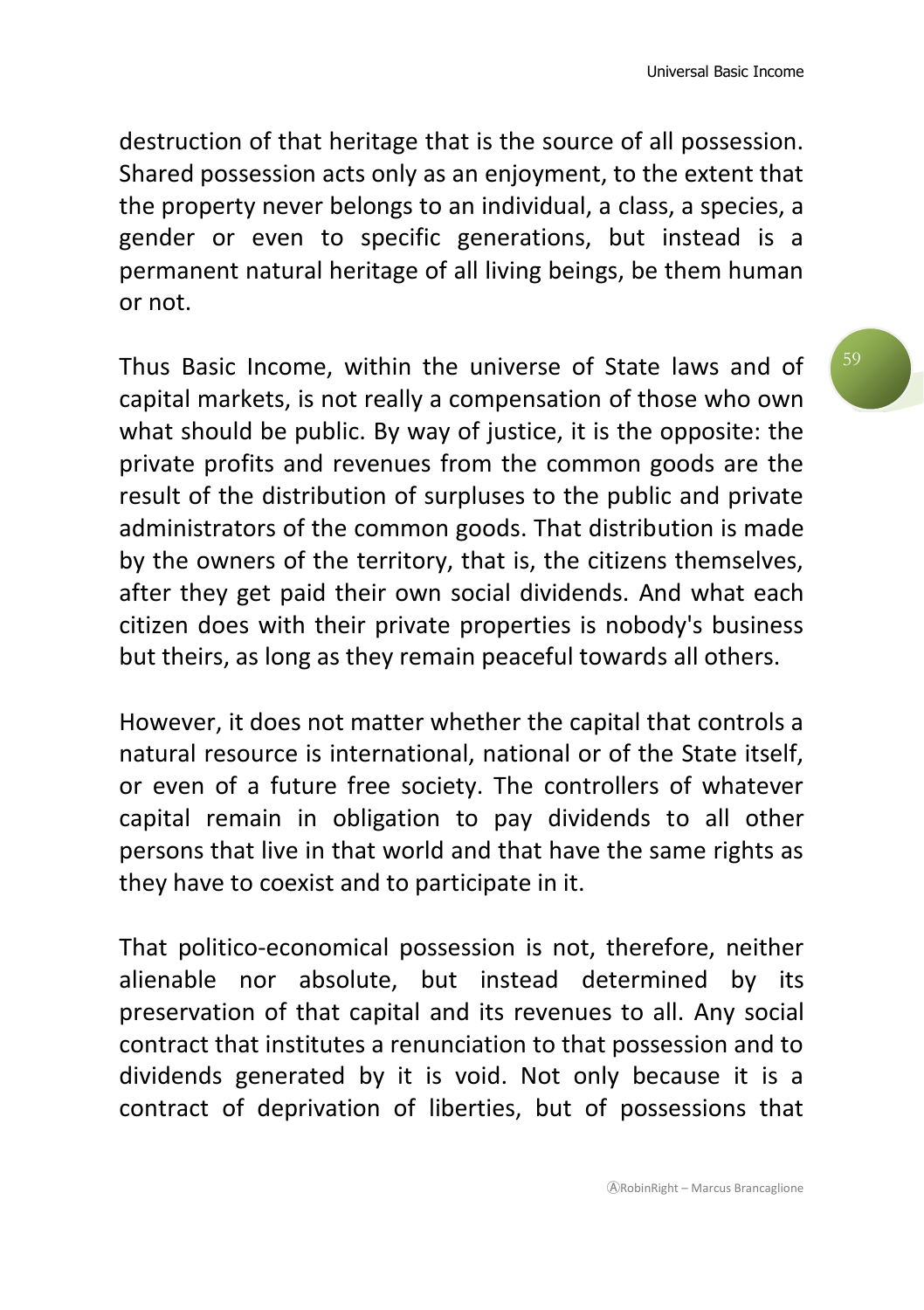should not exclusively belong to a single people or generation for them to liquidate or destroy these possessions. These possessions can only be established legally for preservation and enjoyment, as it will always belong to the generations that are to come.

The world belongs to life itself. It belongs to those who are to be born and not to those who are afraid to die. Nobody has the right to enclose an universe for their own isolated existence.

# **Consensualities**

A Basic Income is always an act of consensual communion. It doesn't matter that it may never reach the ideal, that is, a situation where all receive equally and contribute justly to a single Basic Income system. What is important is the consensus between those who pay and receive it and the constant freedom to separate and to formulate a competing society in terms that meet the expectations of their participants.

A Basic Income that is made alternatively or supplementarily with private resources cannot ever be instituted against the will of the participants. The main Basic Income however, that is, the one that is owed as dividends generated by the common good and that are to be shared by all, cannot be denied to anyone, not by any society or state of peace, unless that society or state wants to witness the excluded, wielding legitimacy, renounce that social contract and start a struggle for their natural subsistence against the deprivations and violations of their natural rights.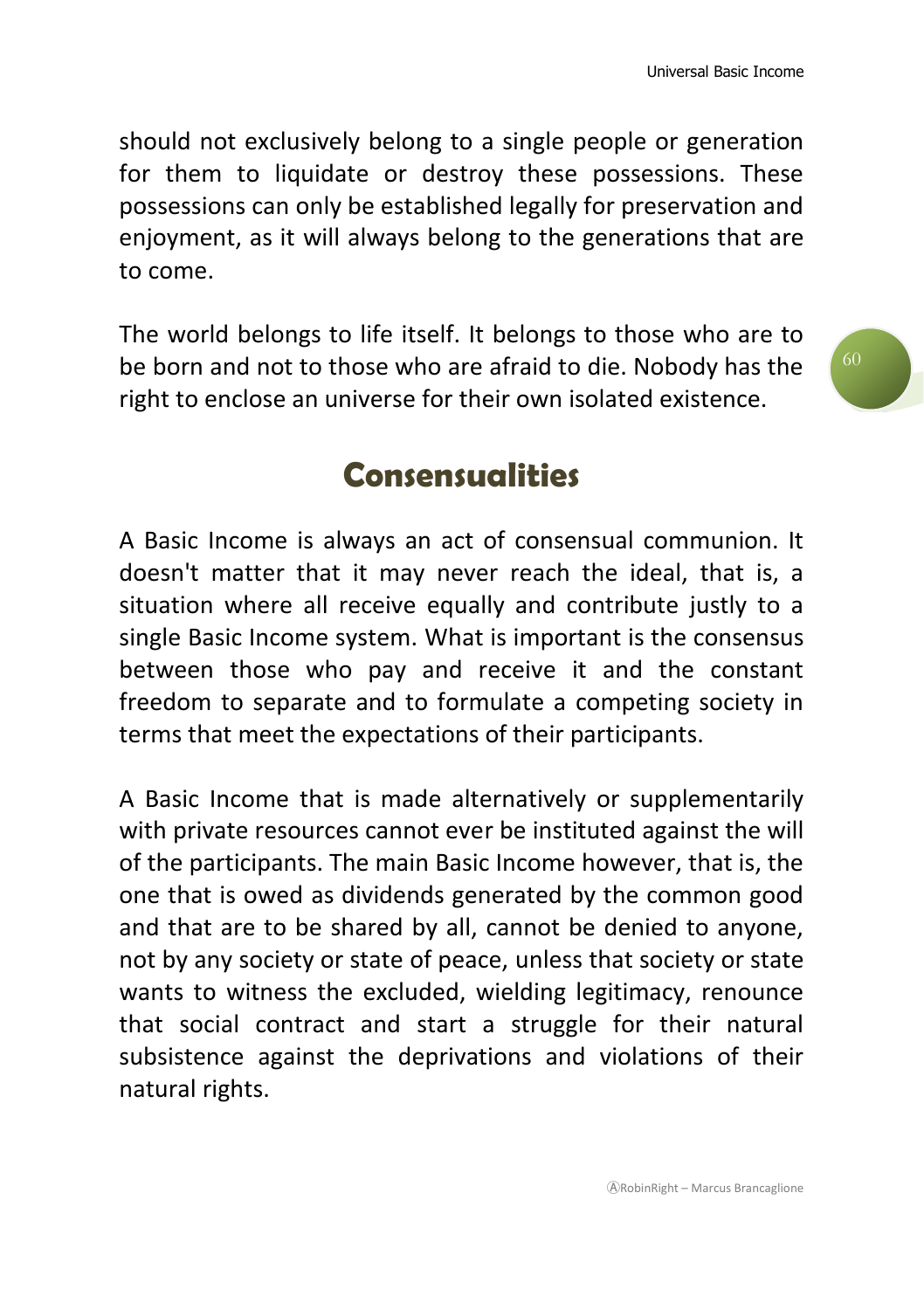It is, therefore, an humanitarian obligation that exists prior to and that will outlast the Nation-States. It is a voluntary responsibility of societies of peace, not as a morality principle, but as a justice and security guarantee not of a repressive State, but of a State of certainty that no one will need to use their brute force to survive. And that if someone does use force then that is violence and not an exercise in legitimate defense. Societies or States that are truly peaceful do not establish themselves by prerogative or by a violence monopoly, but by mutual protection against violence and primitive deprivations. Legitimate property is established by a social contract of peace. It is established between free and equal people as a reciprocal recognition of particular and shared interests. Nobody can steal or hold the private property of others, or the shared property of all, through coercion and violence.

State and private monopolies that do not recognize or fulfill their obligation to pay a Basic Income are therefore not being merely negligent but criminal. Not only they are stealing from those they expropriate, but breaking the social contract of peace as they tacitly declare war against the rest of humanity whom they deprive of their vital minimum.

To demand that they pay the Basic Income or compensate for what is owed not only to us, but to all human beings, is part of our civic and humanitarian obligation. However, paying or working to establish or support alternative or supplementary systems, pilot projects or experiments, isn't.

These solidary or mutualist initiatives are not anybody's obligation, but even then they are not charitable actions. To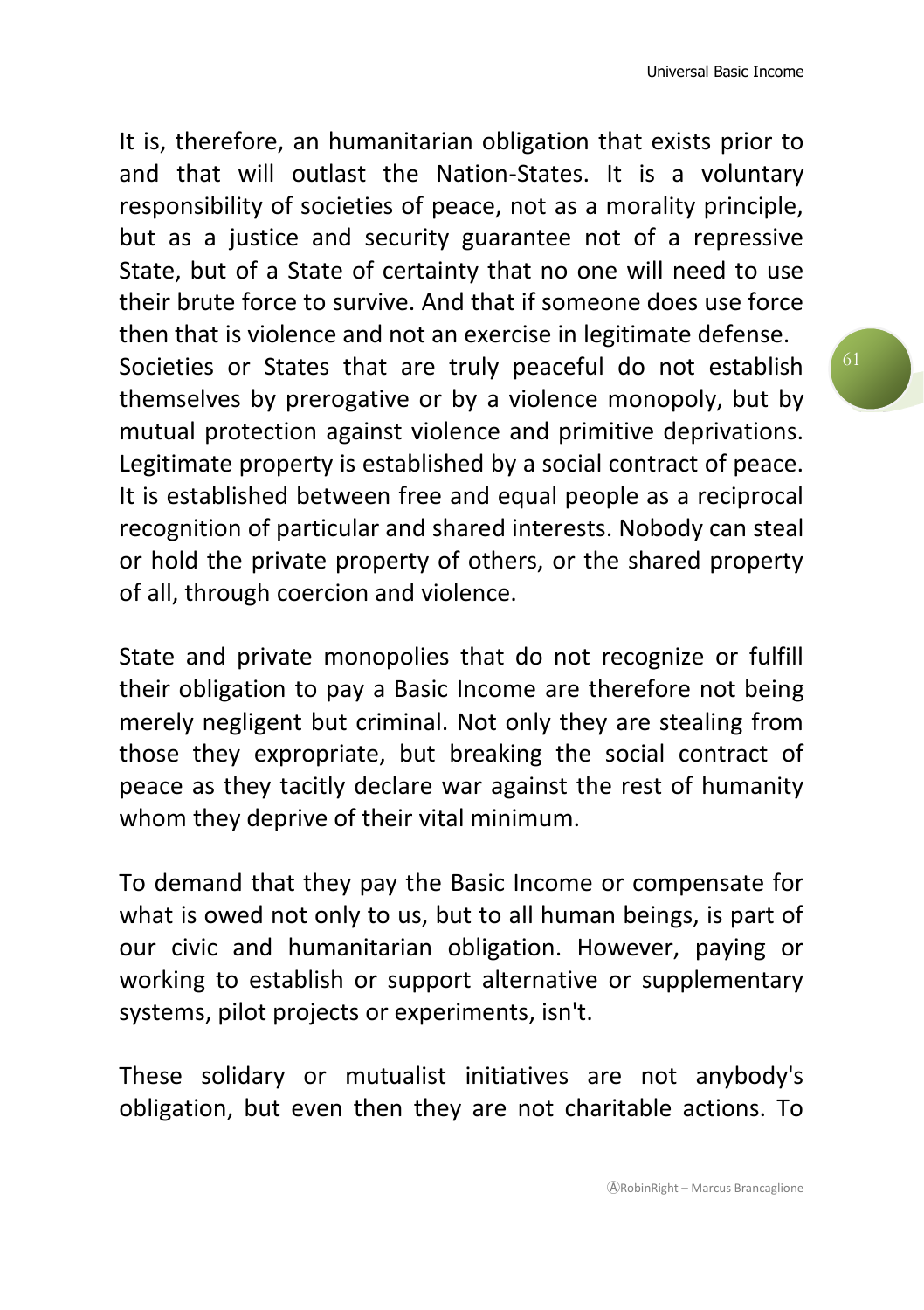Universal Basic Income

pay a Basic Income where it is mostly needed or where it is not enough will never be compulsory, but it will be what distinguishes societies capable of coexisting in peace from others.

And the world will always depend on these societies in moments of famine, of great economic and humanitarian crisis, in order for us to not degenerate in generalized conflict for survival and resources, and for us to never be forever stuck to centralizing States that sustain themselves mainly by violent coercion of peoples, classes and individuals that are marginalized to death.

#### **Conclusion**

If we think that we have Basic Income sufficiently idealized and defined, and that all that's left is to put it into practice and wait for rulers and societies to accept that utopia as realistic, then we definitely need to think harder not only about the real Basic Income but also about what is that reality that we are seeing or that we want.

The Basic Income is an equal sum of money paid consensually and unconditionally by those who in fact control the common good as capital to all people without any distinctions (including those of nationality or territoriality) and within the reach of financial and monetary systems. That payment is both an owed share of the human and natural heritage and a guarantee of everyone's right to a life of peace and to equality of authority and of factual, fundamental liberties.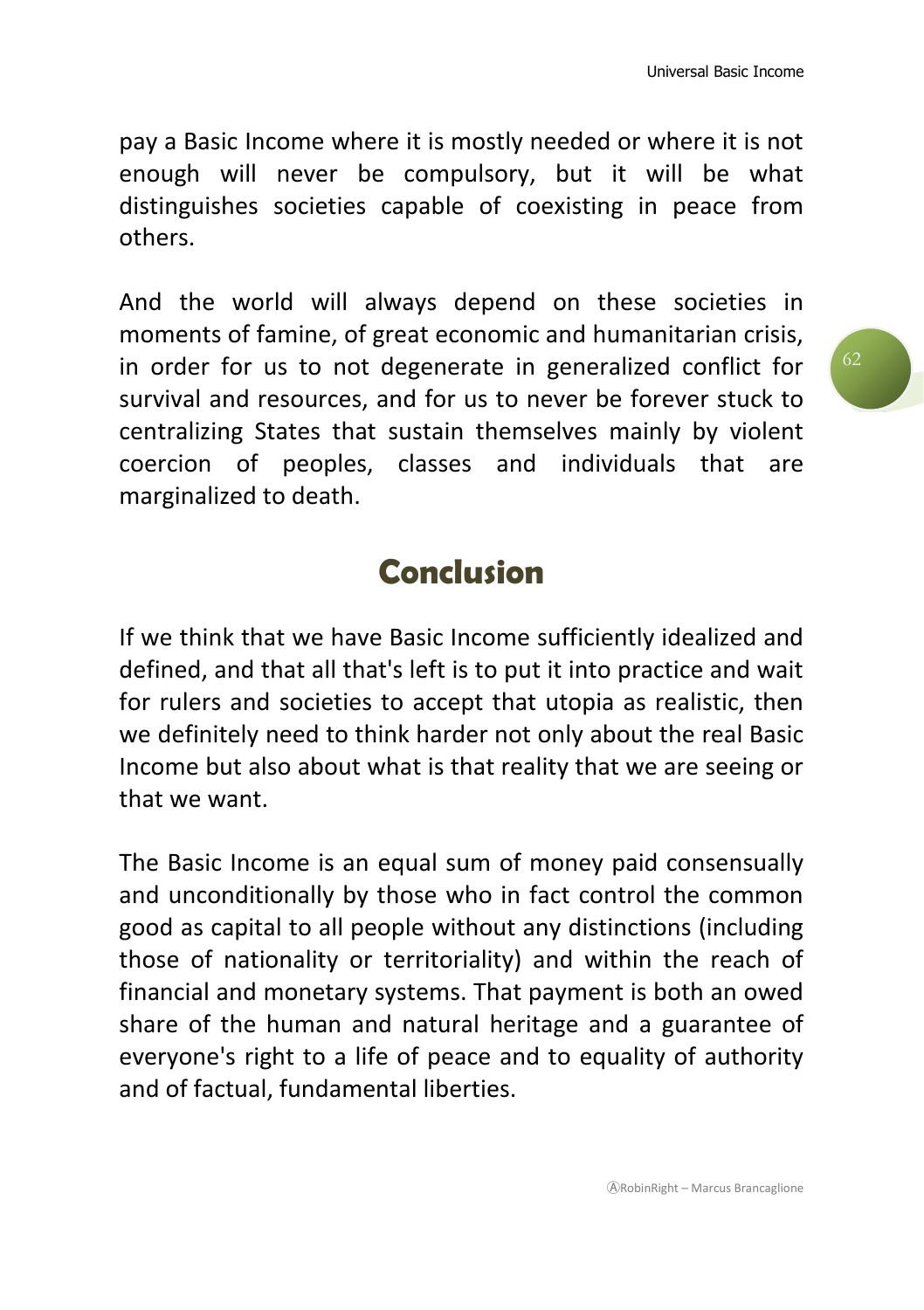We may even disagree on what are the properties shared by all and what are the basic incomes that provide that real liberty. That must be determined by agreements of peace and justice between people. What no intellectually honest person can disagree with, however, is that people in possession of any kind of property or any amount of income are not actually free if they are subject to relations of power and of authority inequality that they have not consented to but are forced to surrender to exactly because they lack sufficient control over these possessions and incomes in order to break free from domination and violation.

Massive possessions and incomes may turn servitude to a State into a comfortable affair, or even a pleasurable one to some. But that is still servitude, where the person does not have full control over their private property nor an equal share of control over shared property. It does not matter how rich one is, as the absence of full political and economical freedom turns the individual into a serf or vassal of those who in fact control the vital, environmental means of survival.

Thus, Basic Income is not really a mechanism or process of wealth redistribution, but of equal distribution of fundamental powers and liberties. That distribution is the foundation of states of justice and peace, as it guarantees equal human and natural rights to all, standing against all forms of depriving, violent monopolies.

In current times the Basic Income is, above all, the social dividend owed by States, companies and societies that control natural resources, to all peoples and individuals who live in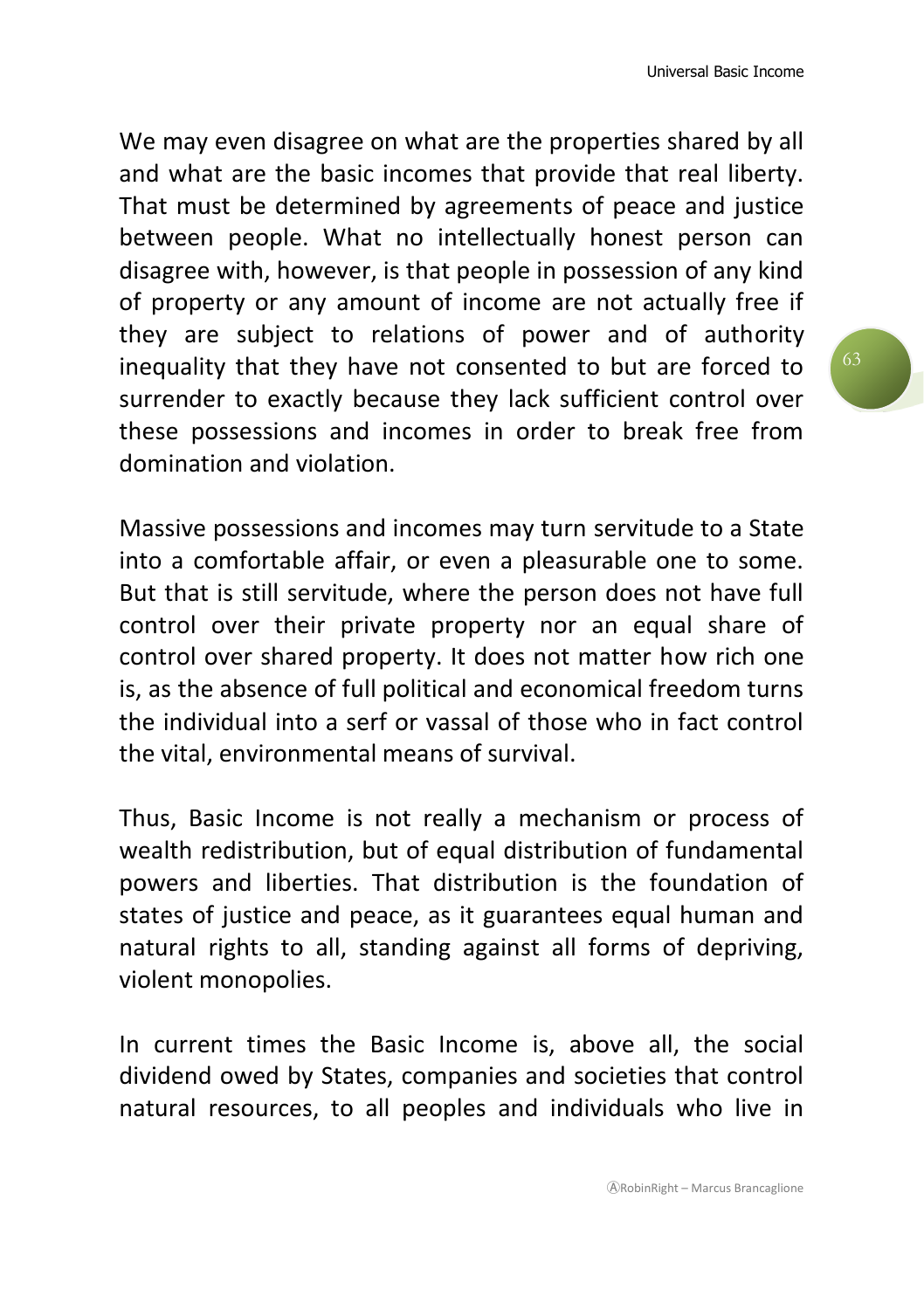territories where they operate by imposing their capital as political-economic systems.

The Basic Income can also be a payment carried out by alternative, competing and supplemental systems of mutual social protection. It is then a system established by a voluntary social contract agreed upon by a group that aims to cover for their costs of living and is funded by voluntary contributions.

Finally, we can say that these two systems of funding could assemble into a ideal Basic Income payment network that is funded by the sum of revenues from shared properties and from private contributions. Moreover, that network would not need the infrastructure of monopolizing, centralizing States as both components of that ideal Basic Income (the main, inalienable one and the voluntary, supplemental one) could be managed by free, competing societies. But that is almost an entire other story.

# **Closing remarks**

There are, therefore, distinctions to be drawn between Basic Income conceptions based on their origins and their concerns. One conception hails from the central, rich countries, that does not escape, nor wants to escape, from their Nation-States that support them, no matter the cost to the well-being of the rest of the world. Another comes from the marginalized countries, peoples and classes inside and outside of the territories dominated politically or economically by these States.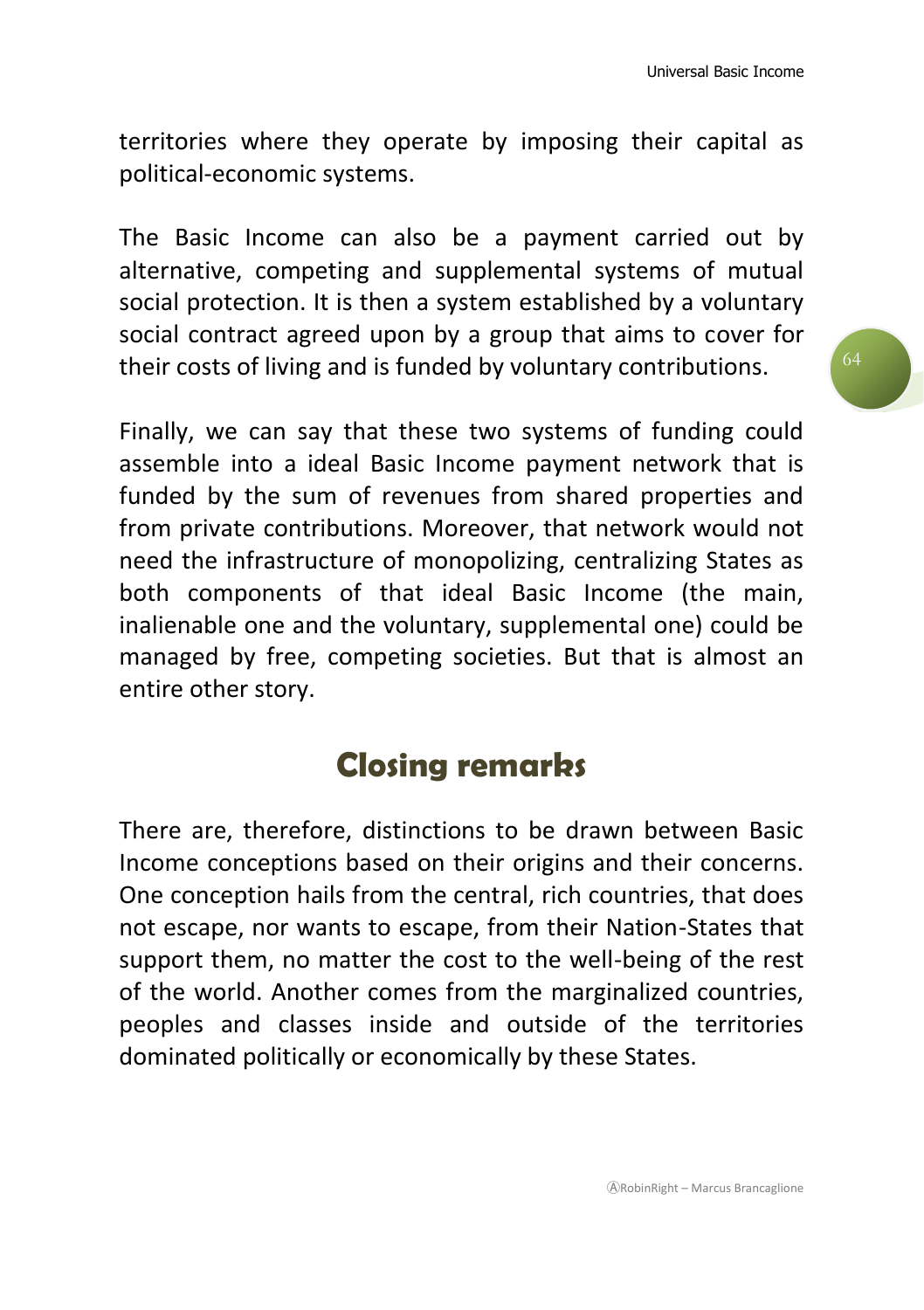The former is for an "everyone" limited to its national citizens or at most to those living legally within its geopolitical borders. The latter, which is universal, does not limit itself to any nationalistic or territorial component. Instead, it limits itself only to its own technological and financial capacity to expand the reach of its social and humanitarian system.

In the former, the ideal of universality is delimited by citizenship and other such State-political concepts. In the latter, the universal is an open ideal that expands according to possibilities democratically defined by emancipated peoples and individuals as dignitaries of their own rights and duties.

There is not, therefore, a single theoretical and practical distinction as we supposed, but completely different conceptions of an Universal Basic Income. Conceptions so separated as the ideas of universality and humanity are by ideas about race, origin, classes, genders and even species.

Universality today is, in practice, a concept turned so empty as that of human rights. It is in danger of once more being buried alive by nationalistic, patriotic and xenophobic preconceptions that once more rise against the humanist and cosmopolitan side-effects of globalization itself.

Universality, liberty and equality are not utopic ideals for consumption by the realpolitik's pragmatism. They are utopias for new worlds and revolutionary social policies. They are practices so marginal and subversive as the peoples and individuals that need them and that put them in practice by necessity and solidarity.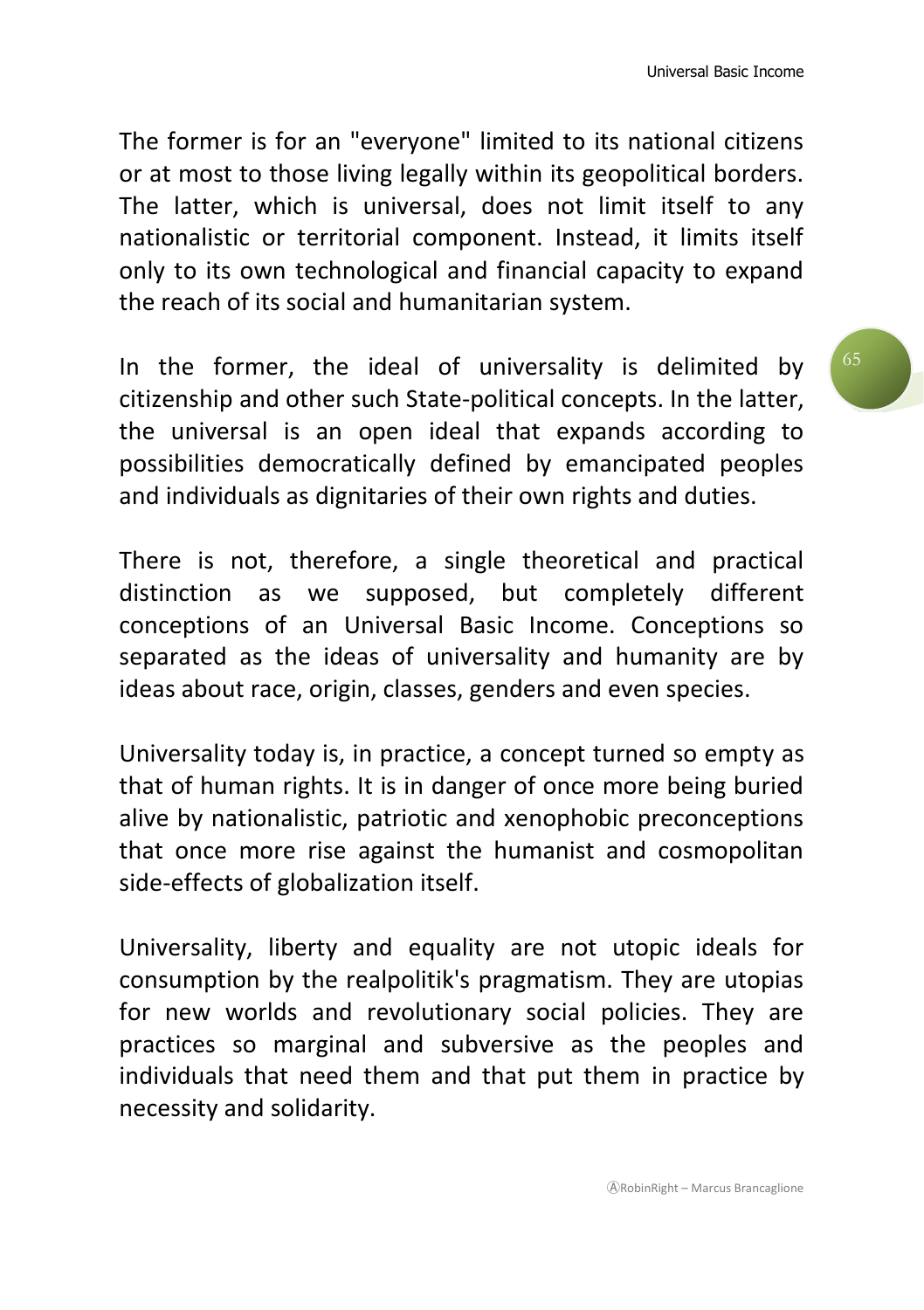Liberation from relations of power and submission. An equality of authority over the common goods. Universal rights to freedom of labor. All these in practice are ideals of universal rights to life and liberty that were denied to the marginalized peoples and individuals of the world. And are, therefore, not ideas that cannot be realized in practice, but ideas that are always damned, always inconvenient as is the resistance of those who do not want to be an object owned by someone else.

Many other forms of poverty are sadder and more urgent than that of intellectual poverty, but there is no poverty so destructive as that of ideals reduced to preconceptions. Today, few ideas are so impoverished and reduced as those of universality, equality and liberty. Liberty as purchasing power. Equality as political citizenship. Universality as totalitarian globalization.

There is, therefore, not only a difference of theses and practice in Basic Income, but of definition between the old one and the new ones. Between the nationalistic ones and the cosmopolitan ones or, more precisely, between the Basic Incomes that need an inequalty of authority in order for rulers to grant them to their civilized, patient and obedient citizens, and the Basic Incomes that demand that the unequal in fundamental liberties rise up against the deprivations and violences inflicted upon their lives and their dignity.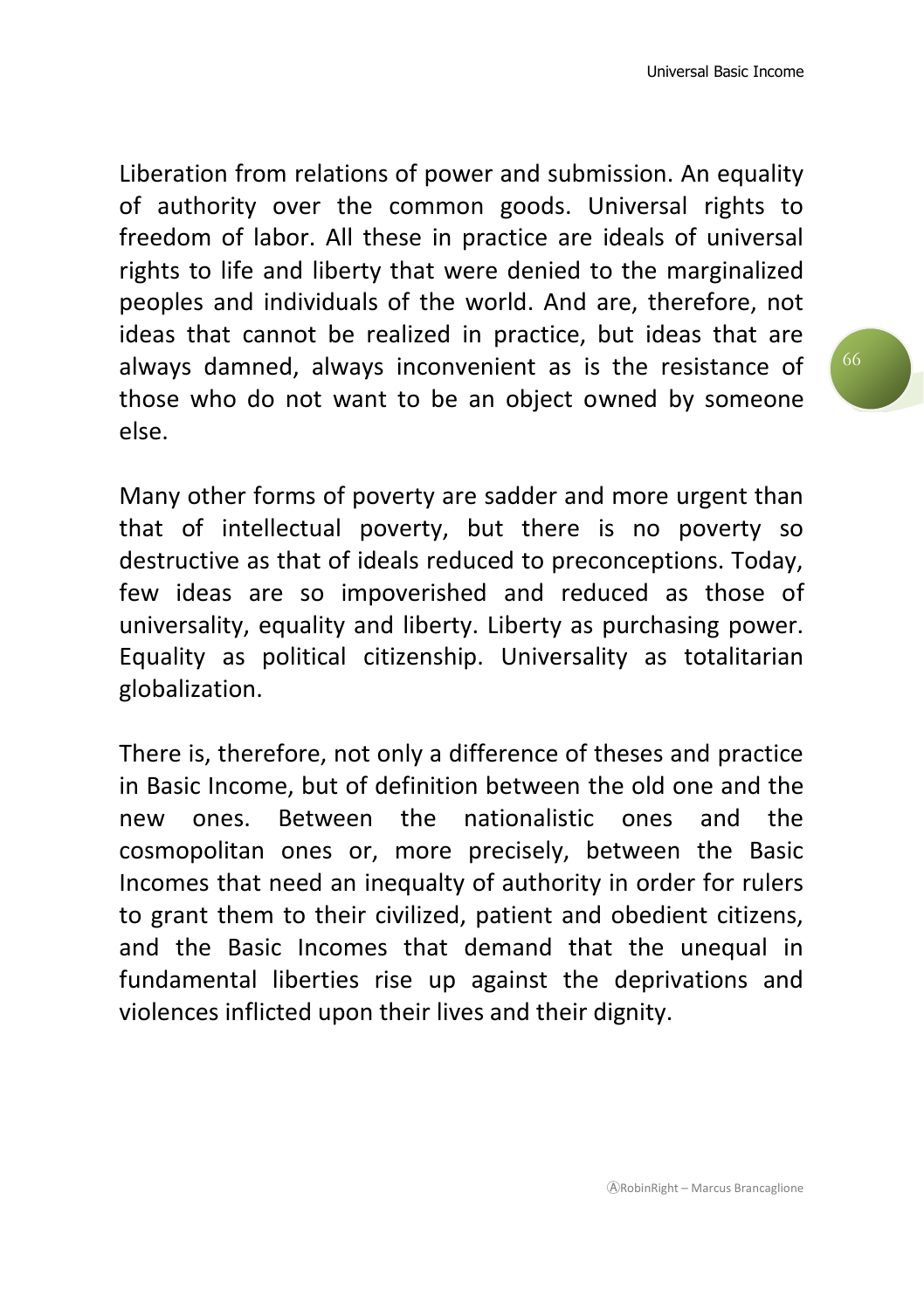What is the Basic Income without that struggle against the famine and deprivation of liberties? What is the Basic Income if not the struggle for these rights?

The Basic Income is nothing or, more precisely, means nothing to those who badly need those liberties if it is not a guarantee that no human ever will, under no circumstances, be deprived from what they need to survive in freedom. The guarantee that not only no person can ever be born without the resources they need to survive, but that never in their lifetimes they will be forced to be a servant or else die by the lack of those resources.

When we show what Basic Income is or was supposed to be, without being reduced to a mere governmental or assistance program, it reveals itself as an humanitarian principle so evident and undeniable that it becomes almost impossible for one to openly oppose it without reverting to and exposing criminal pro-slavery and eugenist prejudices. That is why, proto-fascists aside, objections to the Basic Income are of the polite variety: "That's a beautiful, but impossible ideal, as there are not enough resources."

At least that was the case up to 2008, when trillions of dollars started being continuously injected into States and the banking systems to save them. And people finally caught up to how their governments spend their resources with subsidies to financial markets, environmentally-destructive multinational corporations, weaponry, wars, and all of the corruption that lubricates these monstrous machines.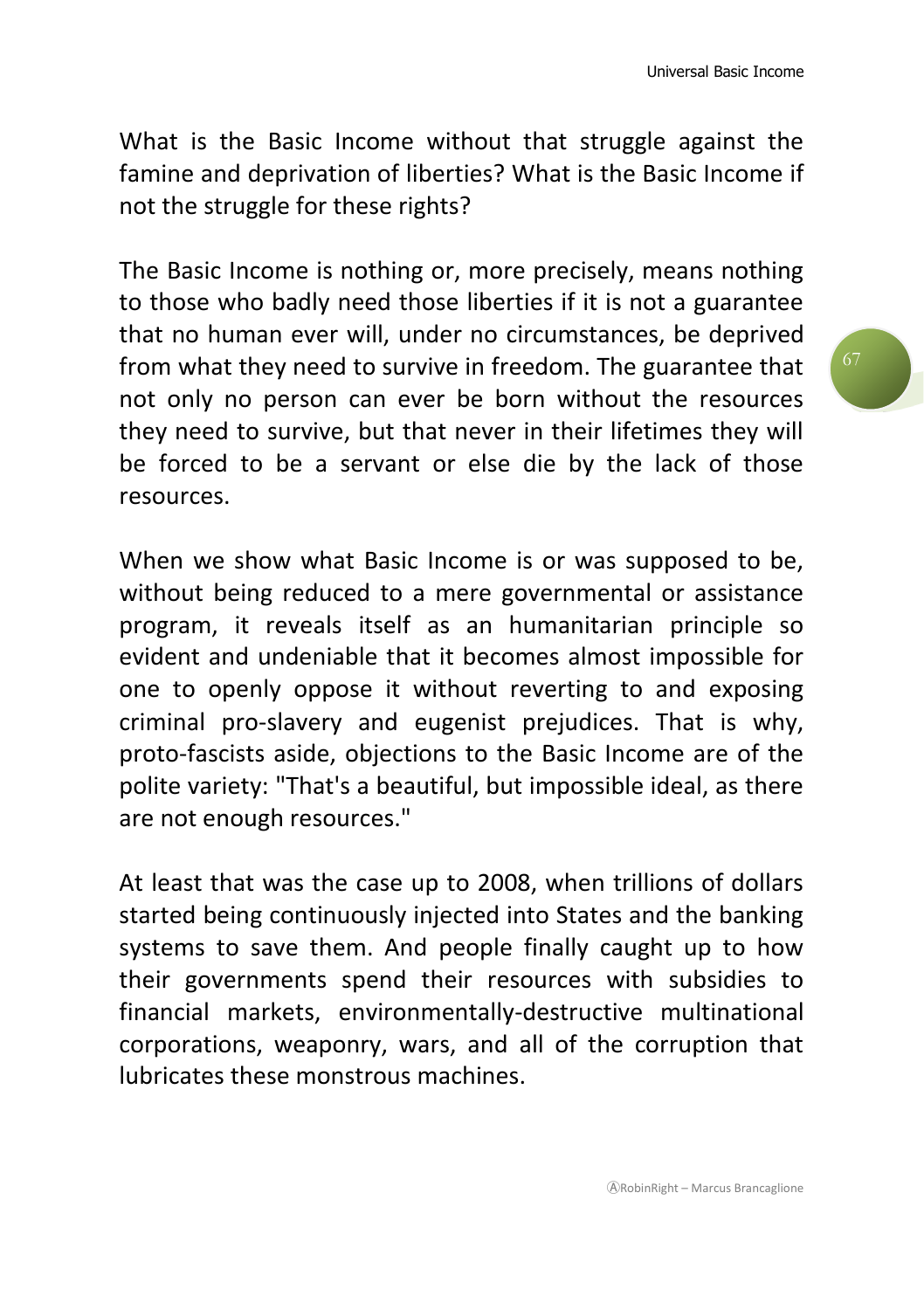Today it is beyond clear that there is not a lack of resources but a surplus. They are however monopolized and being applied to ends diametrically opposed to human rights and social interests. That should be enough to checkmate the scoundrels of the world. But we cannot be naive, as in that power chess the players never tip their kings. Instead, they set fire to the circus and slap the board before the game ends. It may seem that time is not on the side of those whose kings are in check. But no, time runs out for us who consider ourselves humanists and libertarians.

Long gone are the comfortable times when humanist libertarians could defend merely negative freedoms and human rights without ever getting their hands dirty. Times when it was accepted that the Universal Declaration of Human Rights was a work-in-progress, that "civilization" would eventually reach those deprived from it.

The comfortable lie has been dispelled. The presidents of our States and companies were caugth reveling in the resources that others lacked and that did not even belong to them in the first place. For those who still prefer to flatter the powerful in hopes of one day belonging to their little club, present times make that extremely difficult to do without revealing one's wagging tail. How to accept their arguments that there are not enough resources, when we now know that their own accounts clearly have them, and frequently that fact is not even hidden?

Our parents and grandparents had the excuse of a lack of information to justify their alienation. But what is our excuse?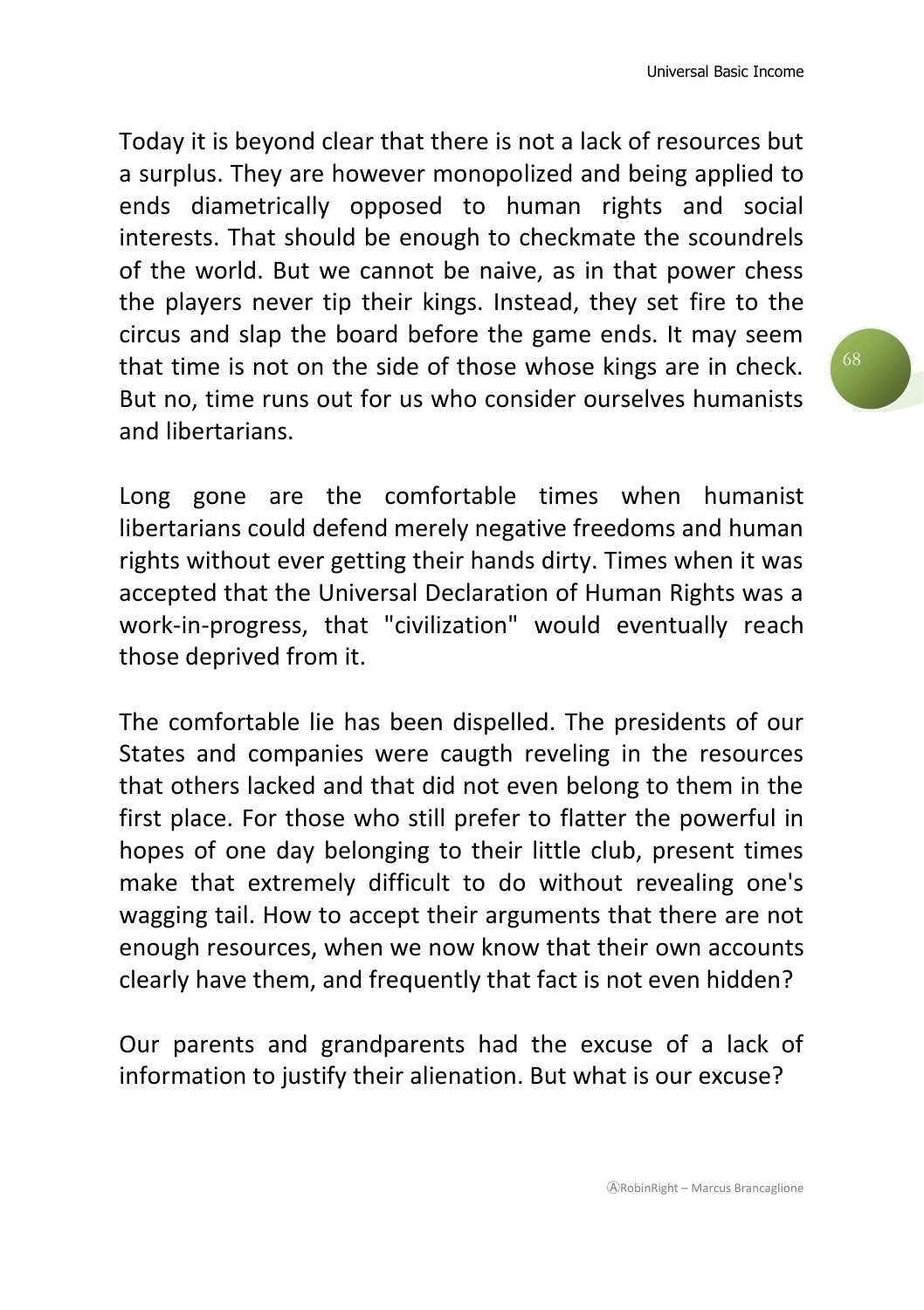In short, how are we to continue playing their little games, answering their questionnaires and objections, when what is lacking to the children dying of hunger in Africa is exactly those existing and stolen resources that later return as land mines or the pollution of their rivers?

I'm sorry to say, but if you don't live in the world's centers then you will have either dig yourself out of your own hole or wait until you're promoted to guinea pig. Asking for help from those who dug the hole in the first place and benefit from your despair, exceptions that confirm the rule aside, is pointless. The true Basic Income is libertarian in the most profound sense. It is a political, economic and cultural emancipation. It is something achieved by equals in their shared sufering and solidarity, and not the grace or benefaction of any authority.

It does not matter that what we can do is little. As said before, there is always a smaller fish. There is always someone poorer, blacker or more fucked than us, and we can make a difference to them.

The perfectly possible and perhaps necessary way to a truly liberating, Universal Basic Income is through the establishment of an open, free, borderless community network that spreads across the world in as many concurrent ways as are the ways people are deprived and starved. That international network of solidarity is limited only by the financial capacities of its volunteer participants and by nothing else.

Tiny projects and communities, and even the most simple and modest social action carried out by an individual, when done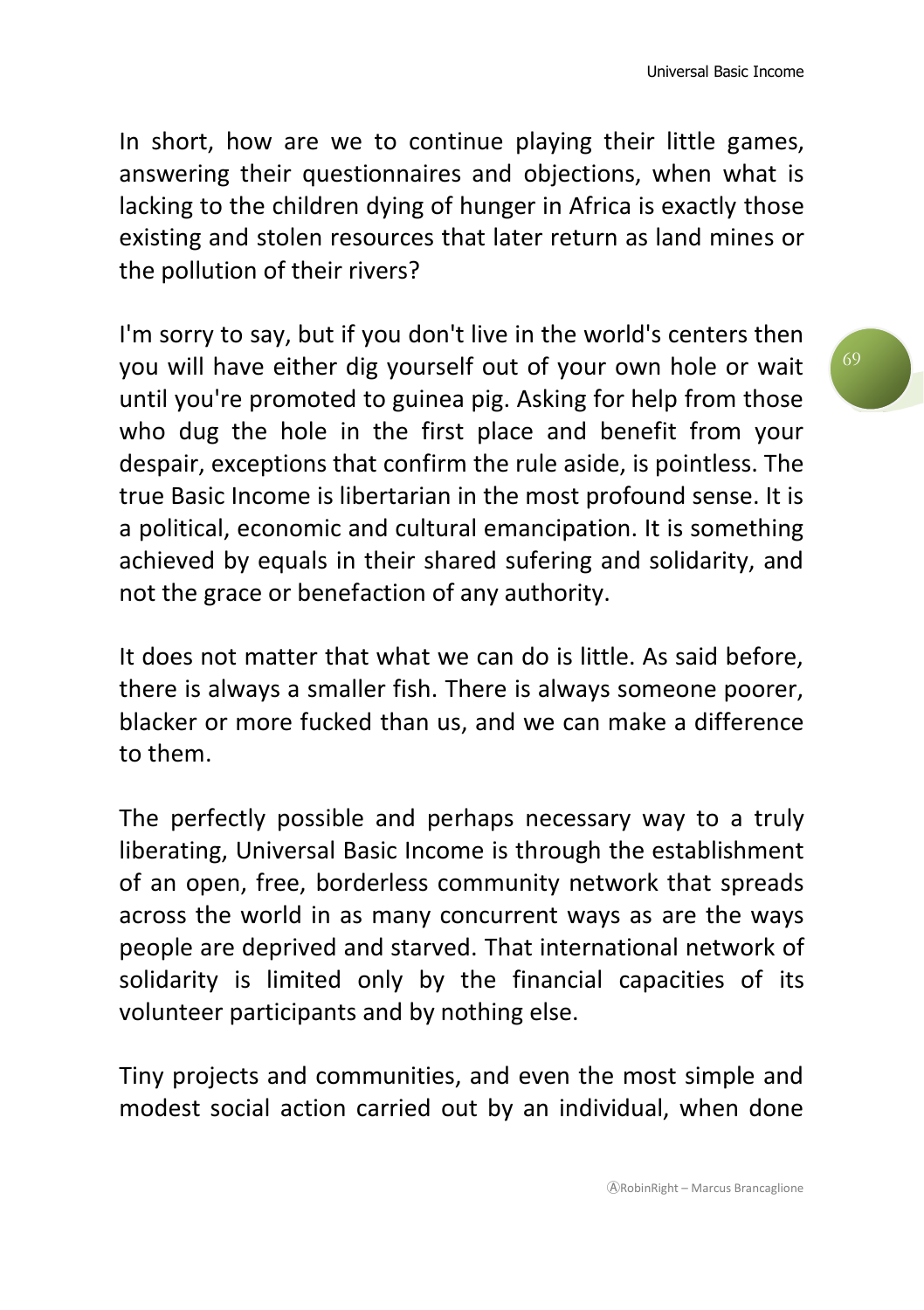from person to person, without intermediation, are universal! They must, if they want to escape the authoritarian framework of preconceptions and economic and geopolitical interests. It is not the size of corporations and their machineries that determines universality's progress towards reaching the whole of a manking without prejudices or borders, but the scope of our humanitarian ideals and principles.

It rests upon us, those who have the least capital and the most solidarity, the responsibility for the future of peoples and of humanity. Because the size of one's will to change the world is inversely proportional to one's privileges.

It is up to us to at least try to transform small actions and projects in the sparks of a network of free and interconnected communities. It is up to us, those who have the least available to pay for a basic income, to realize that we can and should pay it to those who need it the most. That is, if we truly want to see a truly unconditional Basic Income arrive for all someday.

The Basic Income stems from natural properties that can be appropriated either individually or collectively as long as that appropriation does not destroy them or deprive others from enjoying them. Wealth is built through a dispute for surpluses. Political and economical power is built through the monopolistic and destructive imposition of poverty. Of the common good's tree we can only harvest its fruit, and we should do so while ensuring no one is left without their share. If these fruits were infinite in number, then wealth inequality could also be infinite as long as there was no famine left. However, where wealth built from the destruction of the trees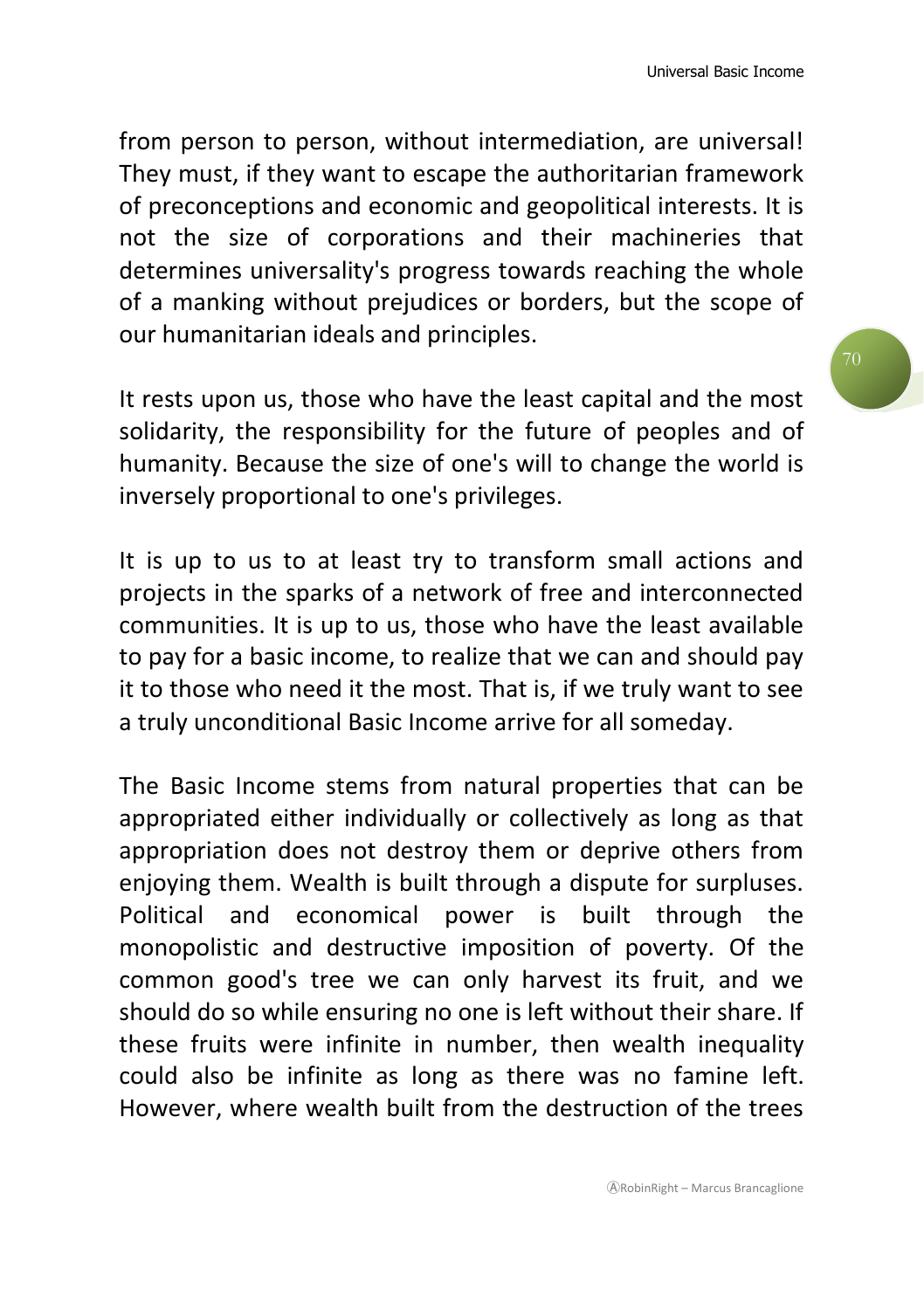and the theft of other's shares of fruit, there is no infinite harvest that is going to stop man from destroying himself.

It is from that right that belongs to everyone that the Basic Income we all have comes from. It is a right to enjoy the tree of life, and a duty to conserve the tree and its fruit.

We, and especially the activists that walk across the many worlds, have the humanitarian responsibility to unite and cooperate so that the Basic Income becomes more than a thesis on universality, so that it in fact can reach all the forgotten peoples, individuals and places that were condemned to cold, sanitized and silent genocide. Because we know that civilization and progress always comes, but with a cost in blood. And we know who are the people who always end up spilling that blood of theirs; who are the usual targets of that genocide.

More than ever we need an applied, urgent Basic Income that is truly for all. But, my friend, do not sit and wait for it. Rise up and start walking, becase it is exactly from the places where it is needed the most that the true Basic Income will be born. How could it be otherwise? It had to come from the eyes and hands of those who see the other as nothing short of their own brother.

Suffering is knowledge. And true knowledge humanizes and spawns bonds of brotherhood that reach far beyond the fences, flags and titles of the men of possessions, powers and their sciences.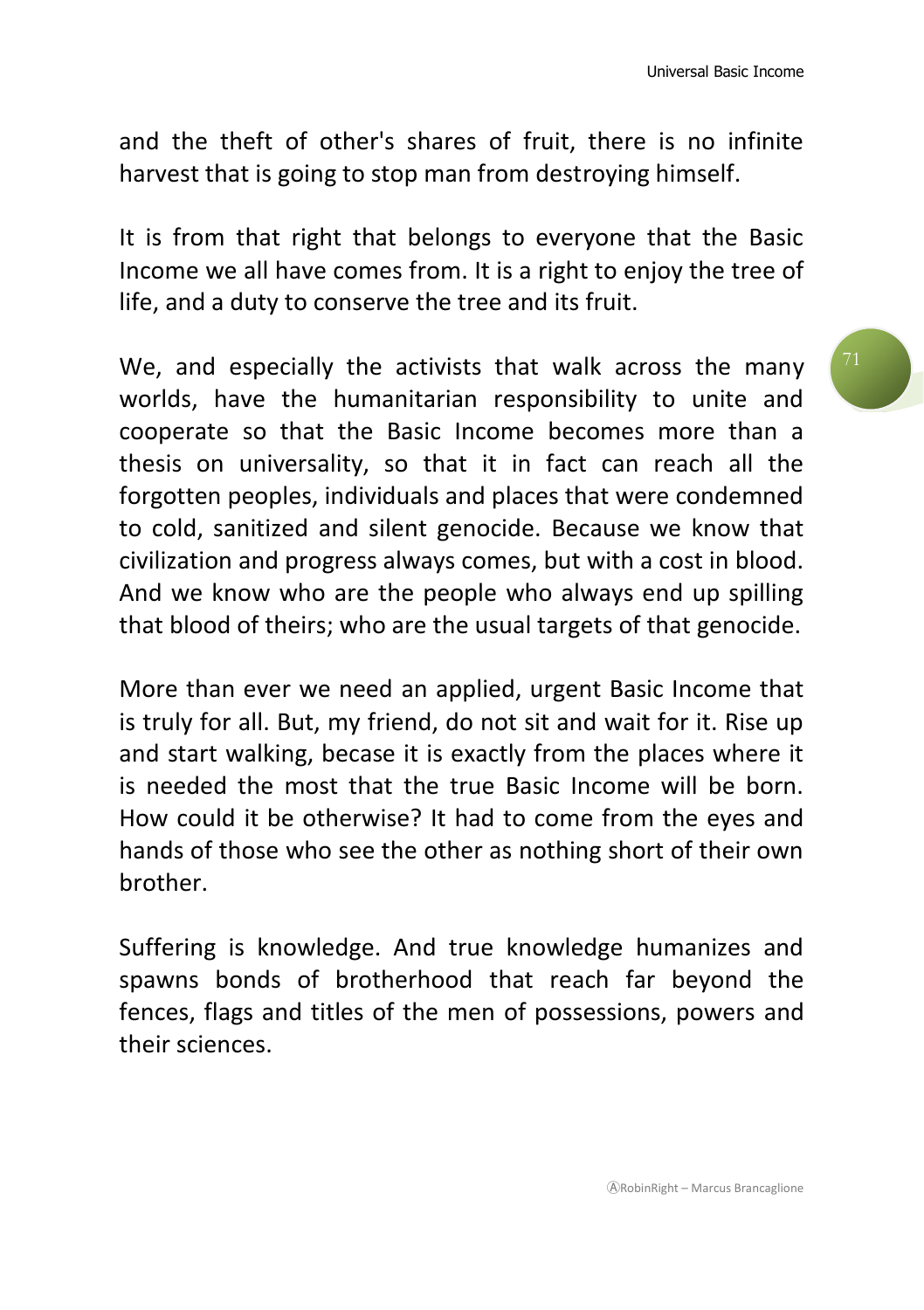It will be a long way to go, but changes shall come. For they, must.

Who believes in universal basic income, please take that step forward.